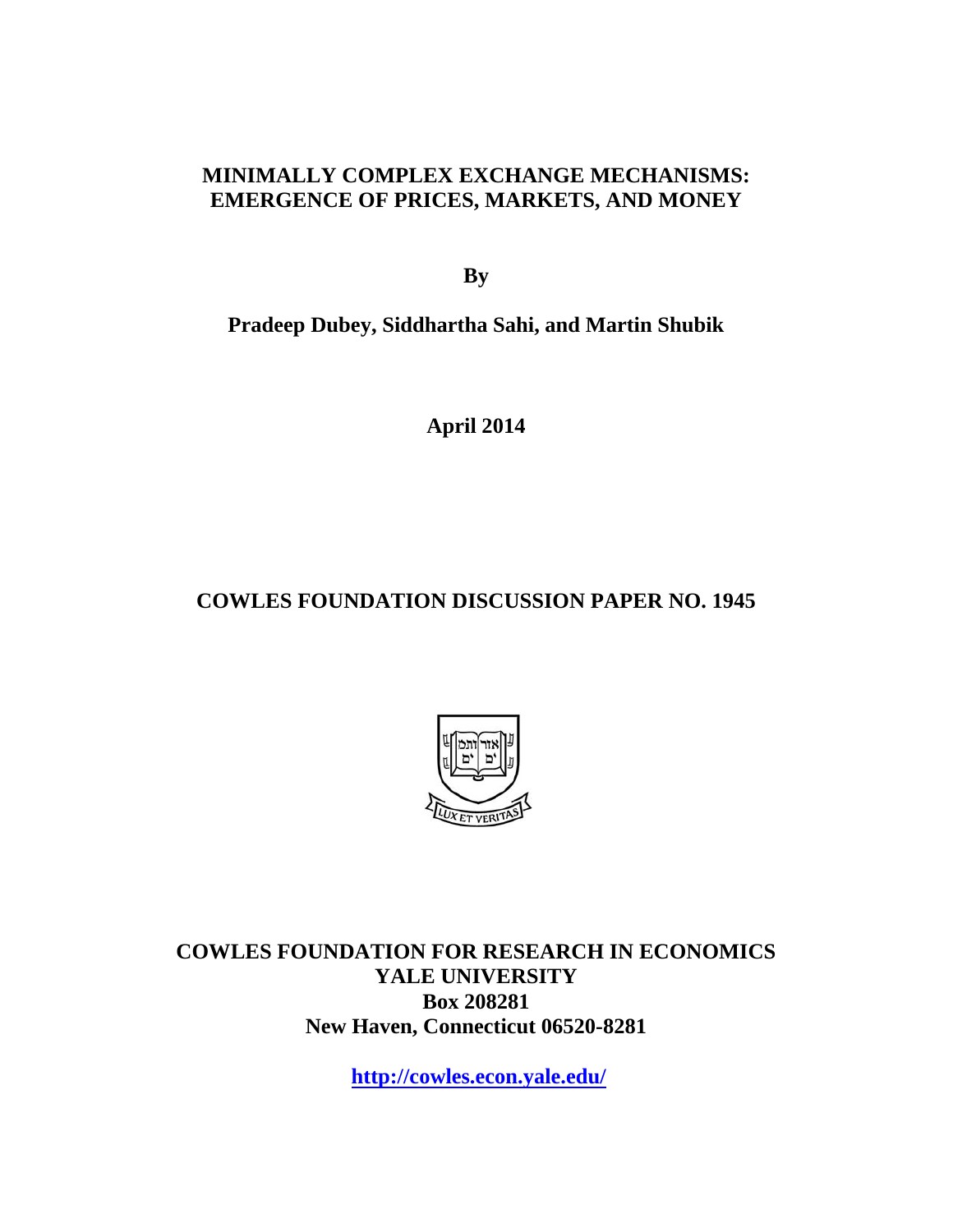# Minimally complex exchange mechanisms: Emergence of prices, markets, and money

Pradeep Dubey<sup>†</sup>, Siddhartha Sahi<sup>‡</sup>, and Martin Shubik<sup>§</sup>

8 April 2014

# Abstract

We consider abstract exchange mechanisms wherein individuals submit "diversified" offers in  $m$  commodities, which are then redistributed to them. Our first result is that if the mechanism satisfies certain natural conditions embodying "fairness" and "convenience" then it admits unique prices, in the sense of consistent exchange-rates across commodity pairs  $i\dot{j}$  that equalize the valuation of offers and returns for each individual.

We next define certain integers  $\tau_{ij}$ ,  $\pi_{ij}$  and  $k_i$  which represent the "time" required to exchange  $i$  for  $j$ , the "difficulty" in determining the exchange ratio, and the "dimension" of the offer space in i; we refer to these as time-, price- and message- complexity of the mechanism. Our second result is that there are only a finite number of minimally complex mechanisms, which moreover correspond to certain directed graphs G in a precise sense. The edges of G can be regarded as markets for commodity pairs, and prices play a stronger role in that the return to a trader depends only on his own offer and the prices.

<sup>\*</sup>In honor of Lloyd Shapley

<sup>y</sup>Center for Game Theory, Department of Economics, Stony Brook University; and Cowles Foundation for Research in Economics, Yale University

<sup>&</sup>lt;sup>‡</sup>Department of Mathematics, Rutgers University, New Brunswick, New Jersey

<sup>&</sup>lt;sup>§</sup>Cowles Foundation for Research in Economics, Yale University; and Santa Fe Institute, New Mexico.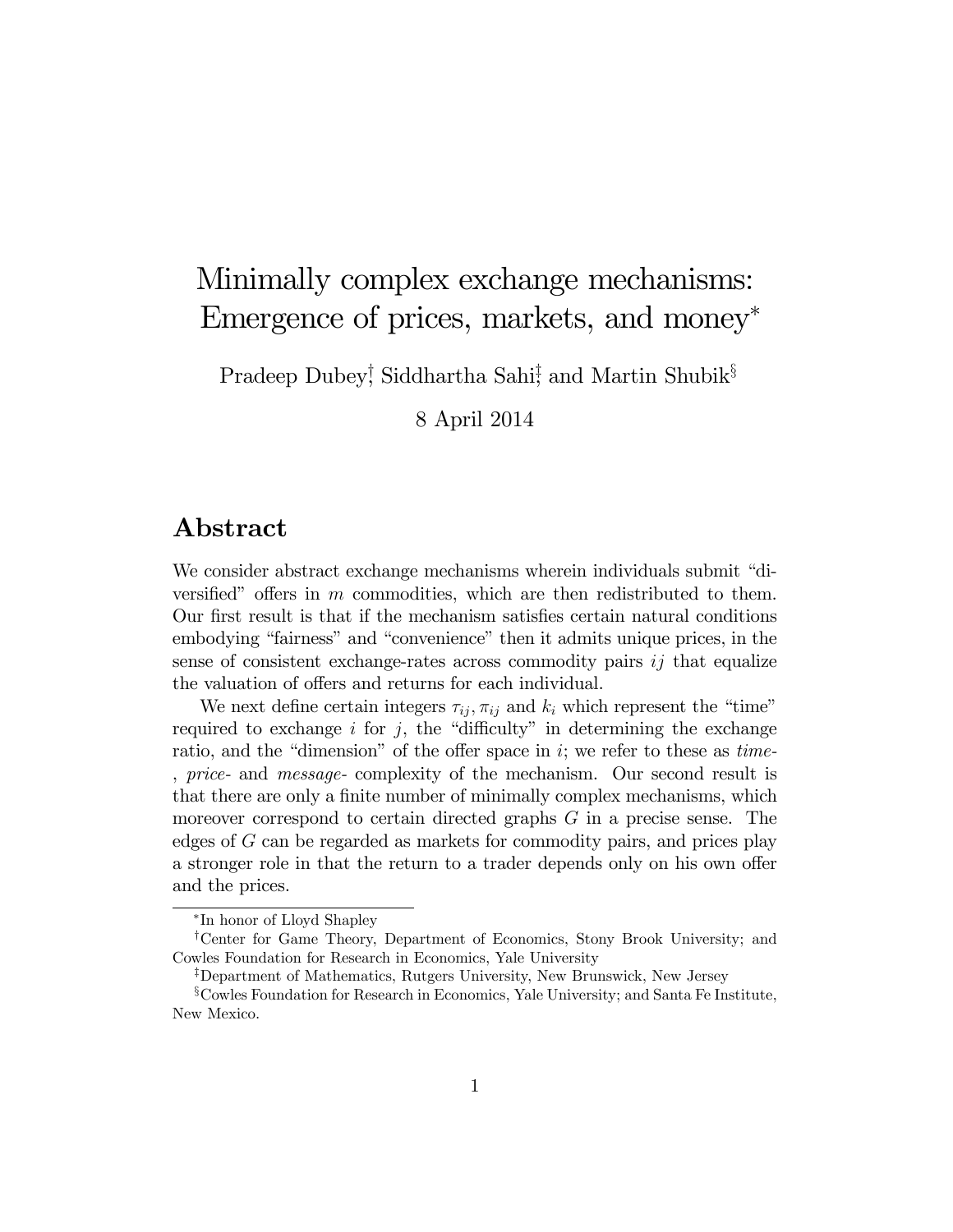Finally we consider "strongly" minimal mechanisms, with smallest "worst" case" complexities  $\tau = \max \tau_{ij}$  and  $\pi = \max \tau_{ij}$ . Our third main result is that for  $m > 3$  commodities that there are precisely three such mechanisms, which correspond to the star, cycle, and complete graphs, and have complexities  $(\pi, \tau) = (4, 2), (2, m - 1), (m^2 - m, 1)$  respectively. Unlike the other two mechanisms, the star mechanism has a distinguished commodity  $-$  the money – that serves as the sole medium of exchange. As  $m \to \infty$  it is the only mechanism with bounded  $(\pi, \tau)$ .

**JEL Classification:** C70, C72, C79, D44, D63, D82.

Keywords: exchange mechanism, minimal complexity, prices, markets, money.

# 1 Introduction

The early history of human settlement is intimately connected with economic specialization and the concomitant need to exchange commodities, which led to the formation of urban communities where such trades might be better effected. These communities were in regular conflict with one another, with the successful ones progressing from villages to cities to states. Many ancient civilizations seemed to have followed a similar evolutionary path and to have further developed the notion of "money"  $-$  a commodity that served as a medium of exchange. The Sumerians used barley, silver, and gold at various stages. Other societies have used cowrie shells, beads, or even large stone disks. In modern times money mostly takes the form of paper, deemed sufficient to settle private and public debt by fiat of the government.

The central question inevitably arises: what are the imperatives that lead to the emergence of a money in an exchange economy? This has been explored in the literature in terms of overcoming frictions in trade, such as the difficulty of "a double coincidence of wants"<sup>1</sup> or transactions costs (see section 1.3 for a survey). These analyses have been carried out in the framework of a group of sophisticated individuals who maximize utilities in competitive interaction with one another in an economic equilibrium.

Our aim is to show that there is a more elementary rationale for the emergence of money, based on considerations that arise prior to the onset of utilitarianism. To the extent that different urban communtities may have

<sup>&</sup>lt;sup>1</sup>In pairwise encounters between individuals, a trader must have the rare good fortune to meet another who not only has what he wants, but also wants what he has.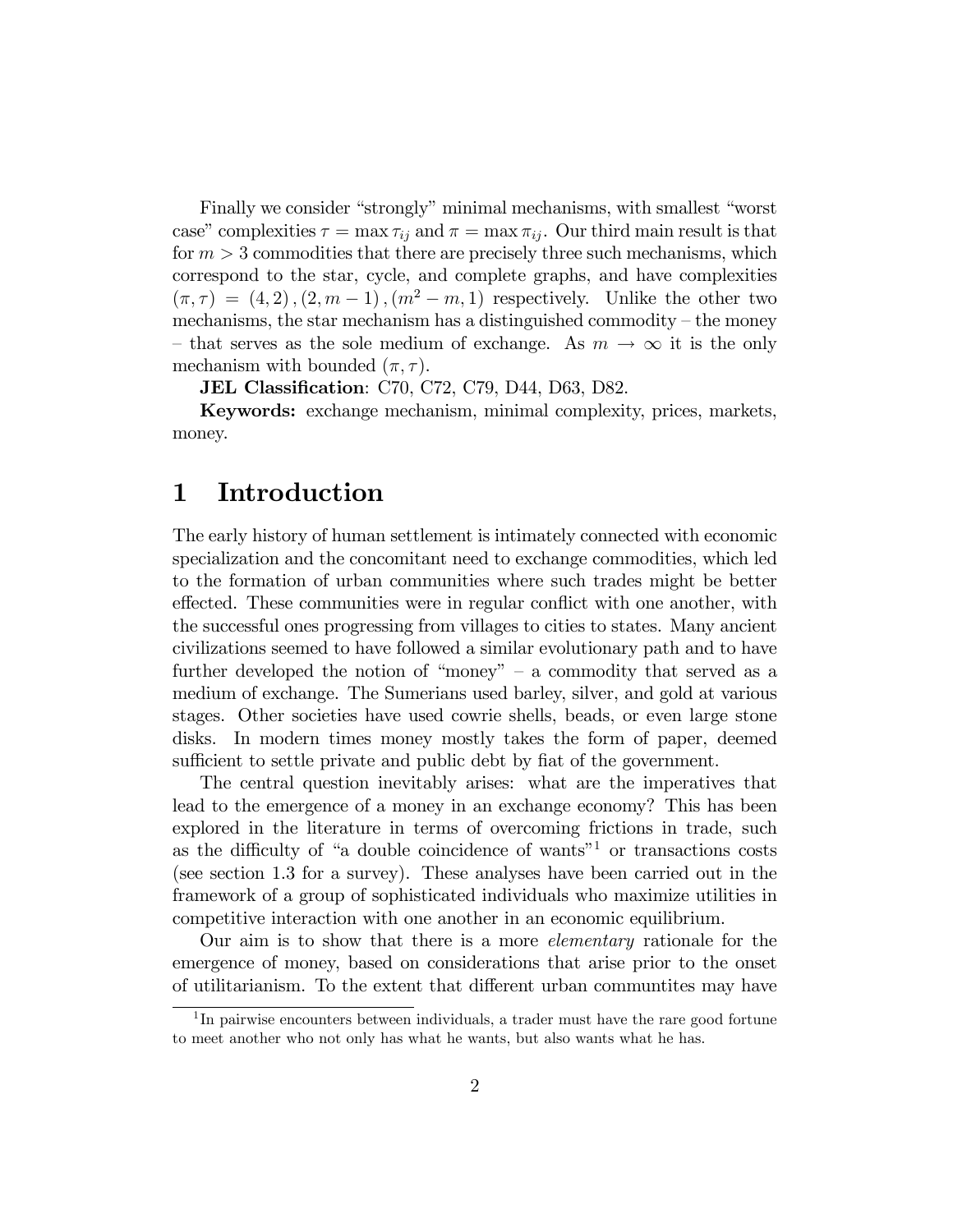developed different mechanisms of exchanging goods, one can fruitfully apply the idea of competition to the "exchange mechanisms" themselves. Thus one may ask, what attributes of a mechanism might provide it a competitive advantage over others? In this paper we focus on two such attributes, namely "fairness" and "convenience" or "ease of use".

We start with a mechanism stripped down to its bare minimum, leaving only what is necessary to enable trade in a fixed finite set  $\{1, \ldots, m\}$ of commodities. The mechanism takes in offers, possibly diversified, of each commodity from an arbitrary set of individuals and then redistributes back to them everything that it has received. We impose five conditions on the mechanism that we term anonymity, non-dissipation, aggregation, invariance, and *flexibility*, which reflect the twin attributes of fairness and convenience. Although there are infinitely many mechanisms satisfying these conditions, our first result is that every such mechanism admits unique *prices*, in the sense of consistent exchange-rates across commodity pairs that equalize the valuation of offers and returns for each individual.

We next define some natural notions of "complexity" for a mechanism and, in keeping with the idea of convenience, we study mechanisms with minimal complexity. Our second result is that there are only a  $finite$  number of minimal mechanisms, and these moreover have a very special graphical structure. Markets emerge for various commodities, and prices mediate trade across these markets in a strong sense: the return to a trader depends only on his own offer and the prices.

Finally we introduce certain refined notions of complexity for this finite class and study the corresponding minimal mechanisms, which we term strongly minimal. It turns out that there are only three strongly minimal mechanisms, up to a relabeling of commodities. In one of these, a single commodity emerges endogenously as money and mediates trade among decentralized markets for the other commodities. Moreover, with a moderate increase in the number of commodities, the money mechanism quickly supersedes the other two in a very precise sense.

Note that our analyis addresses the question: "Why money?" It is totally silent on: "What money?" There is considerable discussion in the classical literature (see,e,g., [17], [19], [20], [21], [27], [37]) regarding the different criteria for the choice of a suitable "commodity money" such as its portability, verifiability, divisibility and durability; or, alternatively, the backing of the state requisite to sustain "fiat money". (For a recent survey on both kinds of money, see [42] and [43]). Our analysis is quite compatible with this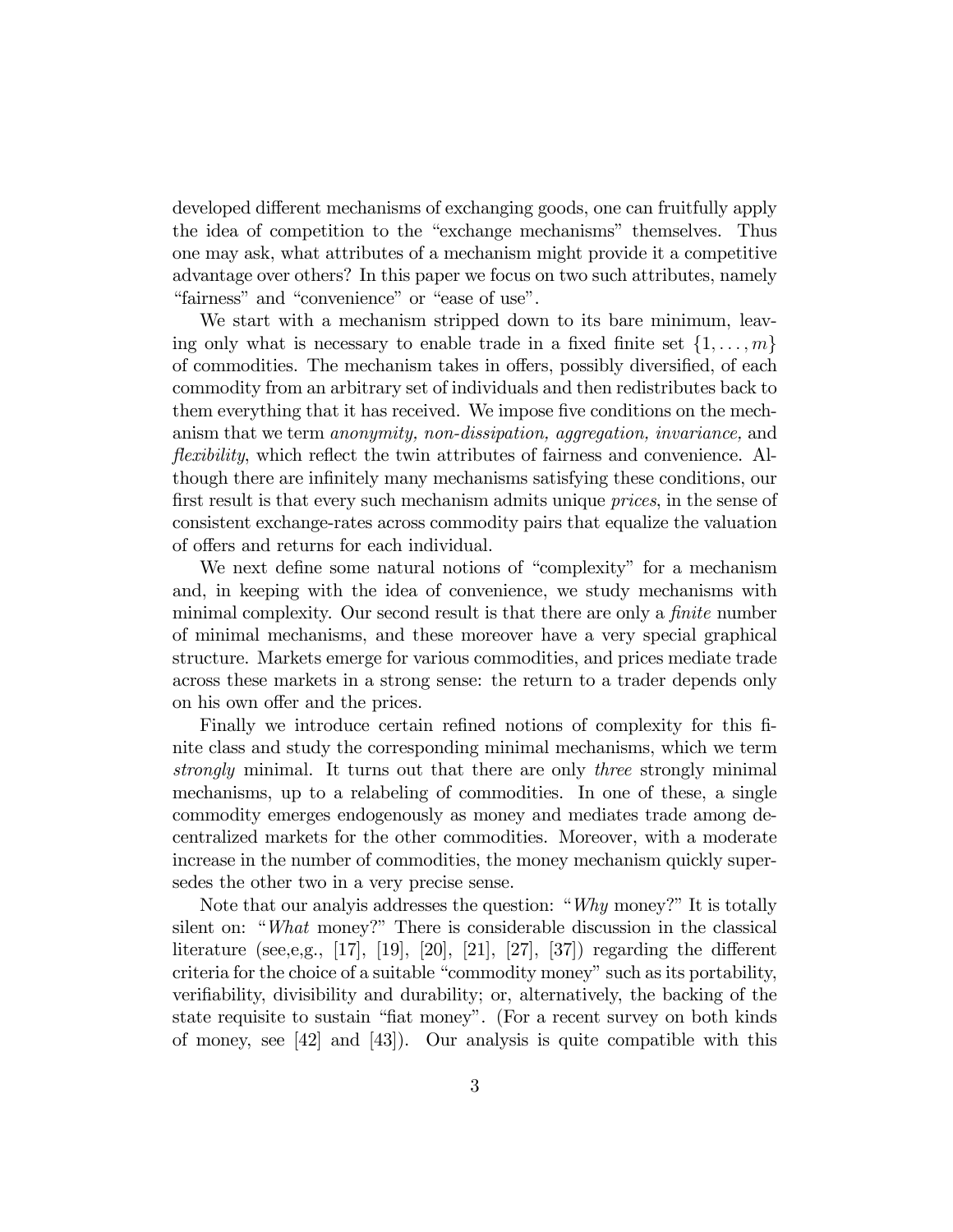literature<sup>2</sup>, being only at pains to point out the urgency of appointing some money. In the absence of money, as most tellingly recounted by Jevons [17], matters may get really out of hand!

ìSome years since, Mademoiselle ZÈlie, a singer of the ThÈ'tre Lyrique at Paris, made a professional tour round the world, and gave a concert in the Society Islands. In exchange for an air from Norma and a few other songs, she was to receive a third part of the receipts. When counted, her share was found to consist of three pigs, twenty-three turkeys, forty-four chickens, Öve thousand cocoa-nuts, besides considerable quantities of bananas, lemons, and oranges. At the Halle in Paris, as the prima donna remarks in her lively letter, printed by M. Wolowski, this amount of live stock and vegetables might have brought four thousand francs, which would have been good remuneration for five songs. In Society Islands, however, pieces of money were very scarce; and as Mademoiselle could not consume any considerable portion of the receipts herself, it became necessary in the mean time to feed the pigs and poultry with the fruit."

The discussion we shall present will be somewhat dry and mathematical, and certainly lacking in the liveliness of Mademoiselle Zélie's recollections, but we hope that it may serve as a useful supplement. For the convenience of the reader we provide an outline of our model and results in somewhat greater detail in the next two subsections, postponing the formal discussion till section 2.

#### 1.1 Outline of the Model

Our analysis is carried out in the spirit<sup>3</sup> of mechanism-design, with the aim  $\sim$  as was said  $\sim$  of rendering trade as fair and as convenient as possible.

 $2$ Our model can equally accomodate fiat money or commodity money, depending on how preferences are introduced. Indeed, all we suppose is that the m items being traded are distinguishable from one another. In particular, offers could just be quotes (think of e-commerce!), instead of actual shipment of goods; in which case the mechanism is quoting back what each individual is entitled to receive. Our model leaves the door wide open as to whether the quoted promises of delivery and the entitlements due are to be netted, or not; and what penalties need be levied for default in deliveries.

<sup>&</sup>lt;sup>3</sup>However we are *not* trying to implement, via dominant or Nash strategies, any desired "solution" on a given domain of indviduals' characteristics, as is common in much of the mechanism-design literature. In our framework, there are no such characteristics to begin with; nor therefore any solution emanating from them. We use the word  $\hat{m}$  mechanism<sup>n</sup> (see section 1.1.3.1 of [26]) "with its "plain english" meaning instead of the meaning it has been given in technical parlance." And its express purpose is to enable everyman to trade,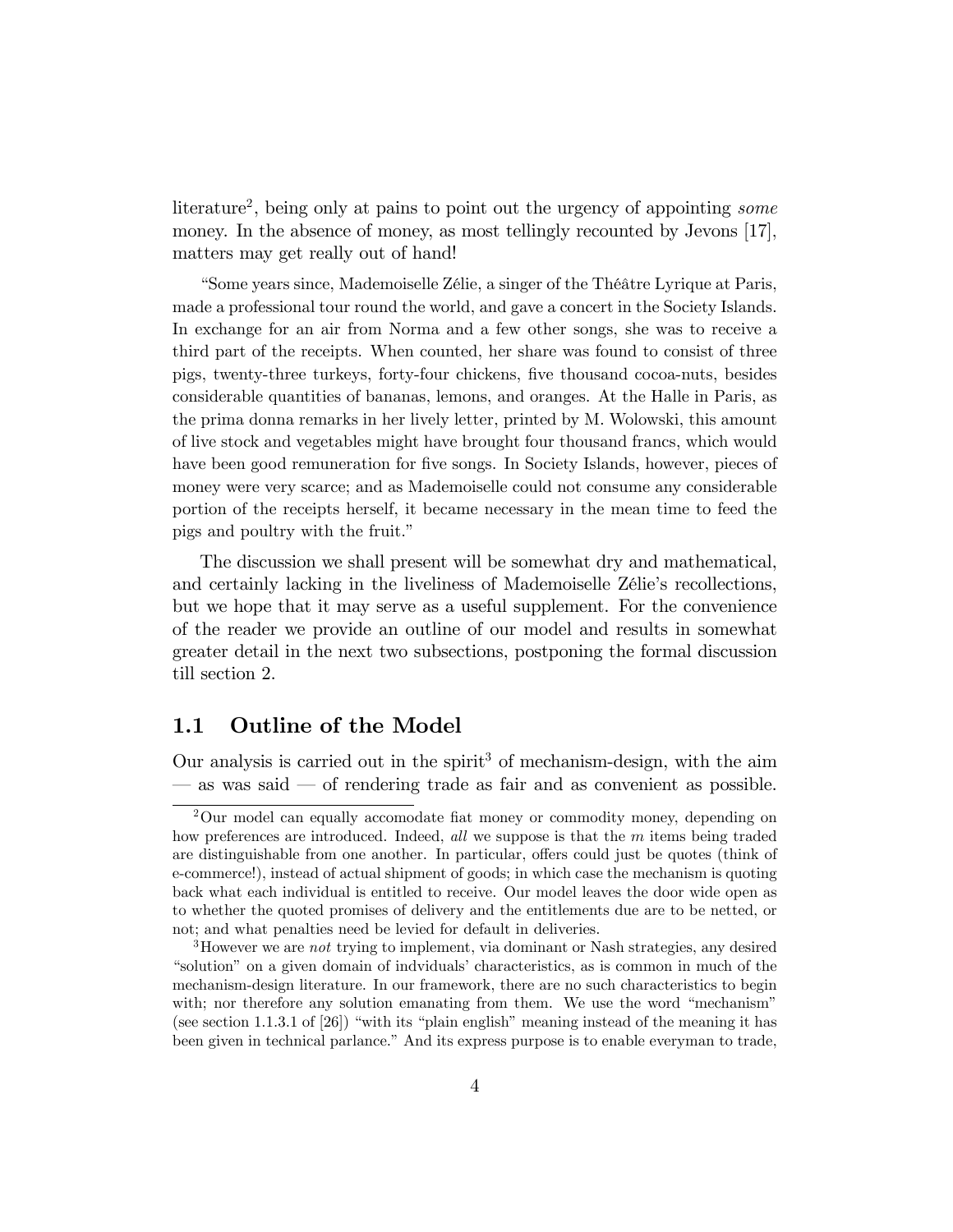To enable individuals to play a more influential role in the drama of trade beyond just their offer of commodities, we introduce a common language in which they may communicate with the mechanism  $M$ . No structure is imposed on the language except that it be of finite size. There is, for each commodity i, an abstract finite<sup>4</sup> set  $K_i = K_i(M)$ , whose elements may be thought of as costless messages that accompany offers in  $i$ . The elements of  $K_i$  thus serve to diversify the offers in i, and that is their sole purpose. To emphasize the abstract nature of the language, we use the agnostic name *i-index* for an element of  $K_i$ . It is our purpose to see how far matters can develop with the use of such a language. The reader may find the following concrete analogy useful to keep our abstract scenario in mind. Imagine a set  $K_i$  of "bins" made available for each commodity i. An "elementary action" consists of depositing a quantity of  $i$  into one of the bins in  $K_i$ . Based upon the *entire* conglomeration of elementary actions, the mechanism  $M$  assigns a return vector in  $\mathbb{R}^m_+$  to every such action, and in the process sends back all the commodities it has received, emptying out the bins. An individual is, of course, free to take as many actions as he wants and add up the returns that the mechanism sends back for each of his actions.

Fixing a mechanism  $M$ , the overall offer of commodities by an individual may be represented, for expositional convenience, by a vector in<sup>5</sup>  $\mathbb{R}^K_+$ , where  $K = K_1 \amalg \cdots \amalg K_m$  denotes the disjoint union of the  $K_i$ . (It will shortly become evident, in view of the aggregation condition we impose below on M, that this is tantamount to allowing the individual to take any finite number of "elementary actions" that were referred to earlier.) The mechanism, as was said, then redistributes the offers made by all the  $n$  individuals in the population, sending back to each a return vector in  $\mathbb{R}^m_+$ , and conserving commodities in the process. The collection of maps from  $n$ -offers to  $n$ -returns (one map for each *n*) constitutes<sup>6</sup> the mechanism  $M$ .

Our five conditions on mechanisms are as follows.

with the simple expedient of offering commodities and without having to account for his precise motivation or even bothering to pretend that he has one.

<sup>&</sup>lt;sup>4</sup>As we vary M the cardinality of  $K_1, \ldots, K_m$  ranges over all m-tuples of positive integers, thus there is no a priori upper bound on the size of the language.

<sup>&</sup>lt;sup>5</sup>For any finite set X, we denote by  $A^X$  the set of maps from X to A. Thus  $\mathbb{R}^X$  is the Euclidean space whose axes are indexed by the elements of X; and  $\mathbb{R}^{X}_{+}$  and  $\mathbb{R}^{X}_{++}$ are its non-negative and strictly positive orthants. When  $X = \{1, \ldots, m\}$  is the set of commodities, we write  $\mathbb{R}^m$  etc. for brevity (since commodities are fixed throughout).

<sup>&</sup>lt;sup>6</sup>When there is a continuum of traders, our analysis goes through *mutatis mutandis* after making the obvious changes (see section 10).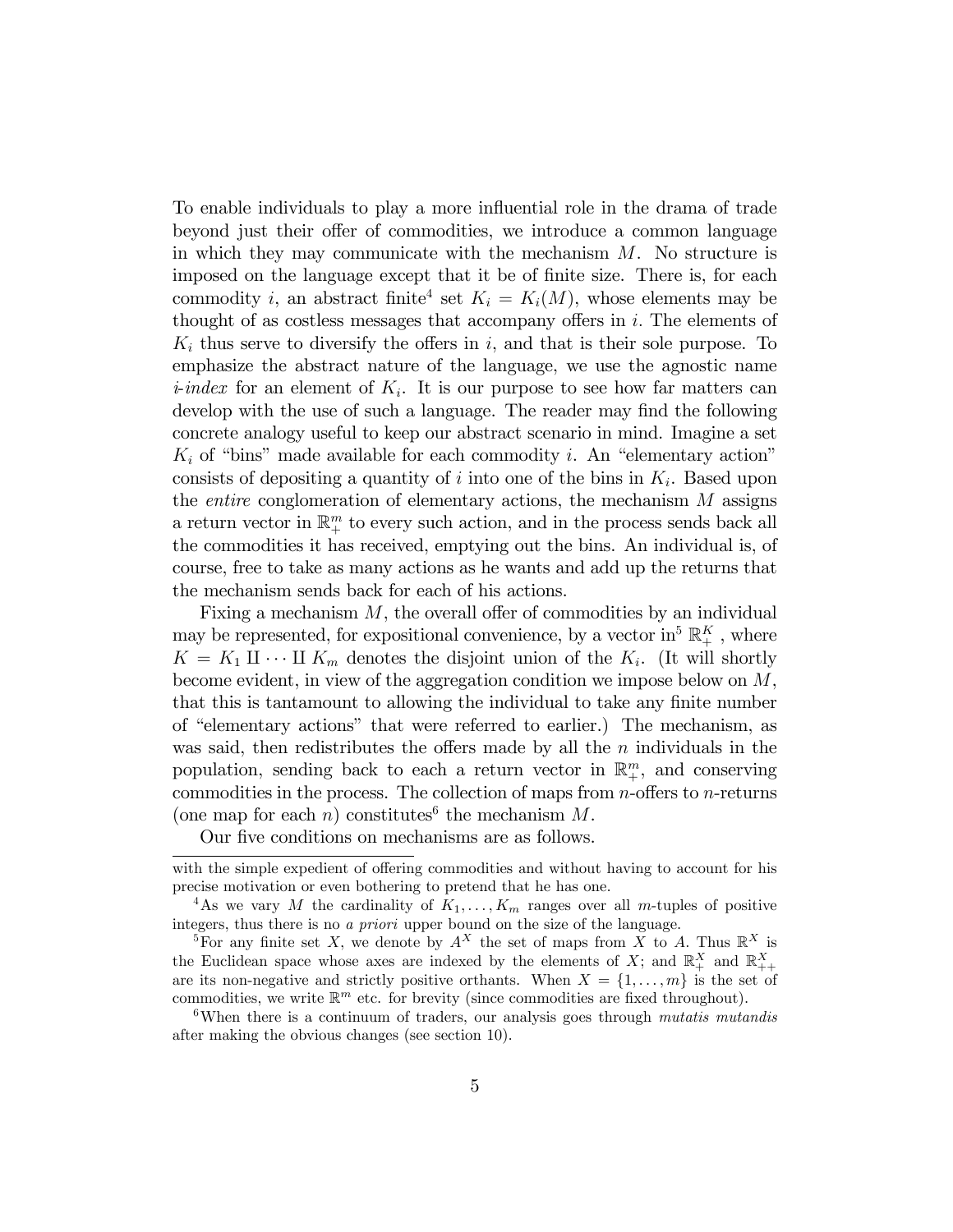The first condition, *anonymity*, stipulates that the mechanism be blind to all characteristics of a trader other than his offer. In other words, any two traders who send in the same offer are assigned the same returns.

The second condition, *aggregation*, is says that if a trader pretends to be two different persons by splitting his offer, others' returns are unaffected.

If either of these conditions were violated, trade would become a cumbersome affair: each individual would need to keep track of the full distribution of offers across the entire population, and then figure out how to diversify his own offers in response. Thus these conditions contribute to convenience in trade. They also embody fairness, allowing free entry to any number of participants in a non-discriminatory fashion, and making the mechanism more "inclusive".

It is an immediate consequence of anonymity and aggregation that the return to any individual is a function only of his own offer  $a \in \mathbb{R}_+^K$  and the aggregate  $b \in \mathbb{R}_{++}^K$  of all offers<sup>7</sup>; moreover this function  $r(a, b)$  is the same for all traders. (In light of this fact, we shall call the aggregate vector b the *state* of the mechanism.). We define the *net trade* function to be  $\nu(a, b) = r(a, b) - \overline{a}$ , where  $\overline{a} \in \mathbb{R}^m_+$  is the vector of commodities "used up" in making the offer  $a \in \mathbb{R}^K_+$ .

The third condition is *invariance*. Its main content is that the maps which comprise  $M$  are invariant under a change of units in which commodities are measured. This makes the mechanism much simpler to operate in: one does not need to keep track of seven pounds or seven kilograms or seven tons, just the numeral 7 will do.

The fourth condition is *non-dissipation* and says that no trader's return can be less commodity-wise than his offer, *i.e.*, if  $\nu(a, b) \neq 0$ , then at least one component of  $\nu(a, b)$  must be positive. Such unfortunate traders would tend to abandon the mechanism.

To state our final condition we consider the perspective of a *binary ij*- $\theta$ , who wishes to interact with the mechanism to exchange a single commodity i for some other commodity j. Note that if a is an offer of i in an index  $h \in K_i$ , the return  $r(a, b)$  will in general be a commodity bundle, whose composition may depend on the state b. If  $r(a, b)$  consists exclusively

Throughout we shall assume that on aggregate all indices are active, i.e.,  $b$  is a strictly positive vector. (It will suffice, for our purposes, to characterize the behavior of the mechanisms on this restricted interior domain.)

<sup>8</sup>Binary trades will shortly be seen to form an iterative basis for all trade.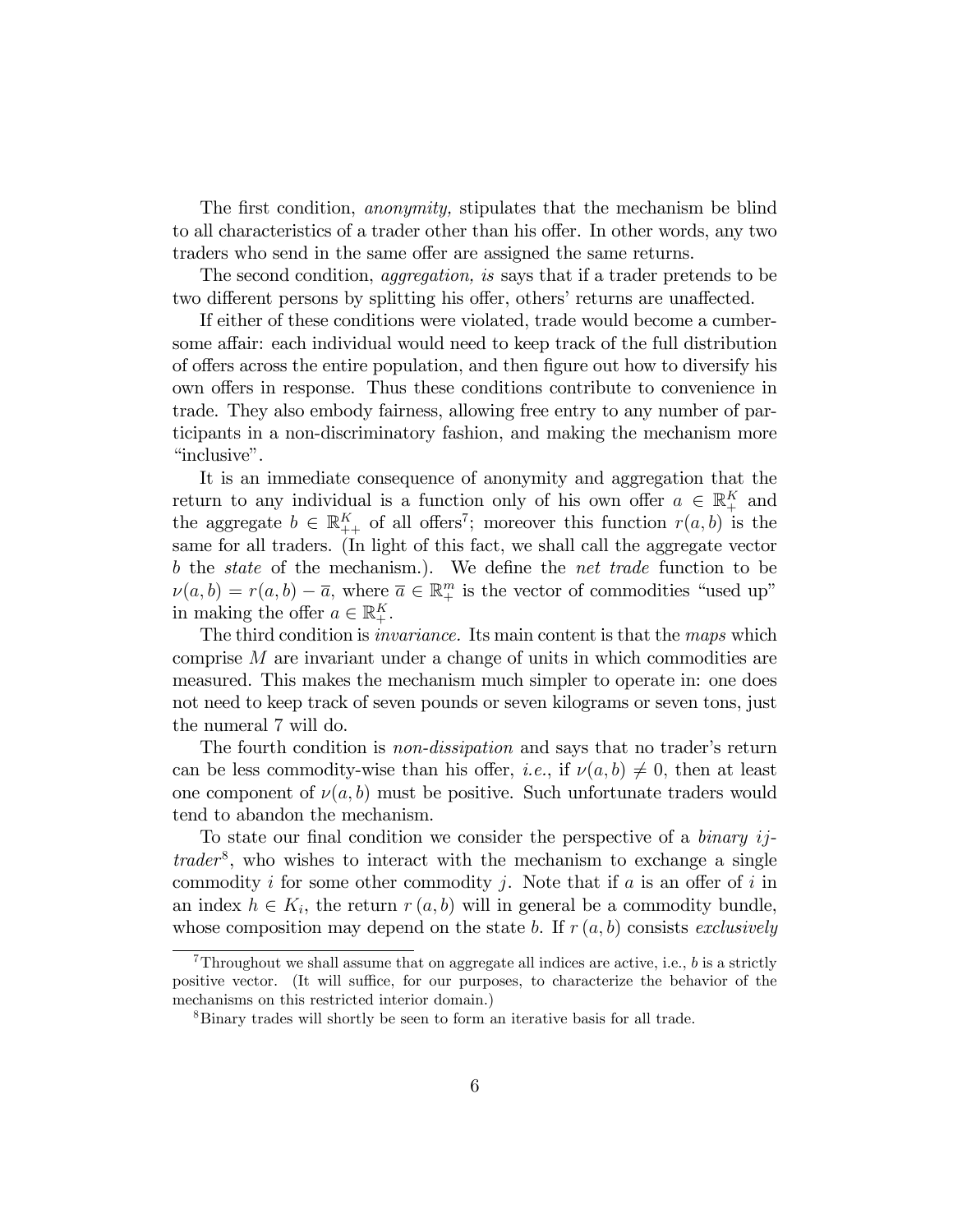of commodity j for all states b and all<sup>9</sup> h-offers a, we will say that h is a "pure"  $ij$ -index or an  $ij$ -market. In the absence of such markets, an  $ij$ -trader may be forced to accept commodity j bundled with other commodities.

The fifth condition we impose on the mechanism is *flexibility*. It requires that there are "enough" markets to enable individuals to "unbundle" their returns. More precisely, we require that if  $r(a, b)$  has a positive j-component for some market state b and some offer a solely in i, then the mechanism has an ij-market.

#### 1.2 The Key Results

We shall identify mechanisms, which are of "minimal complexity" amongst those that satisfy the five conditions above. Two relevant notions of complexity will be developed from the standpoint of binary traders

A natural concern of such a trader is: what is the minimum number of time periods  $\tau_{ij}(M)$  needed to *convert i* to j? (The precise definitions of "conversion" and  $\tau_{ij}(M)$  are given in section 3.1.) We say that a mechanism is connected if  $\tau_{ij}(M) < \infty$  for all  $i \neq j$ , and we write  $\mathfrak{M} = \mathfrak{M}(m)$  for the class of connected mechanisms satisfying the five conditions.

Let  $\mathbb{R}_{++}^m / \sim$  be the set of rays<sup>10</sup> in  $\mathbb{R}_{++}^m$ . A price function for a mechanism is a map p from  $\mathbb{R}_{++}^K$  to  $\mathbb{R}_{++}^m / \sim$  satisfying value conservation:  $p(b) \cdot \nu(a, b) =$ 0 for every  $a \leq b$ . In other words, prices  $p(b)$  are determined by the state b of the mechanism; and the value  $-\text{ under the prevailing prices } - \text{ of each}$ individual's offer is equal to that of his returns.

We can now state our first result.

#### Every mechanism of M admits a unique price function.

On account of value conservation, it is evident that binary trades form an iterative basis of all trade for mechanisms in  $\mathfrak{M}$ , reinforcing our focus on them. Note that value conservation is perforce true on the aggregate since commodities are neither created nor destroyed by the mechanism, only redistributed. Thus what the result essentially shows is that the mechanism does not assign "profitable" trades to some at the expense of others.

 $9By$  *invariance* it is enough to require that for each b there exist *some* such h-offer a.

<sup>&</sup>lt;sup>10</sup>A ray p represents a price vector up to overall multiplication by a positive scalar; the ratios  $p_i/p_j$  represent well-defined consistent exchange rates across all pairs ij of commodities.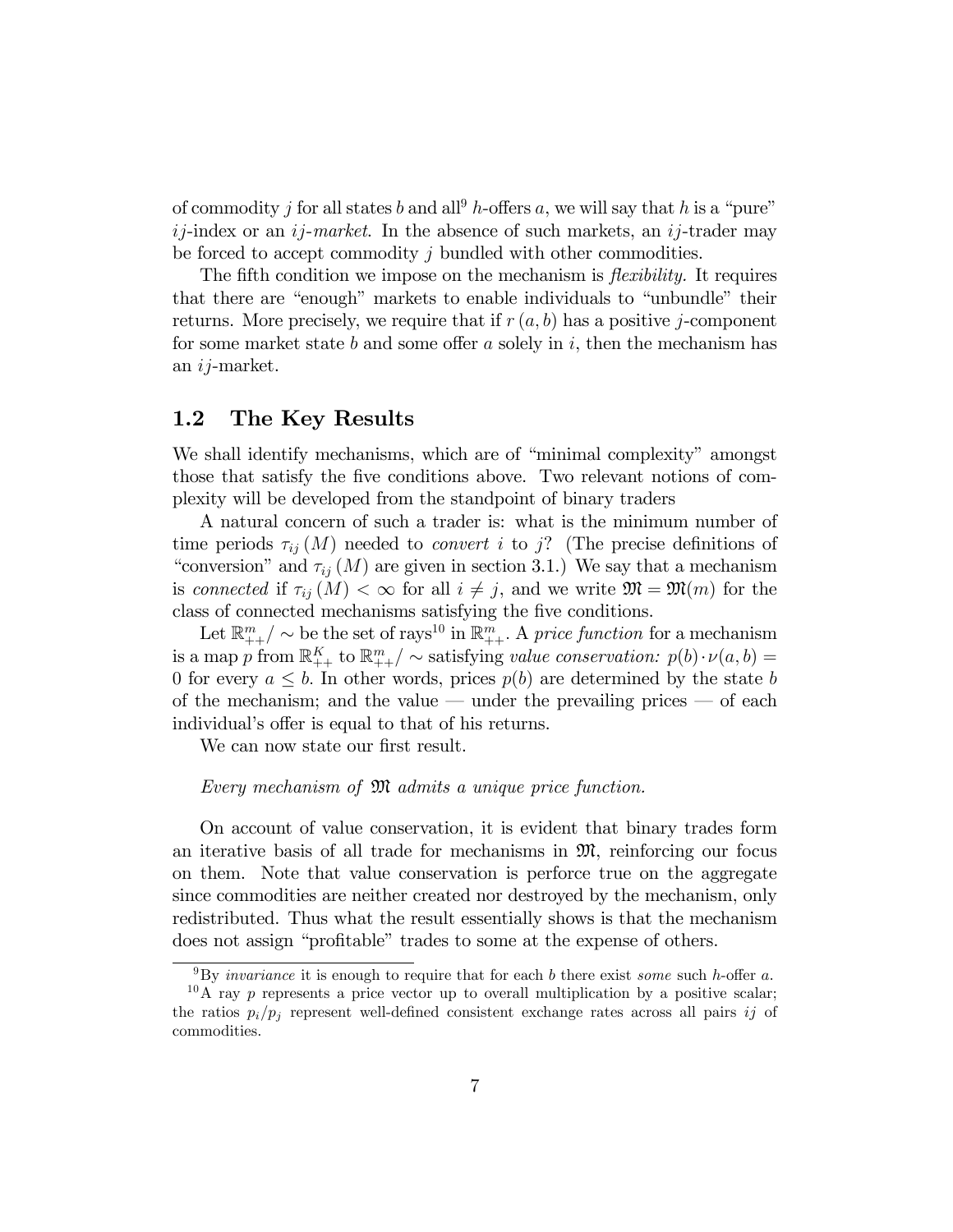The other major concern of our binary trader is also clear: how much of commodity j can be get per unit of  $i$ ? It follows from our first result that he can calculate this in terms of his own offer of  $i$  and the state of the mechanism which determines the *exchange rate*<sup>11</sup>  $p_i/p_j$ . Define  $\pi_{ij}(M)$  to be cardinality of the minimal set of components of the state of the mechanism required to compute the function  $p_i/p_j$ ; equivalently the minimal set of bins that he (or, the mechanism) needs to look into in order to calculate this rate. (For the precise definition, see section 3.3.) The arrays of integers  $\tau_{ij}(M)$ and  $\pi_{ii}(M)$ , as we vary over all distinct pairs ij, represent respectively the time complexity and price complexity<sup>12</sup> of the mechanism. To these arrays we add, by way of a subsidiary consideration, the sizes  $k_i(M)$  of  $K_i(M)$  for  $1 \leq i \leq m$  which measure *message complexity*.

Given two mechanisms M and M' in  $\mathfrak{M}$ , we say that M is no more complex than M' and write  $M \preceq M'$  if the time, price and message complexities of M are no more – component by component – than the corresponding complexities of M'. (See section 4.3 for a formal definition.) Let  $\mathfrak{M}_* = \mathfrak{M}_*(m)$ denote the set of all *minimal mechanisms* in  $\mathfrak{M}$ , *i.e.*, mechanisms that are minimal with repect to the pre-order  $\preceq$  on  $\mathfrak{M}$ .

For any directed, connected graph G with vertex set  $\{1, \ldots, m\}$ , one can define a mechanism  $M_G$  in  $\mathfrak{M}$  such that  $K_i$  is the set of outgoing edges at vertex *i*.(see [8] and section  $(4.2)$ ) Such "G-mechanisms" have very special structure. All the indices are pure, *i.e.* each edge of  $G$  is a market; furthermore, it turns out that prices mediate trade across the markets of  $M<sub>G</sub>$  (see equation (3)) in the sense mentioned earlier: the return to a trader depends only on his own offer and the market prices. Thus prices play the full-fledged role of a "decoupling device" in any  $G$ -mechanism.

Denote by  $\mathfrak{M}_g = \mathfrak{M}_g(m)$  the finite set of all G-mechanisms in  $\mathfrak{M}$ . We can state our second result.

 $\mathfrak{M}_*$  is a subset of  $\mathfrak{M}_o$ ; in particular,  $\mathfrak{M}_*$  is a finite set.

Though the mechanisms in  $\mathfrak{M}_{*}$  are finite in number, they could be nu-

 $11$ If there is a continuum of traders, his own action has no effect on the exchange rate and so he can compute the conversion easily. Otherwise he needs to track how his offer alters the state of the market, and thereby the exchange rate. This complication may be ignored, to a first order of approximation, if there are sufficiently many traders in the population.

<sup>&</sup>lt;sup>12</sup>One could equally have used the term "informational complexity" or  $-$  with more  $\alpha$ ccuracy but less panache  $\sim$  "price-informational complexity."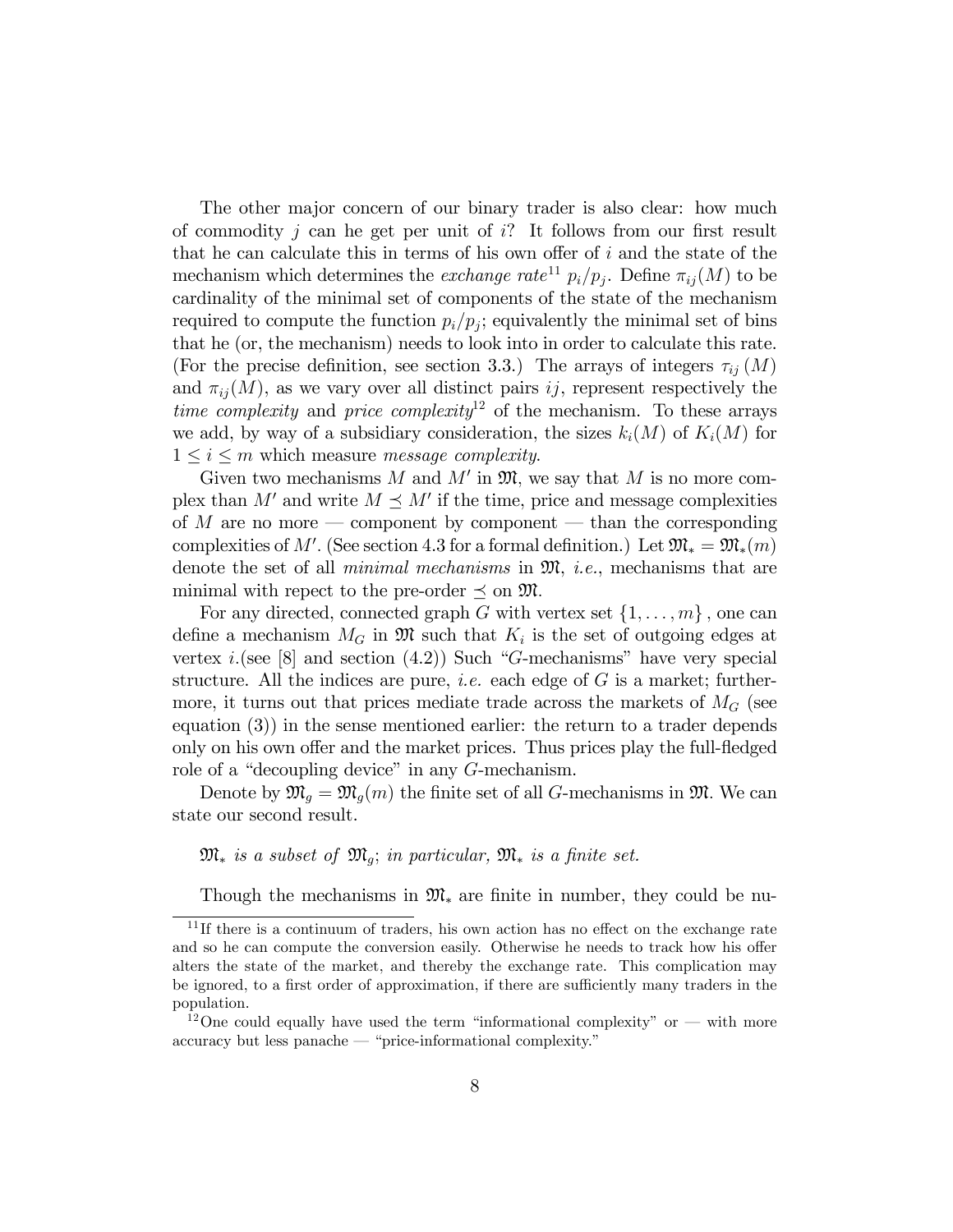merous. So we introduce a finer complexity distinction on  $\mathfrak{M}_*$ . Let  $\tau(M)$ and  $\pi(M)$  denote the maximum of the numbers  $\tau_{ij}(M)$  and  $\pi_{ij}(M)$ . These capture, respectively, time complexity and price complexity in the worstcase scenario. For M and M' in  $\mathfrak{M}_*$ , we write  $M \preceq_W M'$ , if  $\pi(M) \leq \pi(M')$ and  $\tau(M) \leq \tau(M')$ . We will refer to  $\preceq_W$ -minimal mechanisms in  $\mathfrak{M}_*(m)$  as strongly minimal and denote by  $\mathfrak{M}_{**} = \mathfrak{M}_{**}(m)$  the set of such mechanisms.

To state our next result, we introduce three special graphs: the star graph with edges im, mi for all  $i < m$ , the cycle graph with edges  $12, 23, ..., m1$ , and the *complete* graph with edges ij, all  $i \neq j$ .

If  $m > 3$  then, up to relabelling of commodities,  $\mathfrak{M}_{**}(m)$  consists of precisely the three special mechanisms; their complexities as follows:

|          | Star | Cycle | Complete |
|----------|------|-------|----------|
| $\pi(M)$ |      |       | $m(m-1)$ |
|          |      |       |          |

The star mechanism thus either outright dominates any non-star mechanism component-wise (being strictly better in some component, and no worse in the other); or else, it loses by a *slight* margin in some component, but wins by a huge margin in the other component (the margin of victory going to infinity with m). An immediate upshot is that if we take any weighted sum  $A\pi(M)+B\tau(M)$  as a proxy for total complexity, where A and B are arbitrary positive constants, then the star mechanism will be the unique minimizer of total complexity in  $\mathfrak{M}(m)$  for sufficiently large m.

#### 1.3 Related Literature

The emergence of money and its role in the exchange of commodities has been a matter of considerable discussion in economics. We present some references that are only indicative, and far from exhaustive. (For a more comprehensive survey, see [37], [42], [43].)

Jevons [17] emphasized four distinct functions of money, which were subsequently popularized as follows in a couplet by Milnes [28]:

ìMoneyís a matter of functions four, A Medium, a Measure, a Standard, a Store".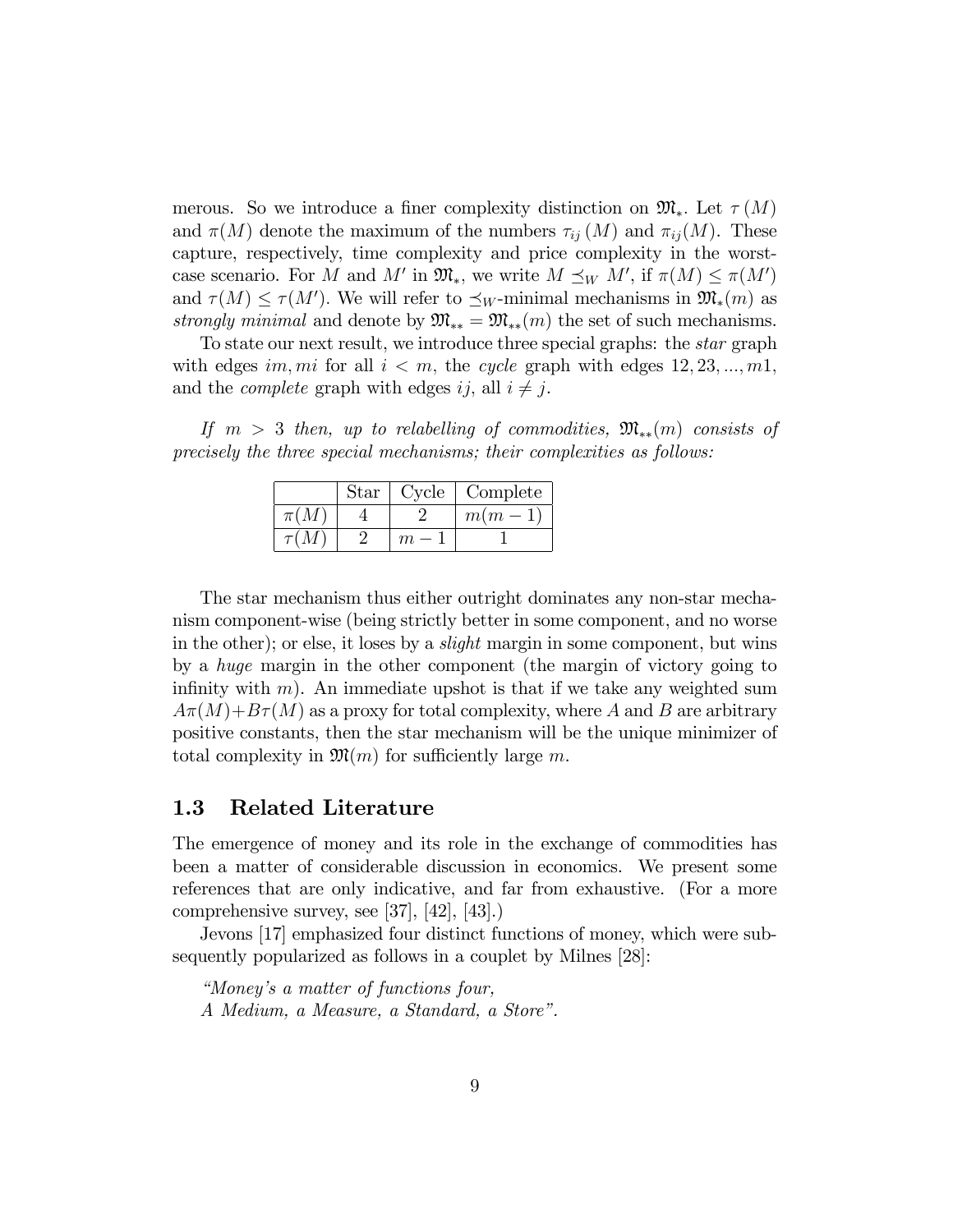While there may be debate on details, the overall categorization of Jevons has survived, even into modern textbooks on macroeconomics, although many authors (see, e.g., [1], [25]) now tend to subsume one of the four functions (the "standard") under the other three. However, as Jevons himself pointed out, the "*medium* of exchange" function provides the logical foundation upon which the others stand (Chapter 3 of [17], italics ours):

Elemmia accustomed to exchange things frequently for sums of money, people learn the value of other articles in terms of moneyî, with the upshot that that money becomes the unit of account, or " $measure$  of value", for all transactions. In the same vein, referring to the units for deferred payments when credit comes into play, Jevons notes that "it will, of course, be desirable to select as the standard of value that which appears likely to continue to exchange for many other commodities." Finally he observes that to have a "store of value" it is requisite that whatever is put into storage should be usable, possibly upon liquidation, as a medium of exchange when it is retrieved; and hence "the current money of a country is perhaps more likely to fulfil these conditions than anything else, although diamonds and other precious stones, and articles of exceptional beauty and rarity, might occasionally be employed".

Several search-theoretic models, involving random bilateral meetings between long-lived agents, have been developed following Jevons [17] (see, e.g., [2], [16], [18], [23], [24], [22], [29], [45] and the references therein). These models turn on utility-maximizing behavior and beliefs of the agents in Nash equilibrium, and shed light on which commodities are likely to get adopted as money. A parallel, equally distinctive, strand of literature builds on partial or general equilibrium models with other kinds of frictions in trade, such as limited trading opportunities in each period, or transactions costs (see, e.g., [11], [12], [13], [14], [15], [30], [31], [43], [44], [46]). In each of these models, a specific trading mechanism is exogenously fixed, and the focus is on activity within the mechanism that is induced by equilibrium, based again upon optimal behavior of utilitarian individuals.

Our approach complements this literature in two salient ways, and brings to light a new rationale for money that is different from those propounded earlier, but not inimical to them, in that the door is left fully open to incorporate their concerns within our framework. First, as we have emphasized, our focus is purely on mechanisms of trade with no regard to the characteristics of the individuals such as their endowments, production technologies, preferences or beliefs. Second, no specific trading mechanism is specified ex-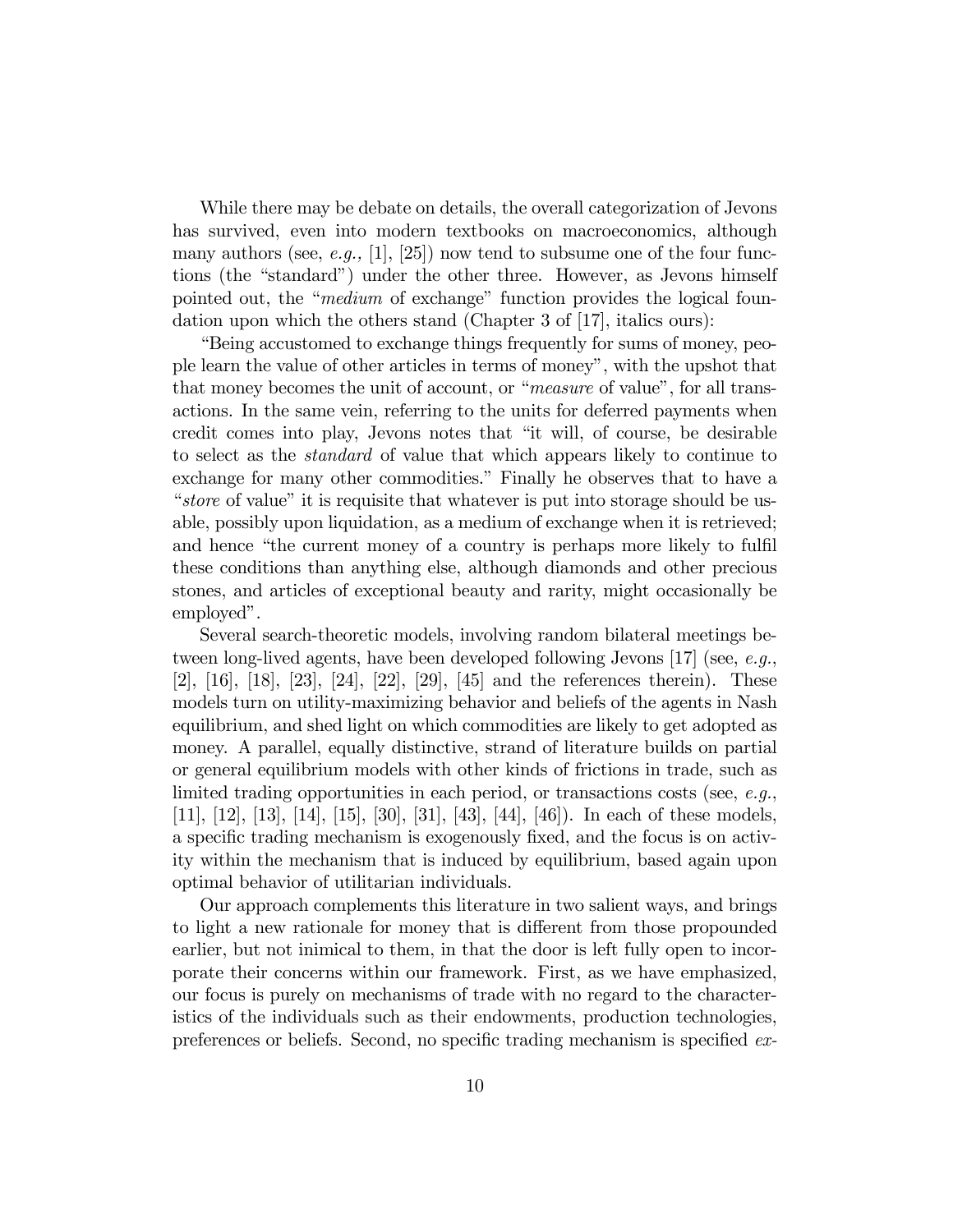ante by us. We start with a welter of mechanisms and cut them down by complexity considerations, ultimately ending up with the star mechanism.

The model we present builds squarely upon [8], which provided an axiomatic characterization of the finite set of "G-mechanisms" (see section 4.2), bridging the gap between the Shapley-Shubik model of decentralized "trading" posts" (see  $[38]$ ,  $[39]$ ,  $[40]$ ) and the Shapley model of centralized "windows" (see [36]). Various strategic market games, based upon trading posts (the star mechanism), have been analysed, with commodity or fiat money in  $[4]$ , [32], [33], [34], [38], [39], [40], [41]; many of these papers also discuss the convergence of Nash equilibria (NE) to Walras equilibria (WE) under replication of traders. For a continuum-of-traders version of these models, with details on explicit properties of the commodity money (its distribution and desirability) or of fiat money (its availability and the harshness of default penalties), which guarantee equivalence (or near-equivalence) of NE and WE, see [7], [9], [10]; and, for an axiomatic approach to the equivalence phenomenon, see  $|5|$ .

Strategic market games differ in a fundamental sense from the Walras equilibrium model, despite the equivalence of NE and WE. In the WE framework, agents always optimize generating supply and demand functions, but markets do not clear except at equilibrium. We are left in the dark as to what happens outside of equilibrium. In sharp contrast markets always clear, producing prices and trades based on agents' strategies, in the market games; but agents do not optimize except at equilibrium. The very formulation of a game demands that the "game form", *i.e.*, the map from strategies to outcomes, must be defined prior to the introduction of agents' preferences on outcomes; thus disentangling the physics of trade from its psychology. Our mechanisms are firmly in this genre, and indeed form the bases upon which many market-games are built. To be precise: game forms arise from our mechanisms by introducing private endowments, along with the constraints that these impose on individuals' offers; and market games then arise by further introducing preferences.

In conclusion, let us reiterate that our purpose here is to deduce the existence of prices, markets and money in the simplest possible mechanism. To this end we start with the minimalistic postulate that quantities of commodities are offered in trade; adding on only a rudimentary *syntax* whose sole intent is to enable traders to diversify their offers. Once we have prices, more sophisticated strategies can come into being, wherein agents use prices alongside quantities in a semantic sense, in order to make contingent state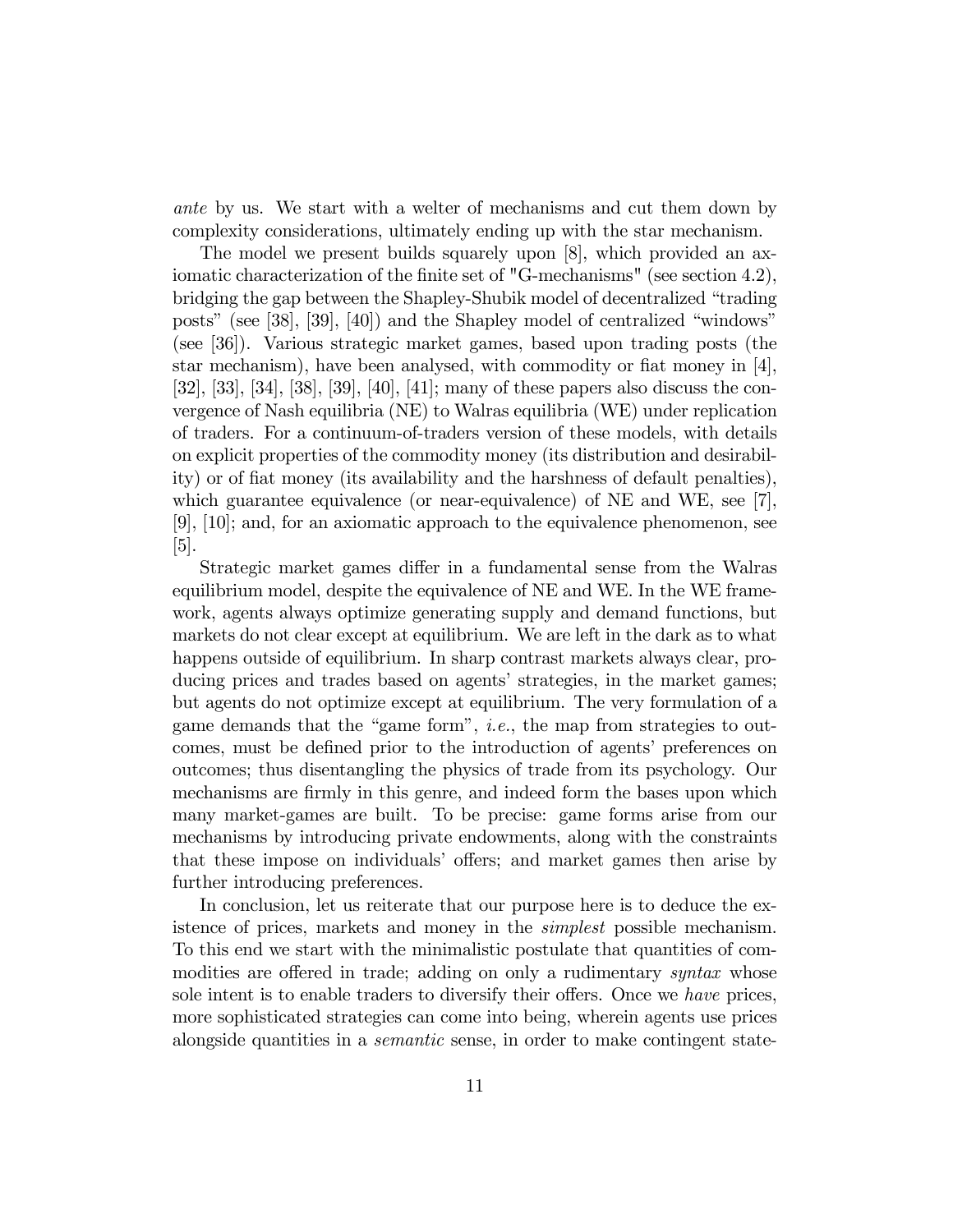ments and thereby protect themselves against vagaries of the market. For extensions in this direction of the Shapley-Shubik trading-posts game form, see  $|6|$ ; and for the much more complex extension of the Shapley-windows game form, see [26]. It may well be that a unified abstract approach exists, which encompasses these two models, and more, and does within the Bertrandian setting what we have done in the Cournotian, but that is a topic for future exploration.

# 2 The Formal Model

#### 2.1 Exchange Mechanisms

We now present the model and the five conditions in a more formal manner. The treatment is the same as in [8], except that we impose the conditions of non-dissipation and flexibility in lieu of "Price Mediation" (see section 4.2) that was used in [8], obtaining a bigger class of mechanisms here.

A exchange mechanism M allows individuals in  $\{1, \ldots, n\}$  to trade by means of quantity offers in each commodity in the set  $\{1, \ldots, m\}$ . Here m is fixed and  $n = 2, 3, \ldots$  can be arbitrary. As discussed in the introduction, we assume that for each commodity i, there is a finite set  $K_i$  of *i*-indices that can accompany offers in  $i$ . Thus the offer in  $i$  can be an arbitrary vector in  $\mathbb{R}^{K_i}_+$  and we define

$$
K = K_1 \amalg \cdots \amalg K_m, \quad S = \mathbb{R}_+^K, \quad S_+ = \mathbb{R}_{++}^K;
$$

S (resp.  $S_+$ ) is the space of offers (resp., strictly positive offers). Also define

$$
\overline{a}=(\overline{a_1},\ldots,\overline{a_m})
$$

where  $\overline{a_i} \in \mathbb{R}_+$  is the sum of the components of  $a_i \in \mathbb{R}_+^{K_i}$ , and denotes the total amount of commodity i involved in sending offer  $a_i$ . Let  $S<sup>n</sup>$  be the *n*-fold Cartesian product of S with itself, and (with  $a = (a^1, \ldots, a^n)$ ) let

$$
S(n) = \left\{ \boldsymbol{a} \in S^n : \sum_{\alpha=1}^n \overline{\boldsymbol{a}}^{\alpha} \in S_+ \right\}
$$

denote the *n*-tuples of offers that are positive on aggregate. Also let  $C = \mathbb{R}^m_+$ denote the *commodity space*; and  $C<sup>n</sup>$  its *n*-fold product.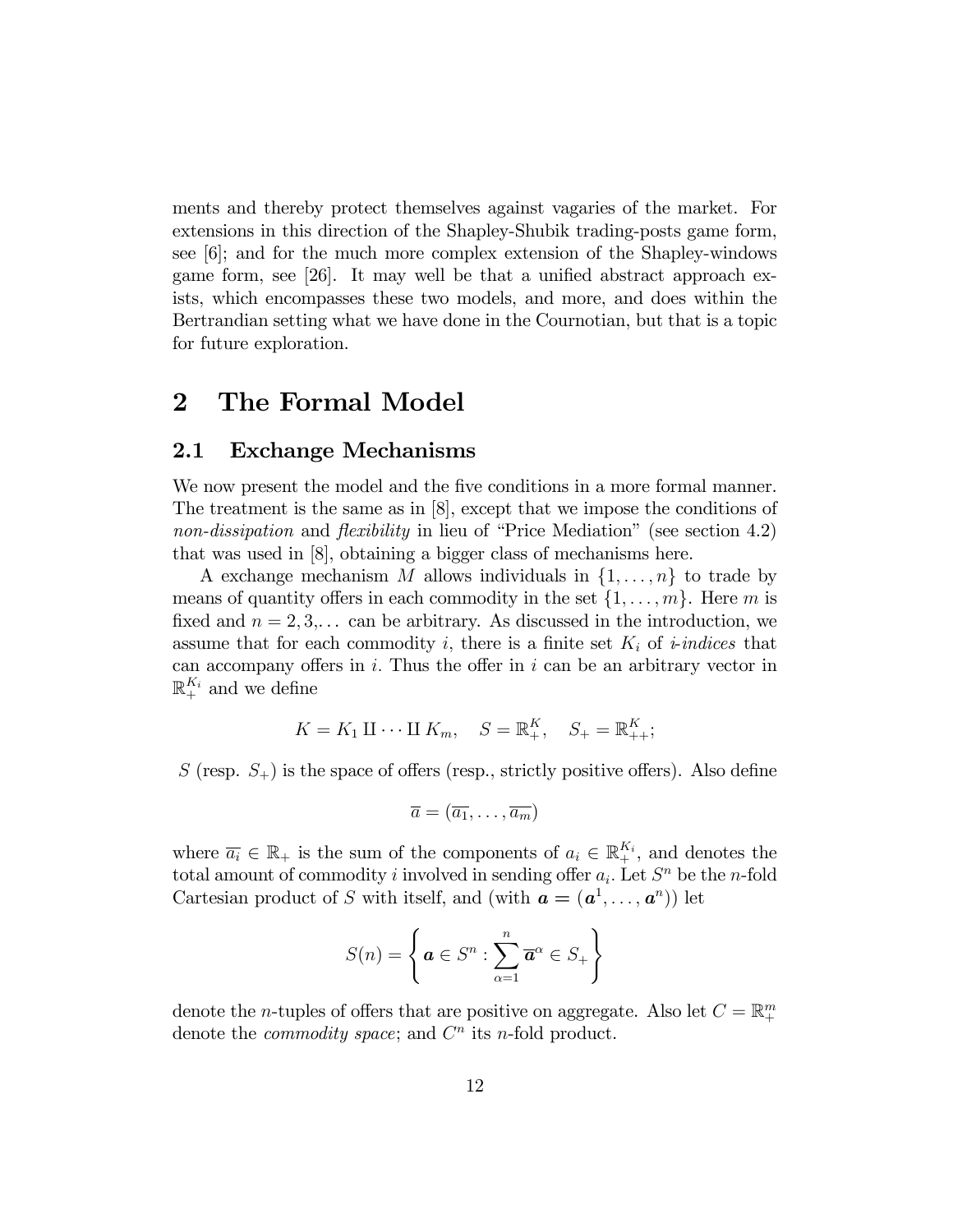An exchange mechanism  $M$ , on a given set of m commodities, is a collection of maps (one for each positive integer n) from  $S(n)$  to  $C<sup>n</sup>$  such that, if  $a \in S(n)$  leads to returns  $r \in C<sup>n</sup>$ , then we have (reflecting the conservation of commodities) :

$$
\sum_{\alpha=1}^n \overline{a}^\alpha = \sum_{\alpha=1}^n r^\alpha
$$

#### 2.1.1 Conditions on the Mechanisms

In this section give a precise statement of each of the five conditions on a mechanism M that were alluded to in section 1.1.

The first condition is that the mechanism must be blind to all other characteristics of a trader except for his offer:

**Condition 1 (Anonymity)** Suppose  $\mathbf{a} \in S(n)$  and  $\mathbf{a}^{\alpha} = \mathbf{a}^{\beta}$ . Let r denote the returns that accrue from  $\mathbf{a}$ . Then  $\mathbf{r}^{\alpha} = \mathbf{r}^{\beta}$ .

The second condition is that if any trader pretends to be two different persons by splitting his offer, the returns to the others is unaffected. It is easier (and sufficient !) to state this for the "last" trader.

Condition 2 (Aggregation) Suppose  $a \in S(n)$  and  $b \in S(n+1)$  are such that  $a^{\alpha} = b^{\alpha}$  for  $\alpha < n$  and  $a^{n} = b^{n} + b^{n+1}$ . Let **r**, **s** denote the returns that accrue from  $a,b$  respectively. Then  $\mathbf{r}^{\alpha} = \mathbf{s}^{\alpha}$  for  $\alpha < n$ .

As remarked before, Anonymity and Aggregation immediately imply that, regardless of the size  $n$  of the population, the return to any trader may be written  $r(a, b)$ , where  $a \in S$  is his own offer and  $b \in S_+$  is the aggregate of all offers. Recall that  $\nu(a, b) = r(a, b) - \overline{a}$  denotes his net trade.

For the remaining conditions, it will be useful to introduce some more notation. Let  $L \subset P$  and let  $w \in \mathbb{R}^P$ .

- 1. We write  $\lambda *_{L} w$  for the vector obtained by scaling the L-components of w by the scalar  $\lambda$
- 2. We say that a *non-zero* vector w is an  $L$ -vector if its non- $L$  components are 0; equivalently if  $\lambda *_{L} w = \lambda w$
- 3. By an  $\overline{ij}$ -vector we mean an  $\{i, j\}$ -vector that has a negative *i*-component, a positive j-component.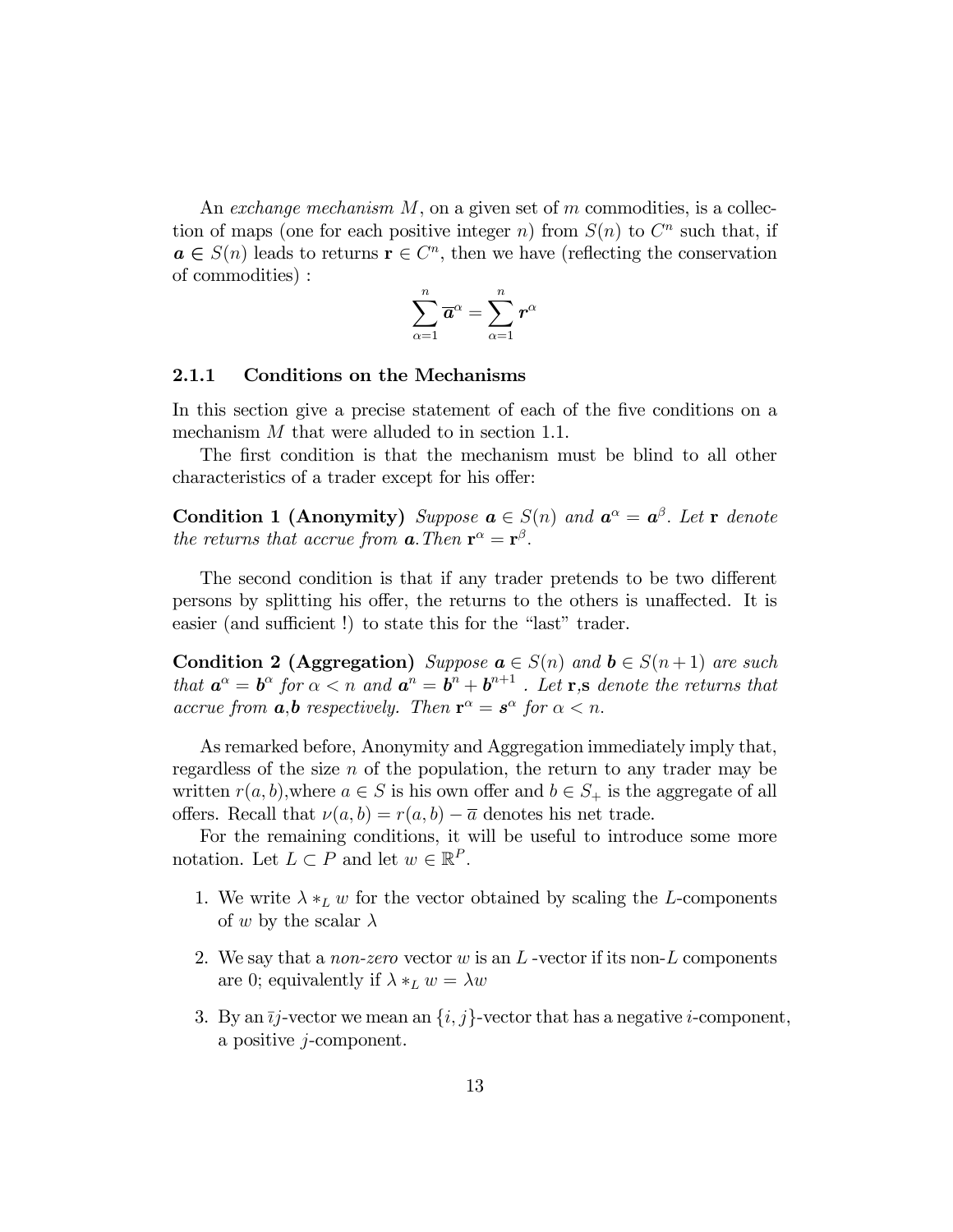In what follows, we will apply this notation and speak of  $L$ -offers and L-returns. Also, we will consistently use  $a$  for an individual's offer and  $b$ for the positive aggregate offer; so, when we refer to the pair  $a, b$  it will be implicit that  $a \in S$ ,  $b \in S_+$  (and also, for the moment, that  $a \leq b$ ; though we shall drop this inequality soon, in view of Proposition 6 below).

**Condition 3 (Invariance)**  $\nu(\lambda *_{K_i} a, \lambda *_{K_i} b) = \lambda *_{i} \nu(a, b)$  for all a, b and positive scalars  $\lambda$ .

The fourth condition is that no trader can get strictly less than his offer.

**Condition 4 (Non-dissipation)** If  $\nu(a, b) \neq 0$ , then  $\nu_i(a, b) > 0$  for some component i:

Define  $h \in K_i$  to be an ij-index (resp., a pure ij-index or an ij-market) if there exists an h-vector  $a \in S$  such that  $r_i(a, b) > 0$  for some b (resp.,  $r(a, b)$ ) is a *j*-vector for all  $b$ .) Our fifth condition is as follows.

**Condition 5 (Flexibility)** If M has an ij-index then it has an ij-market.

As was said, *flexibility* assures us of the presence of enough  $ij$ -markets to enable traders to "unbundle" returns.

A mechanism is determined uniquely by its *net trade* function  $\nu(a, b) :=$  $r(a, b) - \overline{a}$ , which, although initially defined for  $a \leq b$  admits a natural extension as follows.

**Proposition 6** The net trade  $\nu$  admits a unique extension to  $S \times S_+$  satisfying

 $\nu(\lambda a, b) = \lambda \nu(a, b), \qquad \nu(a, \lambda b) = \nu(a, b)$  for all positive  $\lambda$ 

**Proof.** See Lemma 1 of [8]. Although [8] considers a more restrictive class of mechanisms, we note that the proof of Lemma 1 there only uses the conditions of anonymity, aggregation, and invariance.

In view of the above result, we drop the restriction  $a \leq b$  when considering  $\nu(a, b)$ .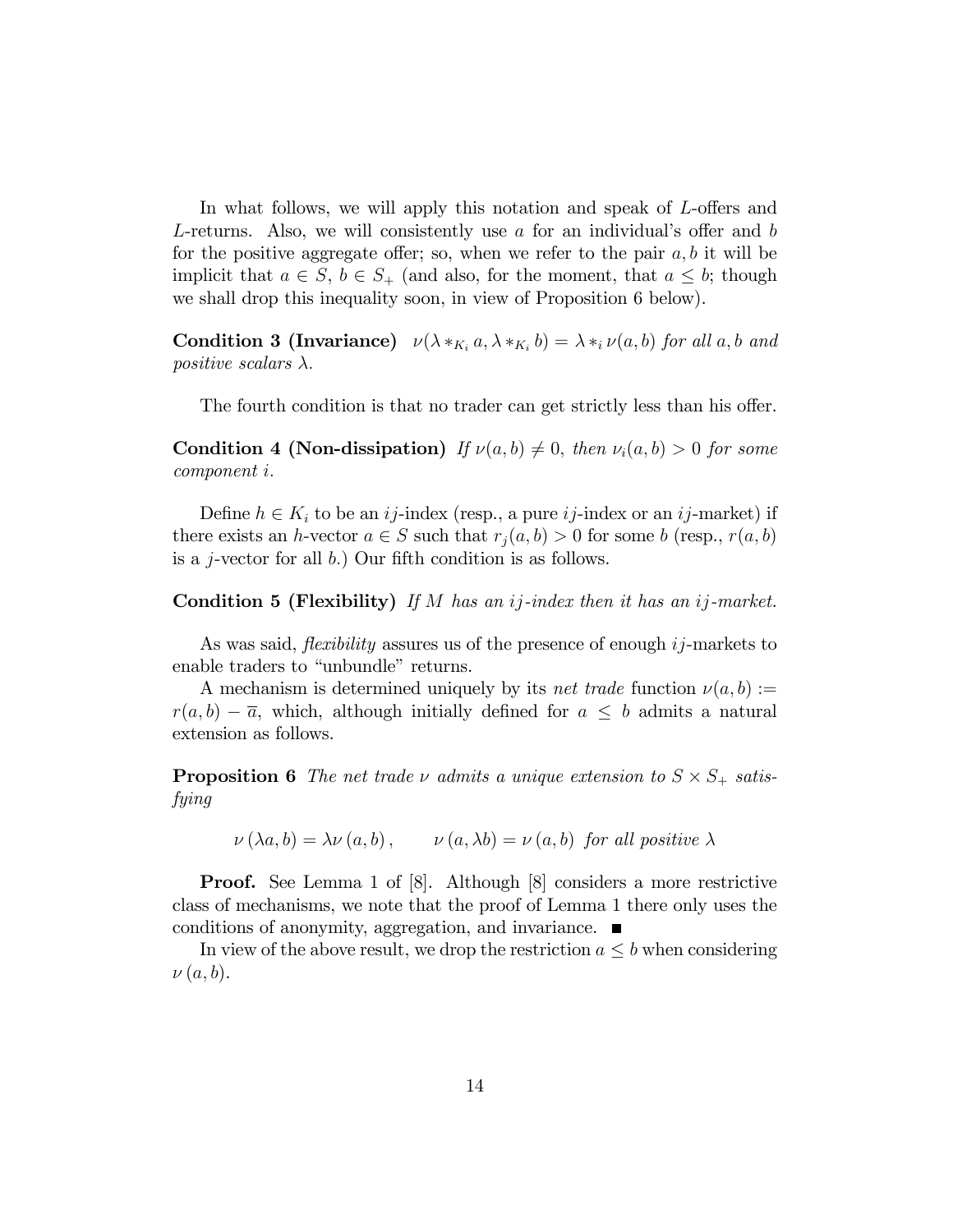#### 2.1.2 Further Comments on the Conditions

Aggregation does not imply that if two individuals were to merge, they would be unable to enhance their "oligopolistic power" For despite the aggregation condition, the merged individuals are free to coordinate their actions by jointly picking a point in the Cartesian product of their action spaces. Indeed all the mechanisms we obtain display this "oligopolistic effect", even though they also satisfy *aggregation*.

It is worthy of note that the cuneiform tablets of ancient Sumeria, which are some of the earliest examples of written language and arithmetic, are in large part devoted to records and receipts pertaining to economic transactions. Invariance postulates the "numericity" property of the maps  $r(a, b)$  $(\alpha, \nu(a, b))$  making them independent of the underlying choice of units, and this goes to the very heart of the quantitative measurement of commodities. In its absence, one would need to figure out how the maps are altered when units change, as they are prone to do, especially in a dynamic economy. This would make the mechanism cumbersome to use.

Non-dissipation (in conjunction with aggregation, anonymity, and the conservation of commodities) immediately implies *no-arbitrage*: for any  $a, b$ neither  $\nu(a, b) \geq 0$  nor  $\nu(a, b) \leq 0$ . To see this, note that in view of Proposition 6 we need consider only the case  $a \leq b$  and rule out  $\nu(a, b) \geq 0$ . Denote  $c = b - a$ . Then  $\nu(a, b) + \nu(c, b) = \nu(a + c, b) = \nu(b, b) = 0$ , where the first equality follows from aggregation, and the last from conservation of commodities. But then  $\nu(a, b) \geq 0$  implies  $\nu(c, b) \leq 0$ , contradicting non-dissipation.

Flexibility guarantees the existence of certain ij-markets. However the mechanism may well admit complex trading opportunities, such as swaps of commodity bundles, that coexist with the  $ij$ -markets; the former comprising, so to speak, a tangled web around the latter. It is our complexity criteria below which eliminate the web and allow only the markets to survive, see Theorem 11.

# 3 Complexity

We turn now to the notion of the *complexity* of such a mechanism. As discussed in the introduction, the idea is to define complexity from the stand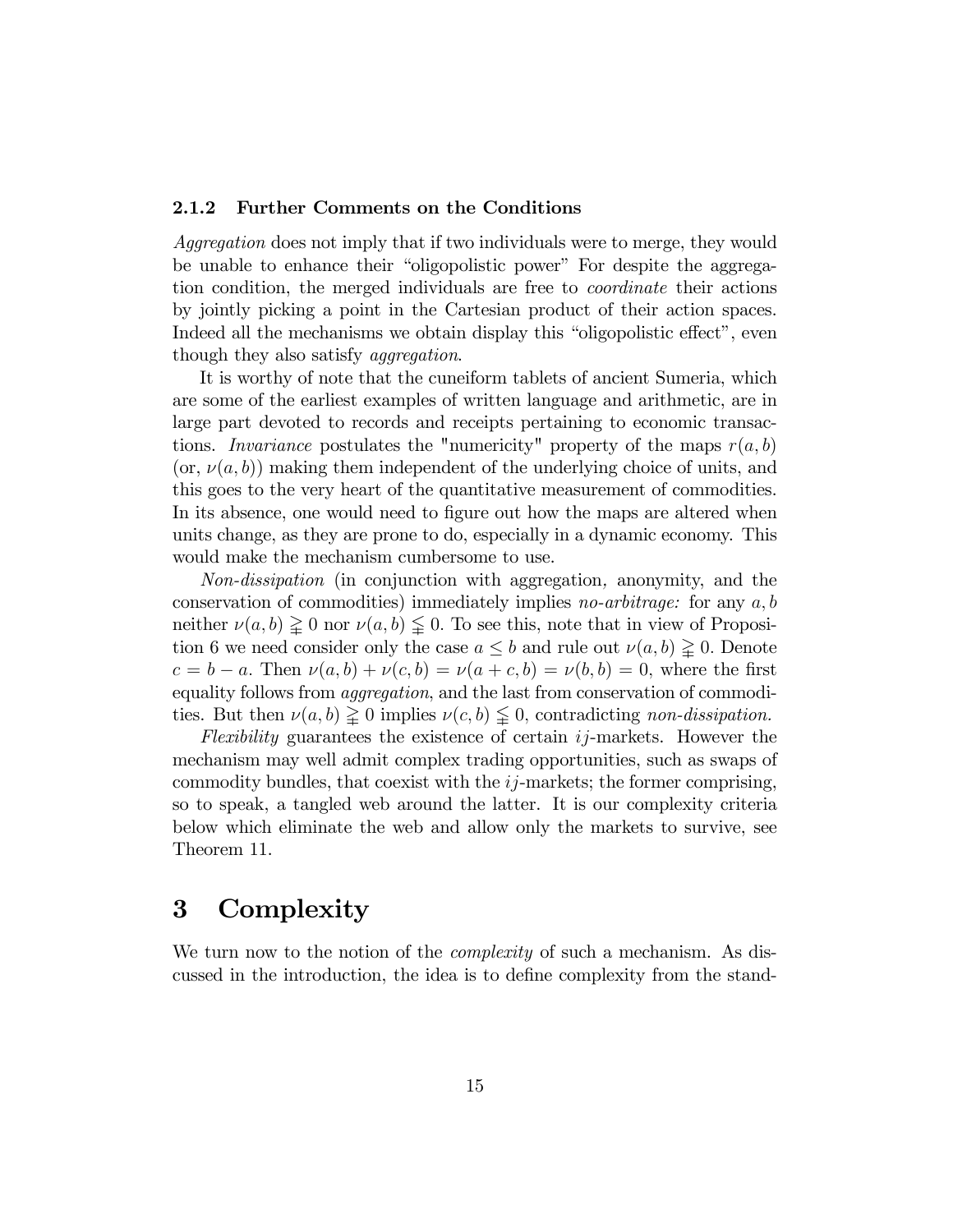point of a "binary"  $ij$ -trader<sup>13</sup> who interfaces with M in order to exchange commodity  $i$  for commodity  $j$ . We focus on two basic concerns for such a trader: first, how long will it take him to effect the exchange; and, second, how difficult will it be for him to figure out the terms of exchange? The first concern leads to the notion of "time complexity", and the second to that of "price complexity".

#### 3.1 Time Complexity

**Definition 7** Given two commodity bundles  $v, w \in C$  we will say that v can be converted to w, and we write  $v \rightarrow w$  if there exist a, b such that

$$
w = v + \nu(a, b) \text{ and } \overline{a} \le v.
$$

We write  $\tau(v, w, M)$  for the smallest "time" t for which there is a sequence

$$
v \to v^1 \to \cdots \to v^{t-1} \to w.
$$

If  $v, w$  are restricted to being  $i$ - and  $j$ - vectors, then by *invariance* it follows that the *ij-time complexity*  $\tau_{ij}(M) := \tau(v, w, M)$  is independent of the particular choice of  $v, w$ . We further define the (maximum) time complexity  $\tau(M) := \max_{i \neq j} {\tau_{ij}(M)}$  and say that a mechanism M is connected if  $\tau(M) < \infty$ .

We denote by  $\mathfrak{M} = \mathfrak{M}(m)$  the class of all connected mechanisms with commodity set  $\{1, \ldots, m\}$ .

#### 3.2 The Emergence of Prices

Recall that  $\mathbb{R}_{++}^m / \sim$  is the set of rays in  $\mathbb{R}_{++}^m$ , representing prices. It turns out that prices emerge in connected mechanisms; and the values, under these prices, of offers and returns are conserved for every trader.

**Theorem 8** Let  $M$  be connected with associated net trade function  $\nu$ . Then there is a unique map  $p : \mathbb{R}_{++}^K \to \mathbb{R}_{++}^m / \sim$  satisfying  $p(b) \cdot \nu(a, b) = 0$ .

<sup>13</sup>We focus on bilateral trades between pairs of commodities because they form an iterative basis for all trade. This is so on account of prices (exchange rates) that will shortly be shown to emerge and govern all trade.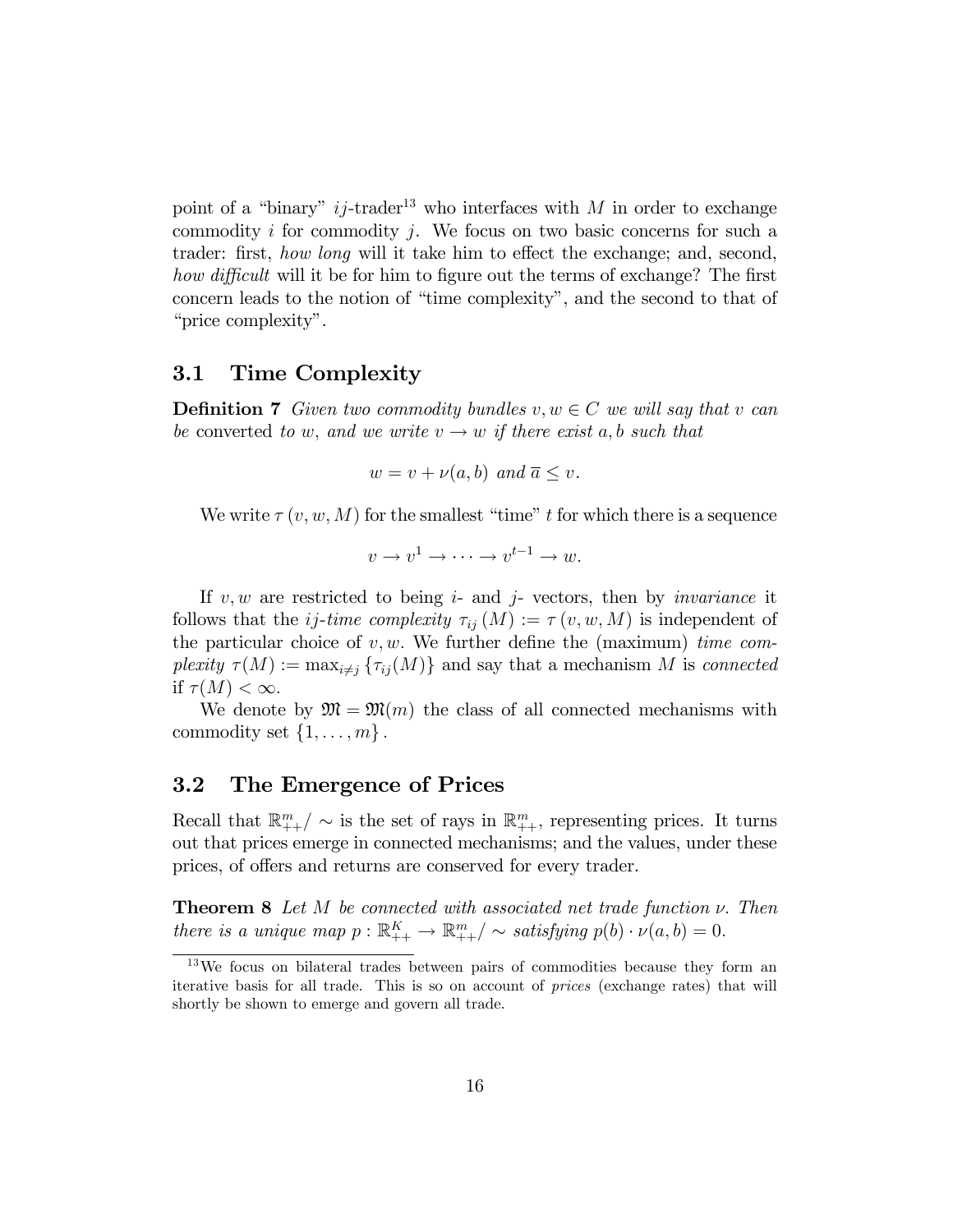Even though  $p(b)$  is only defined up to an overall scalar multiple, for each pair  $i, j$  we get a well-defined price ratio function

$$
p_{ij}: S_+ \mapsto \mathbb{R}_{++};
$$
  $p_{ij}(b) = \frac{p_i(b)}{p_j(b)}$ 

Recall the notion of an  $\overline{i}j$ -vector from section 2.1.1. Theorem 8 has the following immediate consequence.

**Corollary 9** Suppose  $\nu(a, b)$  is an  $\overline{i}j$ -vector. Then  $\frac{\nu_i(a, b)}{\nu_j(a, b)} = -p_{ij}(b)$ .

#### 3.3 Price Complexity

Note that a binary ij-trader is only interested in net trades  $\nu(a, b)$  that are  $\bar{y}$ -vectors. By the previous corollary, the exchange ratio  $\frac{\nu_i(a,b)}{\nu_j(a,b)}$  is independent of the action a producing the  $\overline{ij}$ -trade, and depends only on  $p_{ij}(b)$ . Therefore such a trader is interested only in those components of  $b$  which "influence" the function  $p_{ij}(b)$ .

To make this notion precise, say that component  $i$  is *influential* for a function  $f(x_1, \ldots, x_l)$  if there are two inputs  $x, x'$ , differing only in the *i*th place, such that  $f(x) \neq f(x')$ . Define the *ij-price complexity*  $\pi_{ij}(M)$  to be the number of influential components of the function  $p_{ij}$ . Also define the (maximum) price complexity by

$$
\pi(M) := \max \{ \pi_{ij}(M) : i \neq j \}
$$

### 4 The Emergence of Markets: G-Mechanisms

#### 4.1 Directed Graphs

In this paper by a graph we mean a *directed simple graph*. Such a graph G consists of a finite vertex set  $V_G$ , togther with an edge set  $E_G \subseteq V_G \times V_G$ that does not contain any loops, i.e., edges of the form ii. For simplicity we shall often write  $i \in G$ ,  $ij \in G$  in place of  $i \in V_G$ ,  $ij \in E_G$  but there should be no confusion.

By a path  $ii_1i_2...i_kj$  from i to j we mean a nonempty sequence of edges in G of the form

$$
ii_1,i_1i_2,\ldots,i_{k-1}i_k,i_kj.
$$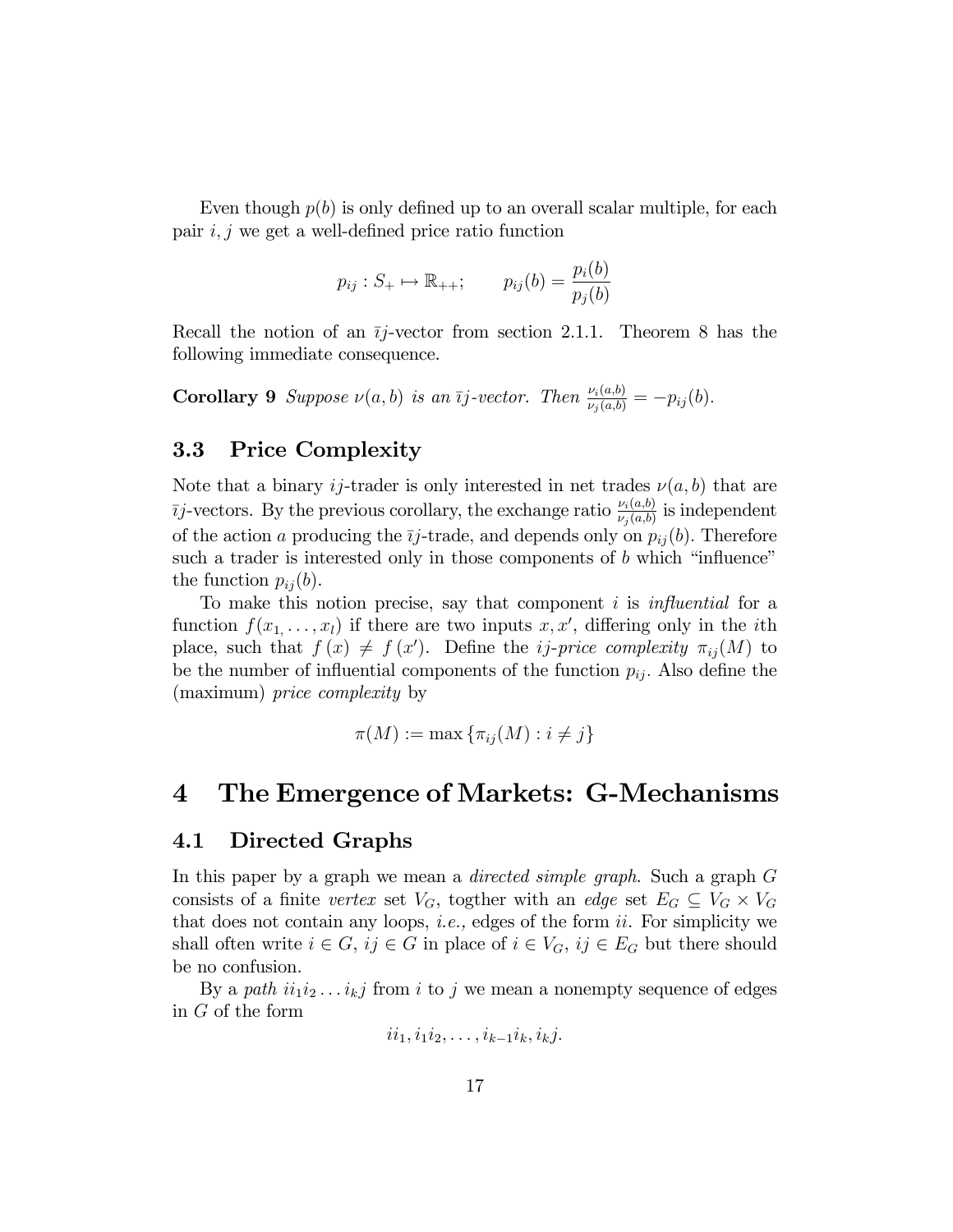If  $k = 0$  then the path consists of the single edge ij, otherwise we insist that the *intermediate* vertices  $i_1, \ldots, i_k$  be distinct from each other and from the endpoints i, j. However we do allow  $i = j$ , in which case the path is called a cycle. We say that G is connected<sup>14</sup> if for any two vertices  $i \neq j$  there is a path from i to j.

#### 4.2 G-mechanisms

Let G be a connected graph with vertex set  $\{1, \ldots, m\}$ . Following [8] one may associate to G a mechanism  $M_G \in \mathfrak{M}(m)$  as follows. We let  $K_i$  be the set of outgoing edges at vertex i, and regard  $v \in S$  as a matrix  $(v_{ij})$  with  $v_{ij}$  understood to be 0 if  $ij \notin G$ . To define  $r(a, b)$  we need the following elementary result (see, e.g. [8]).

**Lemma 10** For  $b \in S_+$ , there is a unique ray  $p = p(b)$  in  $\mathbb{R}^m_{++}/\sim$  satisfying

$$
\sum_{i} p_i b_{ij} = \sum_{i} p_j b_{ji} \text{ for all } j.
$$
 (1)

Now for  $(a, b) \in S \times S_+$  we set  $p = p(b)$  as in (1) and define  $r(a, b)$  by

$$
r_i(a,b) = p_i^{-1}\left(\sum_j p_j a_{ji}\right) \text{ for all } i. \tag{2}
$$

We remark that the left side of  $(1)$  is the total value of all the goods "chasing" good j, while the right side is the total value of good j on offer.

Mechanisms of the form  $M_G$  will be called (connected) G-mechanisms, and we write  $\mathfrak{M}_g = \mathfrak{M}_g(m)$  for the totality of such mechanisms. It is worth noting that  $\mathfrak{M}_q$  is a *finite* set. Moreover, the formula (2) for the return function of a G-mechanism immediately implies

$$
p(b) = p(c) \Longrightarrow r(a, b) = r(a, c) \text{ for all } a \in S; b, c \in S_+ \tag{3}
$$

In [8] this property was referred to as price mediation and, in conjunction with other axioms, shown to characterize  $\mathfrak{M}_q$ .

 $14$  In [8], the term "irreducible" was used in place of "connected".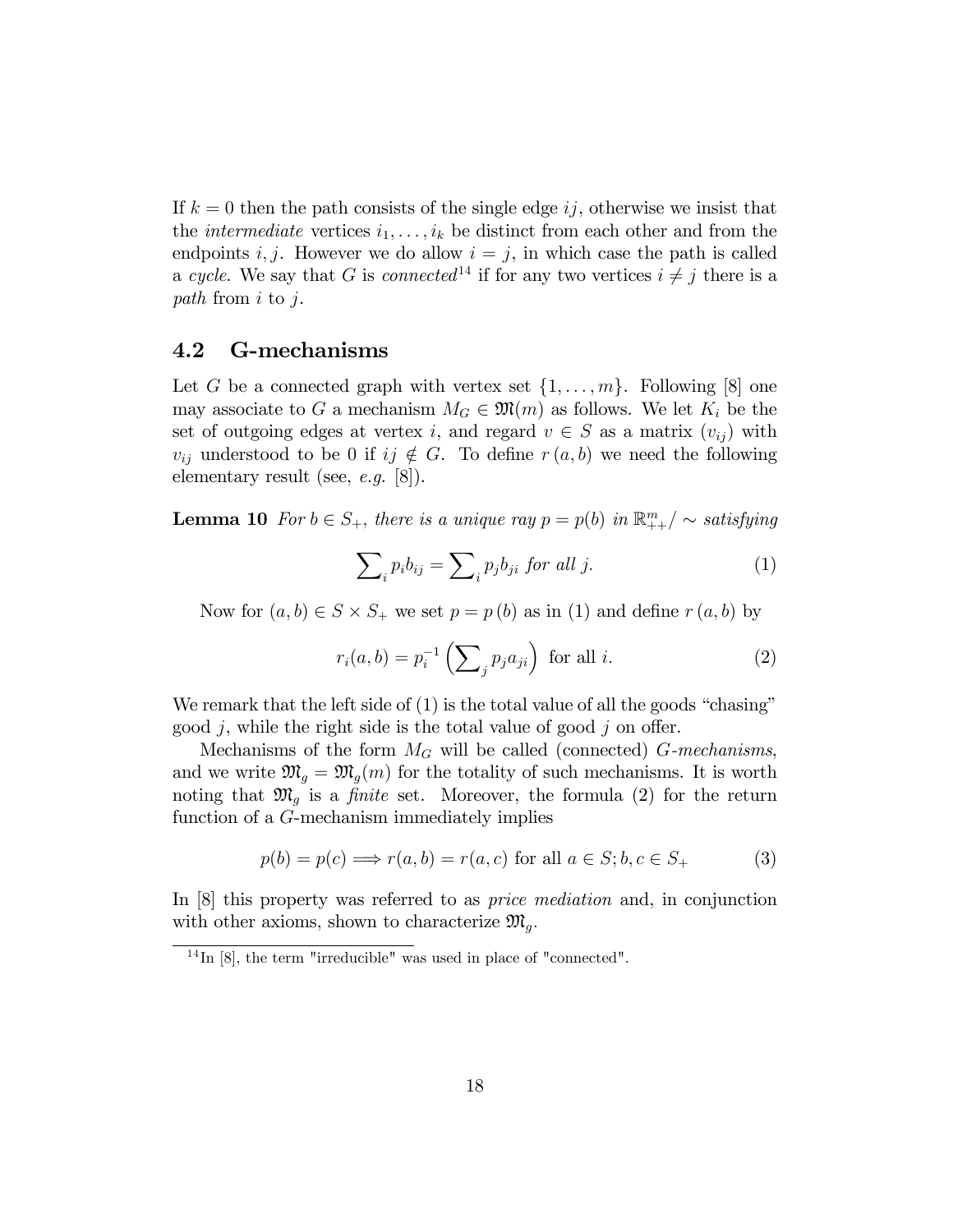#### 4.3 Minimal Mechanisms

Given M and M' in  $\mathfrak{M}$  with complexities  $\tau_{ij}$ ,  $\pi_{ij}$ ,  $k_i$  and  $\tau'_{ij}$ ,  $\pi'_{ij}$ ,  $k'_i$  respectively, we say that M is no more complex than M' and write  $M \preceq M'$  if for all  $i, j$ 

$$
\tau_{ij} \le \tau'_{ij}, \quad \pi_{ij} \le \pi'_{ij}, \quad k_i \le k'_i.
$$

Clearly  $\preceq$  is reflexive and transitive, and hence constitutes a pre-order on M. We let  $\mathfrak{M}_* = \mathfrak{M}_*(m)$  denote the set of  $\preceq$ -minimal elements<sup>15</sup>.

**Theorem 11** Minimal mechanisms are G-mechanisms:  $\mathfrak{M}_{*} \subset \mathfrak{M}_{q}$ .

# 5 The Emergence of Money

Let us, from now on, identify two mechanisms if one can be obtained from the other by relabeling commodities. Then there are three mechanisms of special interest to us in  $\mathfrak{M}_q(m)$  called the *star, cycle,* and *complete mechanisms*; with the following edge-sets:

|                                                                         | Complete |
|-------------------------------------------------------------------------|----------|
| $E_G$   $\{mi, im : i < m\}$   $\{12, 23, , m1\}$   $\{ij : i \neq j\}$ |          |

Notice that the central vertex  $m$  of the graph underlying the star mechanism plays the role of money, and is the sole medium of exchange.<sup>16</sup>

Consider M and  $M'$  in  $\mathfrak{M}_*$ . They might be incomparable in the pre-order  $\prec$ . But we can make a finer distinction on  $\mathfrak{M}_{*}$  in terms of the indices  $\pi$ and  $\tau$ , that were introduced earlier to capture complexity in the worst case scenarios. To this end, we define a pre-order  $\preceq_W$  on  $\mathfrak{M}_*$  as follows:  $M \preceq_W$  $M'$  if

$$
\tau(M) \le \tau(M'), \quad \pi(M) \le \pi(M').
$$

We will refer to  $\preceq_W$ -minimal mechanisms in  $\mathfrak{M}_*(m)$  as strongly minimal and denote by  $\mathfrak{M}_{**} = \mathfrak{M}_{**}(m)$  the set of such mechanisms. Our main result is

<sup>&</sup>lt;sup>15</sup>Let  $\preceq$  be a pre-order on X. We say  $x \in X$  is  $\preceq$ -minimal if  $y \preceq x$  implies  $x \preceq y$ .

<sup>&</sup>lt;sup>16</sup>This is reminiscent of "spontaneous symmetry breaking" in physics. The ex ante symmetry between commodities, assumed in our model, is carried over to the cycle and complete mechanisms. It breaks down only in the star mechanism, giving rise to money.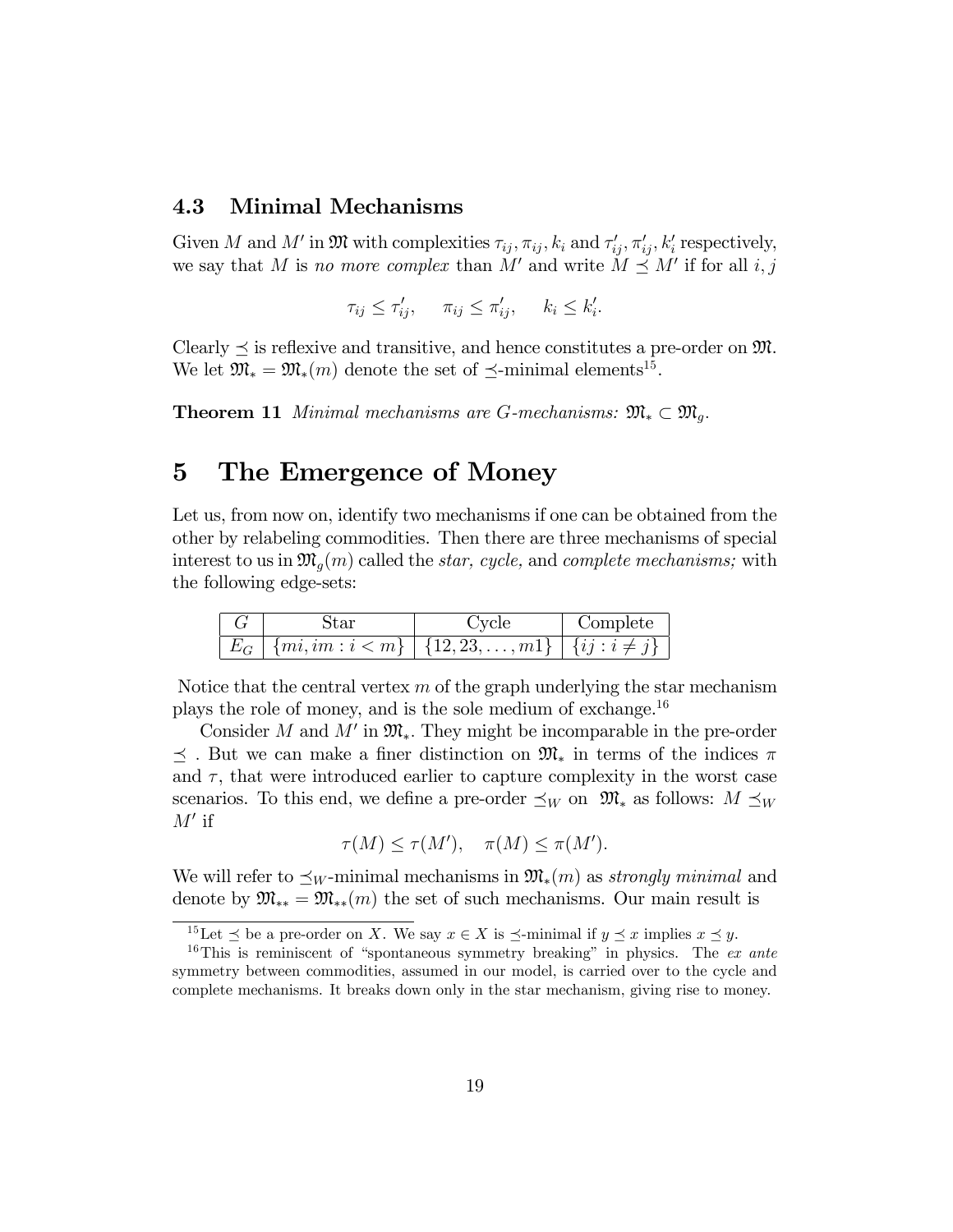**Theorem 12** For<sup>17</sup>  $m > 3$  the only mechanisms in  $\mathfrak{M}_{**}(m)$  are the star, cycle, and complete mechanisms with complexities as follows:

|          | Star | Cycle | Complete  |
|----------|------|-------|-----------|
| $\pi(M)$ |      |       | $m(m - )$ |
|          |      |       |           |

The array clearly exhibits the superiority of the star mechanism. As the number of commodities  $m$  increases, the other two will beat star slightly in one component, but will lose by a huge margin to star in the other component.

# 6 Proof of Theorem 8

We fix a mechanism M in  $\mathfrak{M}$  with net trade function  $\nu(a, b)$ . Consider the set of pairs  $(i, j)$  for which there is at least one  $ij$ -market (pure  $ij$ -index) in K, and fix a subset  $P \subset K$  which contains exactly one ij-index for each such pair. Let  $S_P \subset S$  denote the set of P-offers, and define the set of P-offers "subordinate" to  $v$  as follows:

$$
S_P(v) = \{a \in S_P : \overline{a} \le v\}
$$

Given a vector  $v \in S$  we write  $\langle v \rangle$  for the class of vectors with the same sign as v, thus  $w \in \langle v \rangle$  if each component  $w_i$  has the same sign  $(+, -, 0)$  as  $v_i$ .

**Lemma 13** Let  $v, w \in S$  then the following are equivalent.

- 1. There is an  $a \in S_P(v)$  such that  $v + \nu(a, b) \in \langle w \rangle$  for some  $b \in S_+$
- 2. There is an  $a \in S_P(v)$  such that  $v + \nu(a, b) \in \langle w \rangle$  for all  $b \in S_+$
- 3. For each  $u \in \langle v \rangle$  there is an  $a \in S_P(u)$  such that  $u + \nu(a, b) \in \langle w \rangle$  for all  $b \in S_+$

**Proof.** It is evident that  $(3)$  implies  $(2)$ , and  $(2)$  implies  $(1)$ . We now show that (1) implies (3). Suppose  $v, a, b, w$  satisfy (1). Given  $u \in \langle v \rangle$  and  $b_* \in S_+$ , we need to find  $a_* \in S_P(u)$  such that  $u, a_*, b_*, w$  satisfy (3). Since u

<sup>&</sup>lt;sup>17</sup>When  $m = 3$ , we get a fourth mechanism with complexities 4, 2 identical to the star mechanism. And when  $m = 2$ , we must change 4 to 2 in the table (the three graphs become identical with complexities 2; 2 for each).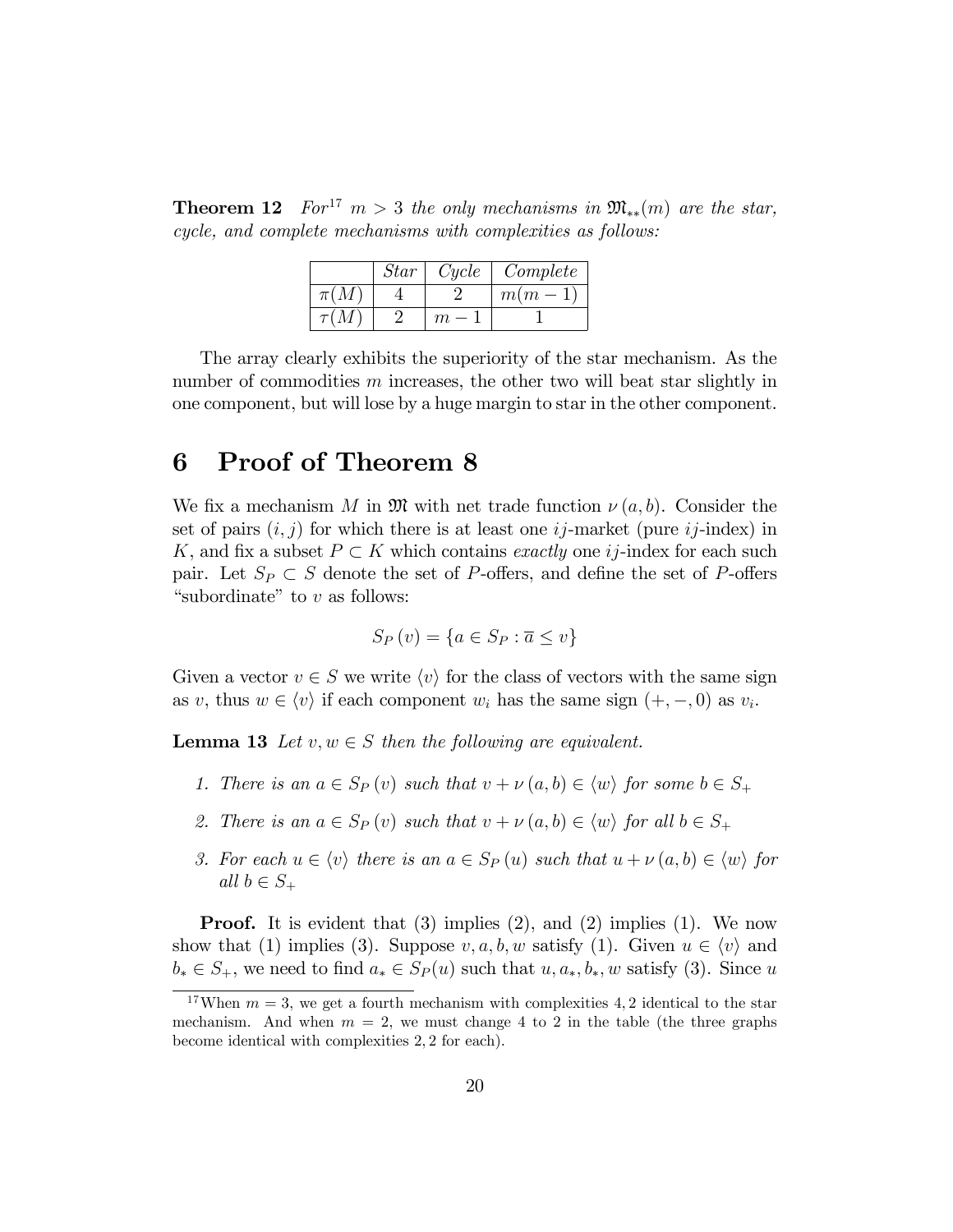and v have the same signs there exist positive scalars  $\lambda_i$  such that  $u_i = \lambda_i v_i$ for all *i*. Define  $a_*$  by  $(a_*)_i = \lambda_i a_i$ , where (recall)  $a_i$  is the vector obtained from a by restricting to the  $K_i$ -components. Now we have

$$
v + \nu(a, b) = (v - \overline{a}) + r(a, b)
$$
  

$$
u + \nu(a_*, b_*) = (u - \overline{a_*}) + r(a_*, b_*)
$$

By construction of  $a_*$  we have  $(v - \overline{a})_i = \lambda_i (u - \overline{a_*})_i$  for all i, and hence  $\langle v - \overline{a} \rangle = \langle u - \overline{a_*} \rangle$ . Also since a and  $a_*$  are P-offers, by aggregation and *invariance* we have  $\langle r(a, b) \rangle = \langle r(a, b_*) \rangle = \langle r(a_*, b_*) \rangle$ . We note that if x, y are non-negative vectors then  $\langle x + y \rangle$  is uniquely determined by  $\langle x \rangle$  and  $\langle y \rangle$ , thus we get

$$
\langle u + \nu (a_*, b_*) \rangle = \langle v + \nu (a, b) \rangle = \langle w \rangle
$$

which establishes  $(3)$ .

We note that Lemma 13 (3) only depends on  $\langle v \rangle$  and  $\langle w \rangle$  and we will write  $\langle v \rangle \rightarrow \langle w \rangle$  if it holds.

**Lemma 14** For any  $(a, b) \in S \times S_+$  there is  $a_* \in S_P(\overline{a})$  such that

$$
\langle r(a,b)\rangle = \langle \overline{a} + \nu(a_*,b)\rangle.
$$
 (4)

**Proof.** By aggregation, it suffices to prove this when a is a  $K_i$ -offer for some *i*. By *flexibility* there is some  $a_* \in S_P(\overline{a})$  such that  $r_i(a_*,b) = 0$ , while  $r_j(a_*,b)$  has the same sign as  $r_j(a,b)$  for all  $j \neq i$ . We write

$$
\overline{a} + \nu(a_*,b) = (\overline{a} - \overline{a_*}) + r(a_*,b)
$$

and note that since  $a_*$  is a pure  $K_i$ -offer, the sign of  $r(a_*,b)$  does not change if we rescale  $a_*$ . If  $r_i(a,b) = 0$  we scale up  $a_*$  to ensure  $\overline{a_*} = \overline{a}$ , while if  $r_j(a, b) > 0$  then we scale down  $a_*$  to ensure  $\overline{a_*} \leq \overline{a}$ ; in each case the rescaled  $a_*$  satisfies (4).  $\blacksquare$ 

**Lemma 15**  $v^1 \to \cdots \to v^t$  implies  $\langle v^1 \rangle \to \cdots \to \langle v^t \rangle$ .

**Proof.** It suffices to show that  $v \to w$  implies  $\langle v \rangle \to \langle w \rangle$ . Now by definition

$$
w = v + \nu(a, b)
$$
 for some  $(a, b) \in S \times S_+$  with  $\overline{a} \le v$ .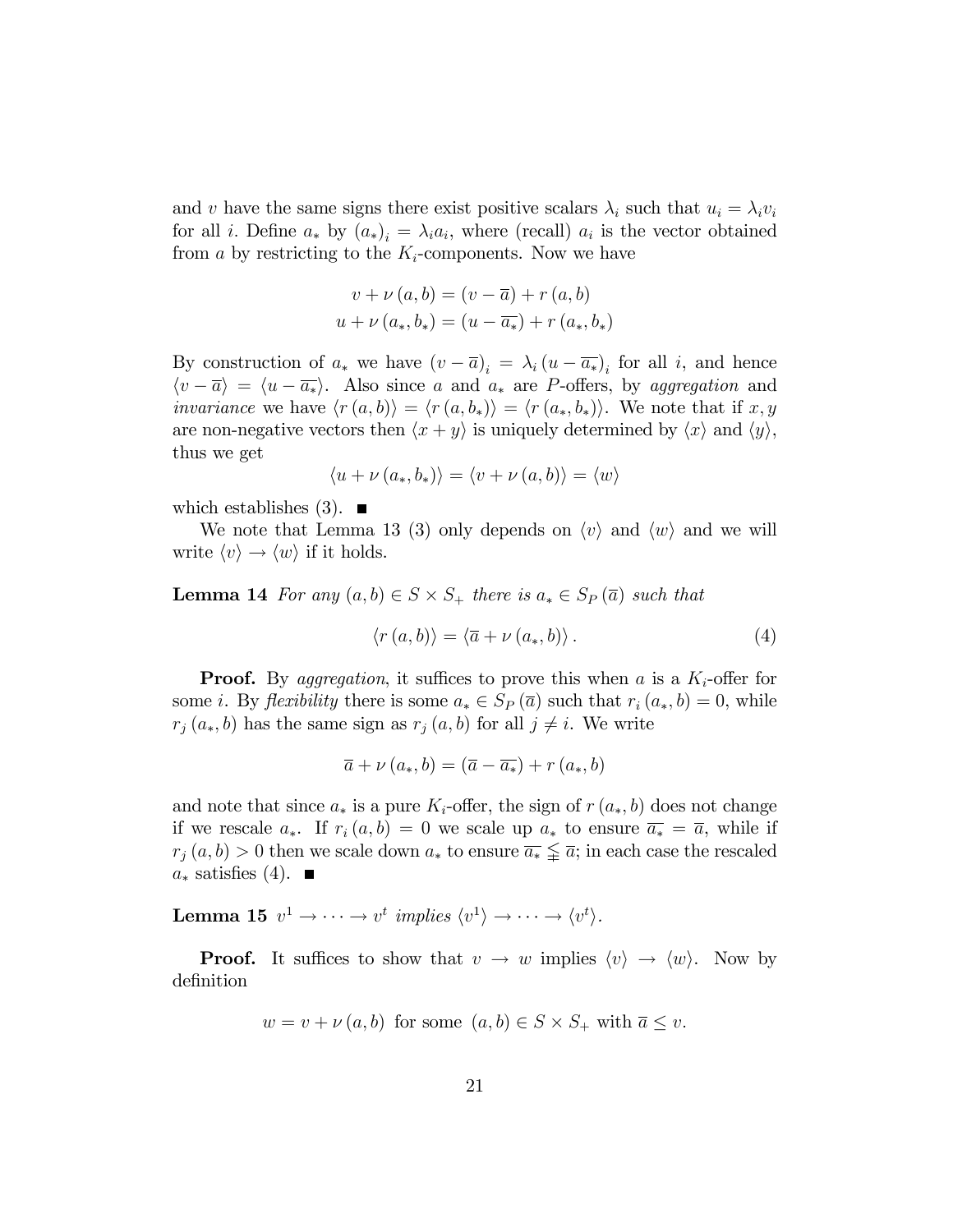If  $a_*$  is as in (4) then the identities

$$
v + \nu (a_*, b) = (v - \overline{a}) + (\overline{a} + \nu (a_*, b))
$$
  

$$
v + \nu (a, b) = (v - \overline{a}) + r (a, b)
$$

imply  $\langle v + \nu (a_*, b) \rangle = \langle w \rangle$ , whence  $\langle v \rangle \rightarrow \langle w \rangle$  by Lemma 13 (1).

**Proposition 16** For  $b \in S_+$  and any  $i \neq j$  there is  $a \in S_P$  such that  $\nu(a, b)$ is an  $\overline{ij}$ -vector.

**Proof.** Let v be an *i*-vector and let  $t = \tau_{ij} (M)$  then by definition we have a sequence

$$
v \to v^1 \to \cdots \to v^{t-1} = w
$$

where  $w$  is a j-vector. By the previous lemma we get

$$
\langle v \rangle \to \langle v^1 \rangle \to \cdots \to \langle v^{t-1} \rangle \to \langle w \rangle
$$

By Lemma 13  $(3)$  this means we can find sequences

$$
u^{i} \in \langle v^{i} \rangle, a^{i} \in S_{P}(u^{i})
$$
 for  $i = 0, ..., t - 1$ 

such that  $u^i + \nu (a^i, b) = u^{i+1}$ . If  $a = \sum a^i$  then we have  $a \in S_P$  and

$$
\nu(a,b) = \sum \nu(a^i, b) = u^t - u^1
$$

which is an  $\overline{i}j$ -vector.  $\blacksquare$ 

It will be convenient to write an  $\overline{i}j$ -vector in the form  $(-x, y)$  after suppressing the other components. In the context of the above proposition if  $\nu(a, b) = (-x, y)$  then by linearity  $\nu(a/x, b) = (-1, y/x)$ , and we will say that the offer a (or  $a/x$ ) achieves an ij-exchange ratio of  $y/x$  at b.

**Lemma 17** If a', a'' achieve ij-exchange ratios  $\alpha'$ ,  $\alpha''$  at b, then  $\alpha' = \alpha''$ .

**Proof.** By the previous proposition there exists an a such that  $\nu(a, b)$  is a  $\overline{j}i$ -vector; if  $\alpha$  is the corresponding exchange ratio then by rescaling  $a, a', a''$ we may assume that

$$
\nu(a, b) = (1, -\alpha), \nu(a', b) = (-1, \alpha'), \nu(a'', b) = (-1, \alpha'').
$$

By Proposition 6 we get

$$
\nu(a+a',b)=(0,\alpha-\alpha')
$$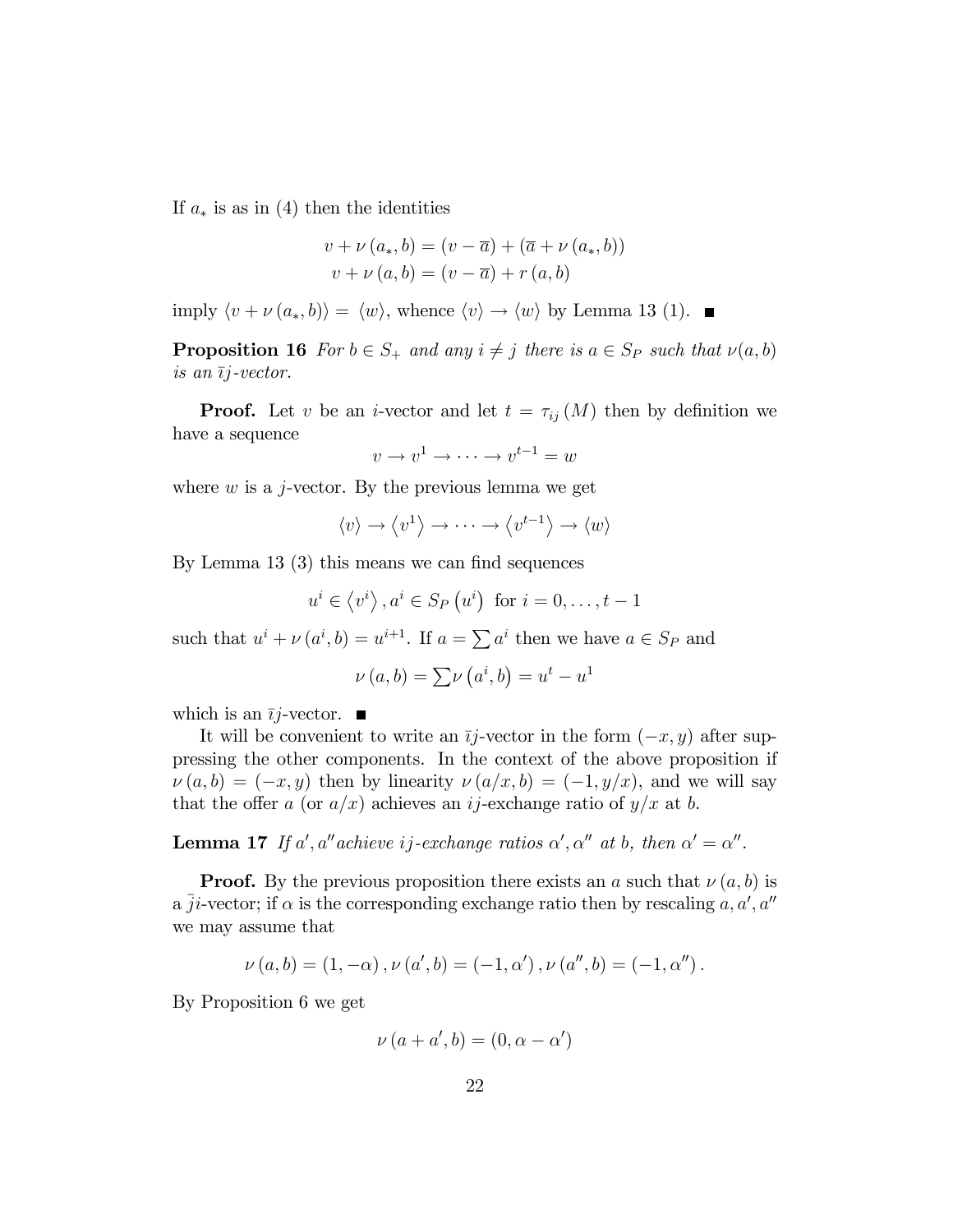Now by Non-dissipation we get  $\alpha \geq \alpha'$ , and exchanging the roles of i and j we conclude that  $\alpha' \geq \alpha$  and hence that  $\alpha = \alpha'$ . Arguing similarly we get  $\alpha = \alpha''$  and hence that  $\alpha' = \alpha''$ .

**Proof (of Theorem 8).** Fix  $b \in S_+$  and consider the vector

$$
p=(1,p_2,\ldots,p_m)
$$

where  $p_j^{-1}$  is the 1*j*-exchange ratio at b, as in the previous lemma. We will show that  $p$  satisfies the conditions of Theorem 8, *i.e.* that

$$
p \cdot \nu(a, b) = 0 \text{ for all } a. \tag{5}
$$

We argue by induction on the number  $d(a, b)$  of non-zero components of  $\nu(a, b)$  in positions  $2, \ldots, m$ . If  $d(a, b) = 0$  then  $\nu(a, b) = 0$  by nondissipation and (5) is obvious. If  $d(a, b) = 1$  then  $\nu(a, b)$  is either an  $\overline{1}j$ vector or a  $j1$  vector, which by the definition of  $p_j$  and the previous lemma is necessarily of the form

$$
(-x, xp_j^{-1})
$$
 or  $(x, -xp_j^{-1})$ ;

for such vectors (5) is immediate. Now suppose  $d(a, b) = d > 1$  and fix j such that  $\nu_j (a, b) \neq 0$ . Then we can choose a' such that  $\nu (a', b)$  is a  $\overline{1}j$  or a  $\overline{j}$ 1- vector such that  $\nu_j(a, b) = -\nu_j (a', b)$ . It follows that  $d (a + a', b) < d$ and by linearity we get

$$
p \cdot \nu(a, b) = p \cdot \nu(a + a', b) - p \cdot \nu(a', b).
$$

By the inductive hypothesis the right side is zero, hence so is the left side.

Finally the uniqueness of the price function is obvious, because the return function of the mechanism dictates how many units of j may be obtained for one unit of  $i$ , yielding just one possible candidate for the exchange rate for every pair  $ij$ .

# 7 Proof of Theorem 11

We say a matrix X is an  $S \times T$  matrix if its rows and columns are indexed by finite sets S and T respectively; if Y is a  $T \times U$  matrix then the product XY is a well-defined  $S \times U$  matrix. For the set  $[n] = \{1, \ldots, n\}$  we will speak of  $n \times T$  matrices instead of  $[n] \times T$  matrices, etc.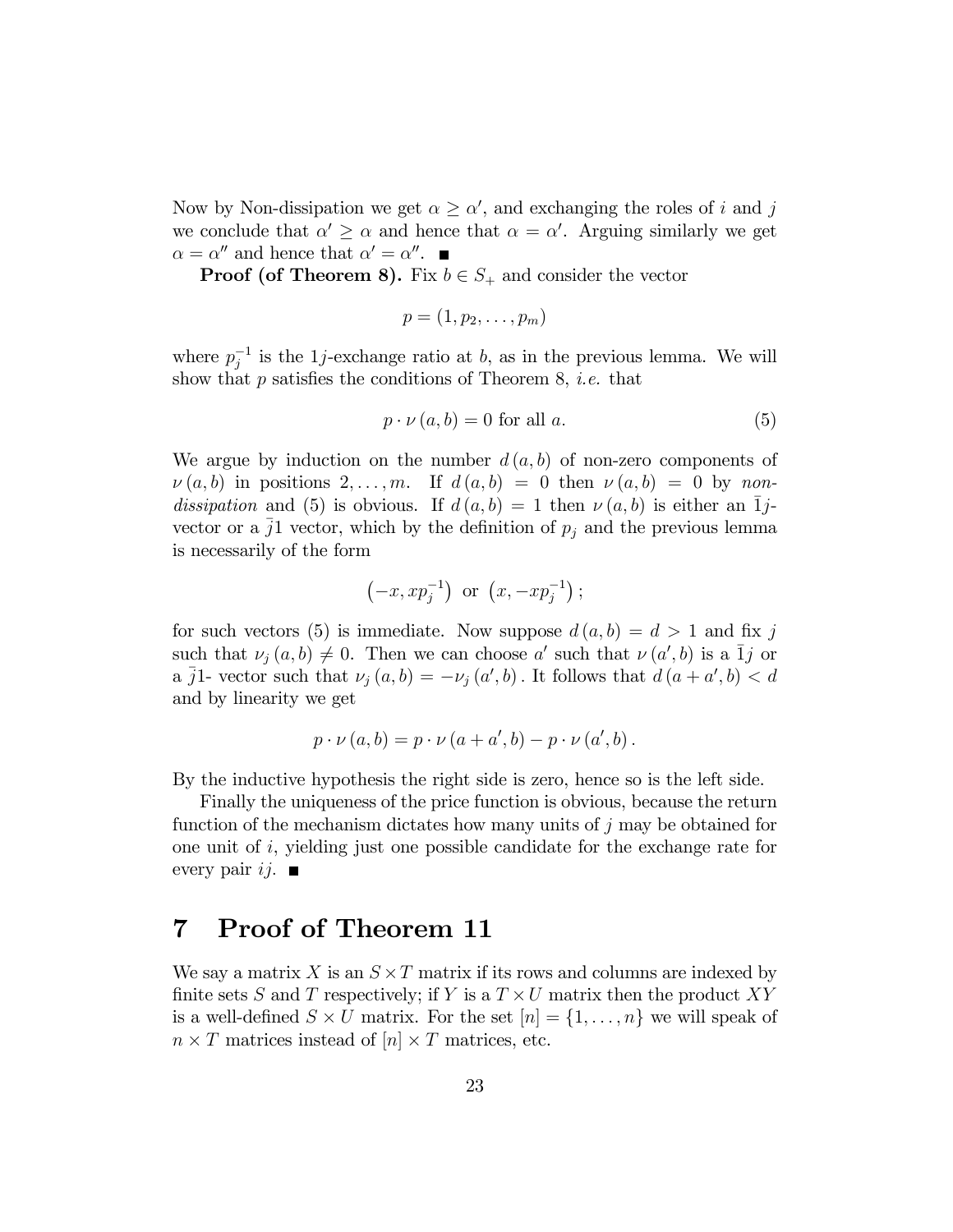Let  $M \in \mathfrak{M}(m)$  and write  $K_i = K_i(M)$  and  $K = \coprod_i K_i$  as usual. For any vector  $v \in \mathbb{R}_{++}^m$ , let  $D_v$  denote the  $m \times m$  diagonal matrix  $diag\{v_1, \ldots, v_m\}$ , and let  $E_v$  denote the  $K \times K$  "extended" diagonal matrix whose  $K_i$ -diagonal entries are all  $v_i$ . Also let A be the  $m \times K$  "auxiliary" matrix whose  $K_1$ columns are  $(1, 0, \ldots, 0)^t$ ,  $K_2$ -columns are  $(0, 1, 0, \ldots, 0)^t$ , etc.

**Lemma 18** M is uniquely determined by a map  $b \mapsto N_b$  from  $S_+$  to the space of non-negative  $m \times K$  column-stochastic matrices as follows.

1. The price ray  $p = p(b)$  is obtained as the unique solution of

$$
C_b p = \Delta_b p \tag{6}
$$

where  $\Delta_b = AD_bA^t$  is the diagonal matrix of column sums of  $C_b =$  $N_bD_bA^t$ 

2. The return function is given by

$$
r(a,b) = M_b a \text{ where } M_b = D_p^{-1} N_b E_p \tag{7}
$$

**Proof.** Let  $p = p(b)$  be the price function whose existence is guaranteed by Theorem 8. We will first prove formula 7 for  $r(a, b)$  and then prove formula 6. By Proposition 6, the return function of the mechanism  $M$  is of the form  $r(a, b) = M_b a$ , where  $b \mapsto M_b$  is a map from  $S_+$  to the space of non-negative  $m \times k$  matrices satisfying

$$
M_b b = Ab
$$

and the identity

$$
M_{E_v b} = D_v M_b E_v^{-1} \text{ for all } v \in R_{++}^m.
$$
 (8)

(The non-negativity  $M_b$  follows from that of  $r(a, b)$ . The first display holds by conservation of commodities and the second by *invariance*.) Define

$$
b'=E_pb, N_b=M_{b'}.
$$

By *invariance* it follows that  $p(b') = 1$ . Also each column of  $N_b = M_{b'}$  is the return to the offer of a single unit in some commodity. Since all prices are 1 at b', Theorem 8 implies that each column of  $N_b$  sums to 1, *i.e.*,  $N_b$  is column stochastic. Now by (8) we get

$$
N_b = M_{E_p b} = D_p M_b E_p^{-1},
$$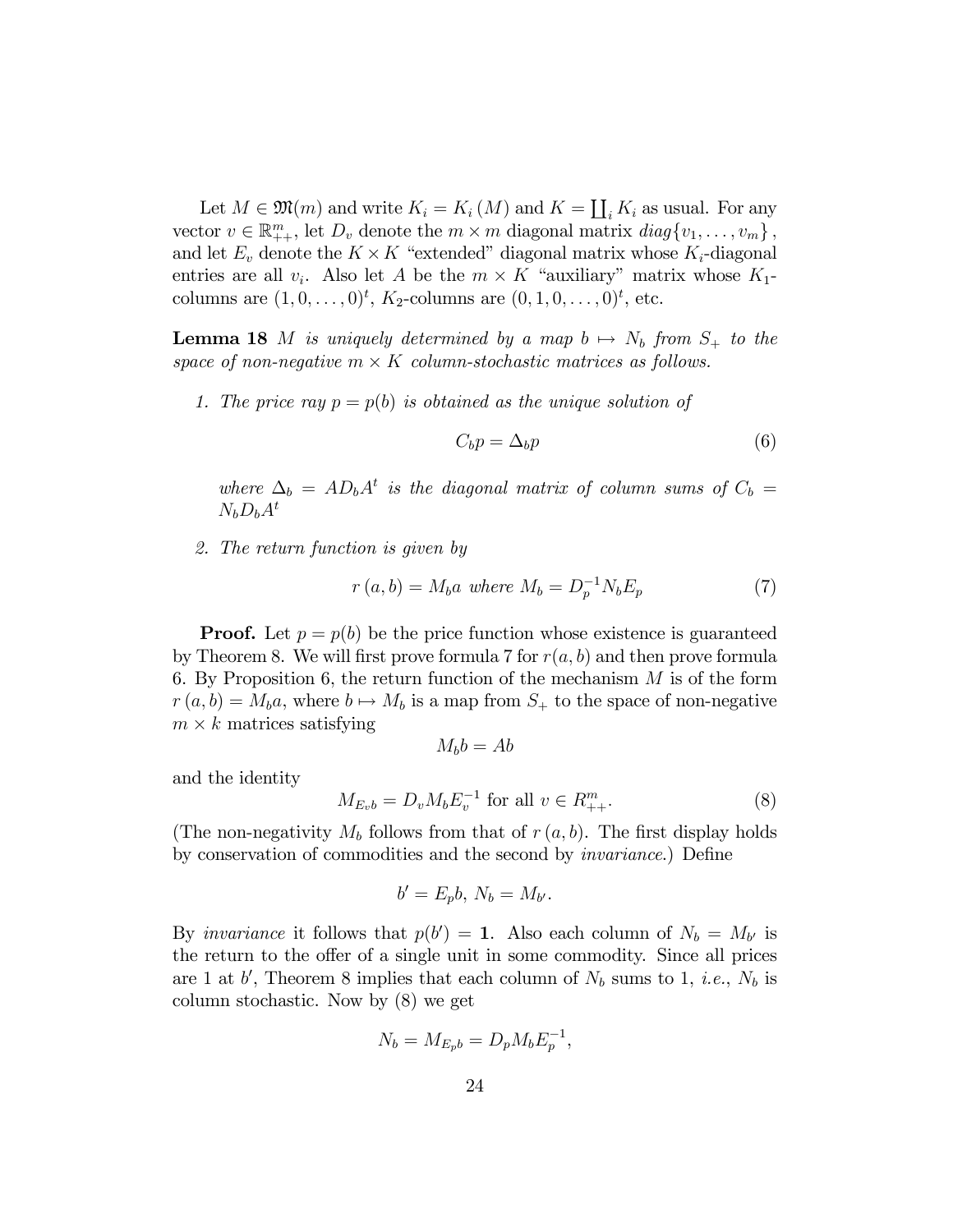whence  $M_b = D_p^{-1} N_b E_p$  as desired

Now combining (7) and  $M_b b = Ab$ , with the identity  $D_p A = AE_p$  we have

$$
N_b E_p b = D_p M_b b = D_p A b = A E_p b.
$$

Using the identity  $E_p b = D_b A^t p$  we can rewrite this as

$$
N_b D_b A^t p = A D_p A^t b,
$$

which is precisely  $(6)$ .

**Lemma 19** Let  $N_b$  in Lemma 18 and let  $h \in K_i$  be an ij-market.

- 1. The h-th column of  $N_b$  is the j-th unit vector  $e_j$ , independent of b.
- 2. Every  $K_i$ -column of  $N_b$  is a linear combination of the "pure"  $K_i$ -columns.

**Proof.** By definition there is an h-offer a such that  $r(a, b) = M_b a$  is a j-return vector. This means that the h-th column of  $M_b$  has a non-zero entry only in its j-th component. Since  $N_b$  is obtained from  $M_b$  by rescaling entries this is also true of  $N_b$ . By column stochasticity the h-th column of  $N_b$  must be  $e_j$ .

For the second part, let  $h' \in K_i$  be an *i*-index, let v, w be the h'-th columns of  $N_b$  and  $M_b$ , and suppose the j-th component of v (and hence of  $w$ ) is non-zero. It suffices to show that in this case the mechanism has an *ij*-market. However if a is an h'-offer then  $r(a, b) = M_b a$  is a multiple of w, and thus the assertion follows from the flexibility axiom.  $\blacksquare$ 

Let G be the graph in which we connect  $i$  to  $j$  if M has an  $ij$ -market. Since  $M$  is connected, Lemma 15 implies that  $G$  is connected, and we let  $M' = M_G$  denote the corresponding G-mechanism. We will identify the *i*indices  $K_i'$  of M' as a subset of  $K_i$ . If M has several pure *ij*-indices for a given  $j$  then this involves a choice, however the choice will play no role in the subsequent discussion. We will refer to  $M'$  as the embedded G-mechanism of M.

To continue we need a result from [35]. Let G be any connected directed graph on  $\{1, \ldots, n\}$  with weights  $z_{ij}$  attached to edges  $ij \in G$ . We write  $Z = (z_{ij})$  for the  $n \times n$  matrix of edge weights of G, setting  $z_{ij} = 0$  if  $ij \notin G$ . We also define

$$
\delta_j = \sum_i z_{ij}, \quad \Delta_Z = diag\left(\delta_1, \ldots, \delta_n\right),
$$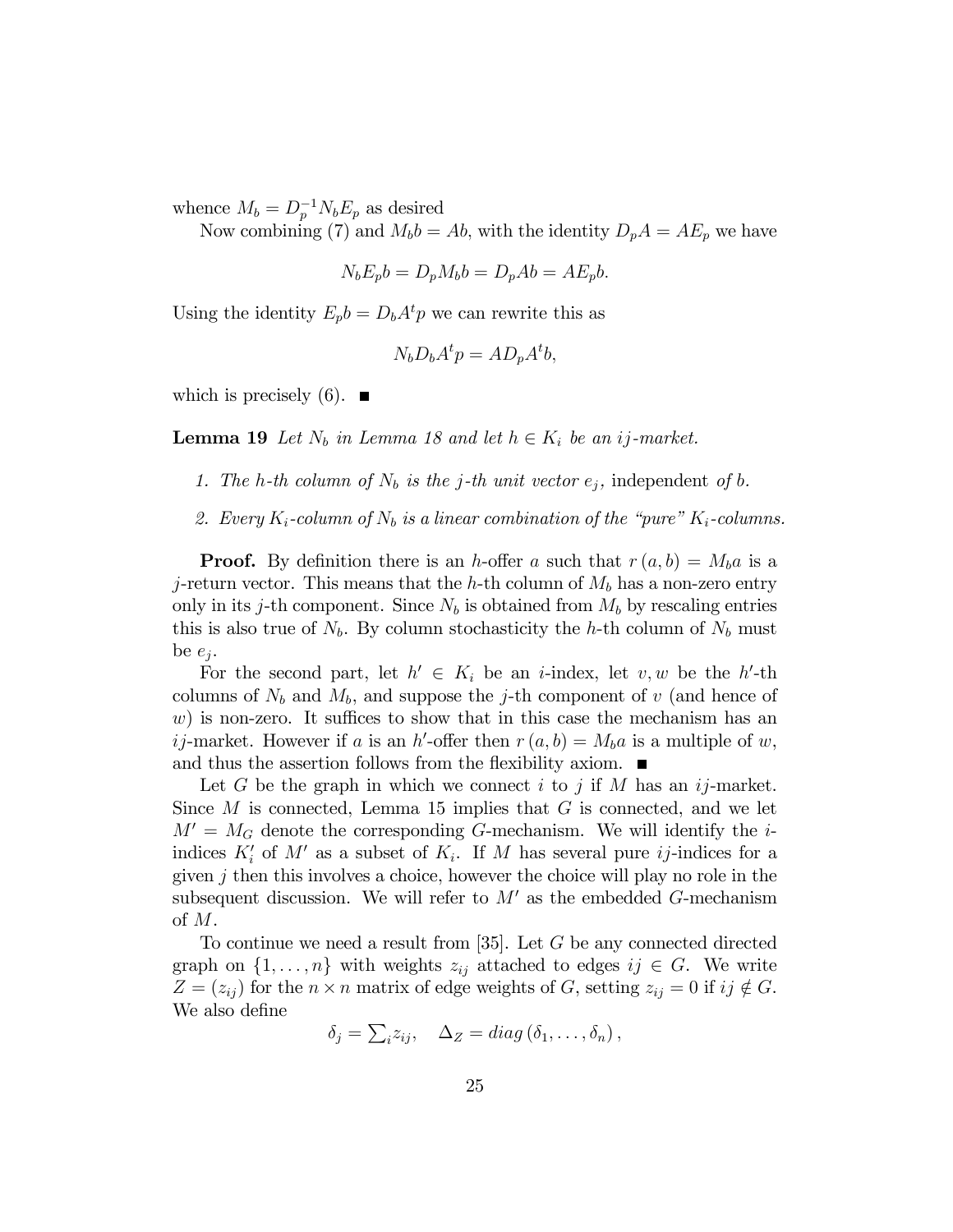so that  $\Delta$  is the diagonal matrix of column sums of Z. We define the weight of a subgraph  $\Gamma$  to be the product of its edge weights, thus

$$
w_{\Gamma}\left(z\right)=\prod\nolimits_{ij\in E_{\Gamma}}z_{ij}.
$$

We define an *i*-tree in G to be a (directed) subgraph T with n vertices and  $n-1$  edges, and the futher property that T contains a path from j to i for every  $j \neq i$ . We write  $\mathcal{T}_i$  for the set of *i*-trees in G, and define

$$
w_i = \sum_{\Gamma \in \mathcal{T}_i} w_{\Gamma}(z), \quad w = (w_1, \dots, w_n)^t.
$$

The following lemma from [35] is critical and paves the way for the rest of the analysis.

**Lemma 20** If  $Z, \Delta_Z, w$  are as above then one has  $Zw = \Delta_Z w$ .

We can now prove a key property of embedded G-mechanisms.

**Proposition 21** If a price ratio depends on some variable in  $M'$ , then it does so in M.

**Proof.** The pure columns of  $N_b$  are fixed unit vectors, independent of b. By assumption there is a bijection between the pure variables and the nonzero entries  $c_{rs}$  (b) of the matrix  $C_b$ . We denote the pure components of b by  $x = (x_{rs})$  and the remaining mixed components by  $y = (y_k)$ . Then by the definition of  $C_b$  we have an expression of the form

$$
c_{rs}(b) = x_{rs} + \sum_{k} \varepsilon_{k}(b) y_{k}; 0 \le \varepsilon_{k}(b) \le 1.
$$
 (9)

By formula (6) and Lemma 20, the prices p in M and  $M'$  are weighted sums of trees with edge weights  $c_{rs}$  and  $x_{rs}$  repectively. Let  $p(x, y)$  denote the price vector in M at  $b = (x, y)$  and let  $p(x)$  denote the price vector in M' at x. Then by  $(9)$  we get

$$
p(x) = \lim_{y \to 0} p(x, y).
$$

We now fix a pair of commodities i, j and let  $\pi(x, y)$  and  $\pi(x)$  denote the price ratios  $p_i/p_j$  in M and M' respectively, then we have

$$
\pi(x) = \lim_{y \to 0} \pi(x, y).
$$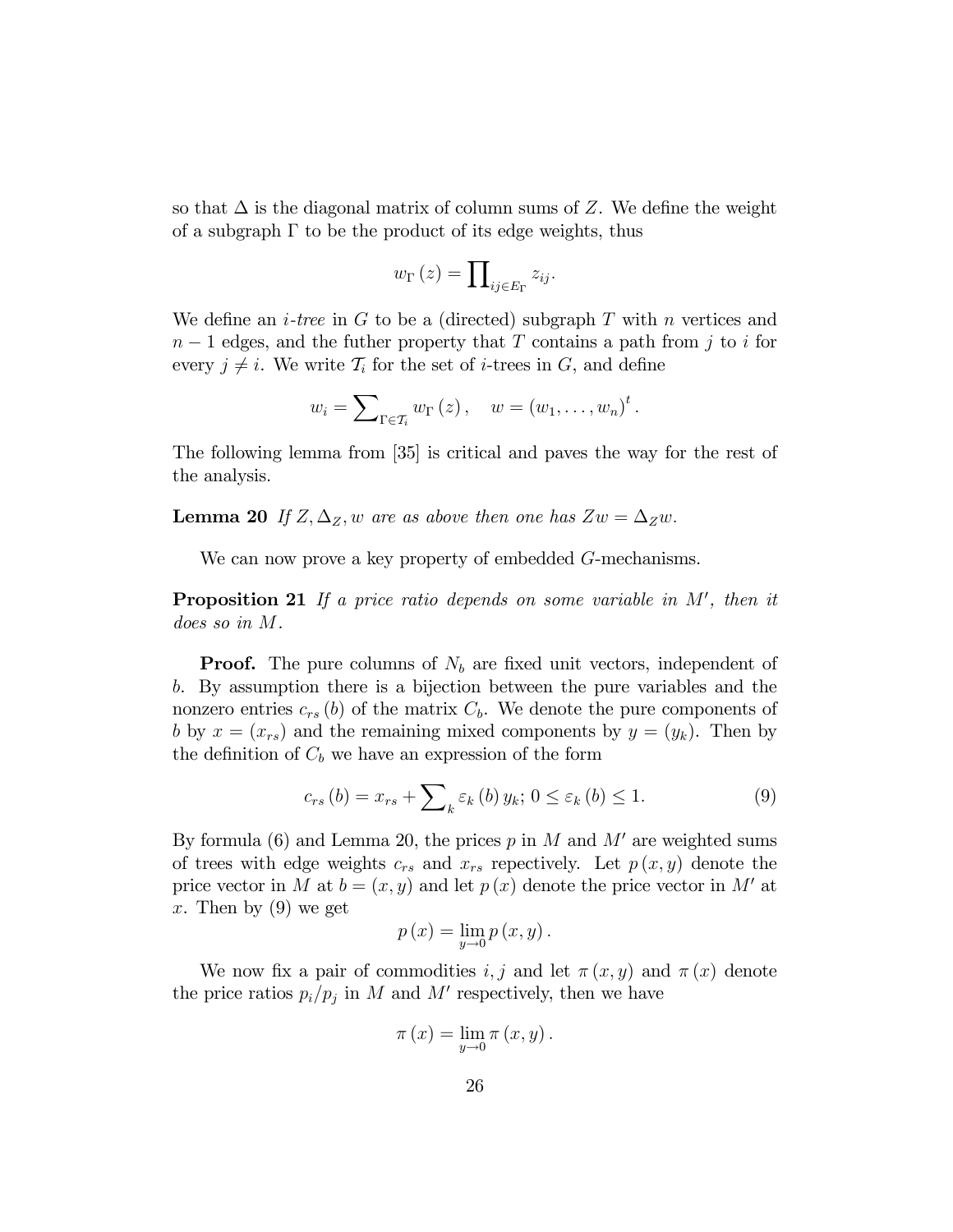Thus if  $\pi(x)$  depends on some x-component, so must  $\pi(x, y)$ .

Proof (of Theorem 11). By lemma 15, lemma 19 and the previous proposition (respectively), we have:

$$
\tau_{ij}(M') = \tau_{ij}(M), \ k(M') \leq k(M), \ \pi_{ij}(M') \leq \pi_{ij}(M)
$$

If M is strongly minimal then equality must hold throughout. Hence we get  $k(M') = k(M)$  and so  $M = M'$  is a G-mechanism.

# 8 Complexity of G-mechanisms

Let G be a connected graph on  $\{1, \ldots, m\}$  as in section 4.2. Combining formula (1) and Lemma 20 we get the following explicit formula for the price vector  $p = p(G) = p(G, b)$  of the associated mechanism  $M_G$ .

**Lemma 22** We have  $p_i = \sum_{T \in \mathcal{T}_i} w_T(b)$ .

The price ratio function  $p_{ij}(G) = p_i(G)/p_j(G)$  can be expressed as a rational function in the variables  $b_{kl}$ , and by definition (see section 3.3)  $\pi_{ij}$  =  $\pi_{ij}(G)$  is the number of variables that remain in this expression after all possible cancellations have been taken into account. We will write  $\pi(G)$  =  $\max_{ij} \pi_{ij}(G)$  for the complexity of the G-mechanism.

#### 8.1 Graphs with complexity  $\leq 4$

If G consists of a single vertex then  $\pi(G) = 0$  by definition.

**Lemma 23** If G is a cycle then  $\pi(G) = 2$ .

**Proof.** Each vertex i in a cycle has a unique outgoing edge, and we denote its weight by  $a_i$ . For each i we have  $p_i = b_G/a_i$ ; hence  $p_i/p_j = a_j/a_i$ and the result follows. ■

By a *chorded cycle* we mean a graph that is a union  $G = C \cup P$  where C is a cycle and P, the chord, is a path that connects two distinct vertices of C, but which is otherwise disjoint from C.

**Lemma 24** If  $G = C \cup P$  is a chorded cycle then  $\pi(G) = 4$ .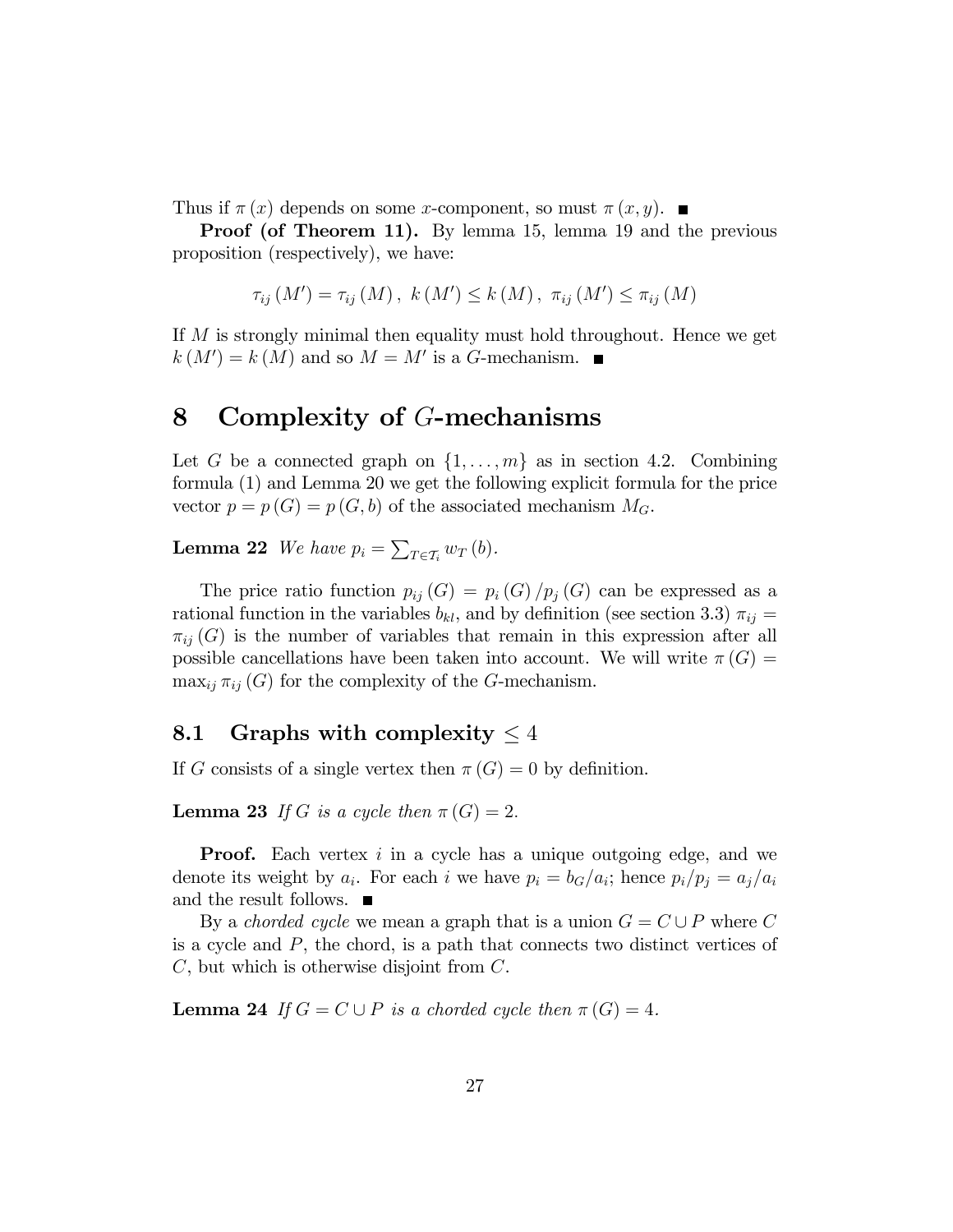**Proof.** Let i be the initial vertex of the path  $P$ , then i has two outgoing edges, ij and ik say, on the cycle and path respectively. Any vertex  $l \neq i$ has a unique outgoing edge, and we denote its weight by  $a_l$  as before. Let x be the terminal vertex of the path P. If  $x = j$  then G has two j-trees, otherwise there is a unique *j*-tree; similarly if  $x = k$  then there are two  $k$ -trees, otherwise there is a unique  $k$ -tree. Thus we get the following table:

|   | $=$ | $x = \kappa$<br>$\mathcal{L}$ | $\overline{1}$<br>u |
|---|-----|-------------------------------|---------------------|
|   |     |                               |                     |
| k |     |                               |                     |

In every case, the ratio  $p_j/p_k$  depends on all 4 variables  $a_j, a_k, b_{ij}, b_{ik}$ , thus  $\pi(G) \geq 4.$ 

On the other hand, since all vertices other than  $i$  have a unique outgoing edge, it follows that if  $x$  is any vertex then every  $x$ -tree contains all the outgoing edges except perhaps the edges  $b_{ij}$ ,  $b_{ik}$  and  $a_x$  (if  $x \neq i$ ); thus  $p_x$ is divisible by all other weights. It follows that for any two vertices  $x, y$ the ratio  $p_x/p_y$  can only depend on the variables  $b_{ij}, b_{ik}, a_x, a_y$ . Thus we get  $\pi(G) \leq 4$  and hence  $\pi(G) = 4$  as desired.

**Remark 25** A special case of a chorded cycle is a graph  $T_0$  with three vertices that we call a chorded triangle.

|   | $p_1$<br>$b_{23}b_{31}$               | $p_1/p_2$<br>$b_{23}/b_{12}$                      |
|---|---------------------------------------|---------------------------------------------------|
| ᄉ | $p_2$<br>$b_{12}b_{31}$               | $b_{12}b_{31}/b_{23}(b_{12}+b_{13})$<br>$p_2/p_3$ |
|   | $b_{23}$ $(b_{12} + b_{13})$<br>$p_3$ | $/b_{31}$<br>$p_3/p_1$<br>$(b_{12}+b_{13})$       |

For future use we note that for each index j there is an i such that  $\pi_{ij} \geq 3$ .

By a k-rose we mean a graph that is a union  $C_1 \cup \cdots \cup C_k$ , where the  $C_i$  are cycles that share a single vertex j, but which are otherwise disjoint. Thus a 0-rose is a single vertex and a 1-rose is a cycle. If  $G$  is a  $k$ -rose for some  $k \geq 2$  then we will simply say that G is a rose.

If each cycle in a rose  $G$  has exactly two vertices, *i.e.* is a bidirected edge, then we say that  $G$  is a *star*.

**Lemma 26** If G is a rose then  $\pi(G) = 4$ .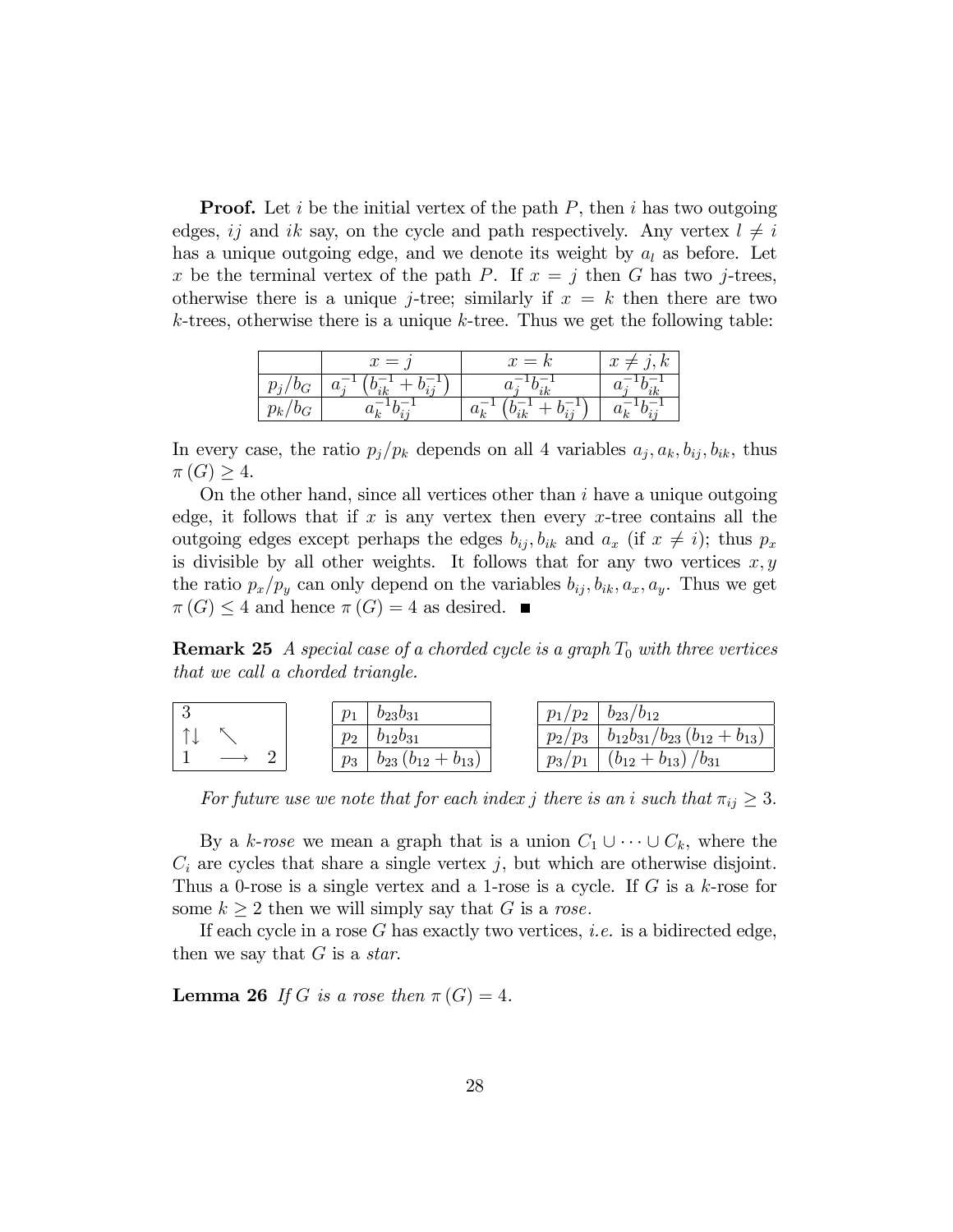**Proof.** Let G be the union of cycles  $C_1 \cup \cdots \cup C_k$  with common vertex j as above. Let  $a_1, \ldots, a_k$  be the weights of the outgoing edges from j in cycles  $C_1, \ldots, C_k$  respectively, and for all other vertices x let  $b_x$  denote the weight of the unique outgoing edge at  $x$ . It is easy to see that there for each vertex  $v$ of  $G$  there is a unique  $v$ -tree, and thus the price vectors are given as follows:

$$
p_j = \prod_{x \neq j} b_x
$$
,  $p_x = \frac{a_i p_j}{b_x}$  if  $x \neq j$  is a vertex of  $C_i$ 

Thus we get

$$
p_j/p_x = b_x/a_i
$$
,  $p_y/p_x = b_x a_l/b_y a_i$  if  $y \neq j$  is a vertex of  $C_l$ 

Taking  $i \neq l$ , we see that  $p_y/p_x$  depends on 4 variables, and  $\pi(G) = 4$ .

Our main result is a classification of connected graphs with  $\pi(G) \leq 4$ .

**Theorem 27** If G is not a chorded cycle or a k-rose, then  $\pi(G) \geq 5$ .

We give a brief sketch of the proof of this theorem, which will be carried out in the rest of this section. The actual proof is organized somewhat differently, but the main ideas are as follows.

We say that a graph  $H$  is a *minor* of  $G$ , if  $H$  can be obtained from  $G$  by removing some edges and vertices, and collapsing certain kinds of edges. Our first key result is that the property  $\pi(G) \leq 4$  is a *hereditary* property, in the sense that connected minors of such graphs also satisfy the property. The usual procedure for studying a hereditary property is to identify the forbidden minors, namely a set  $\Gamma$  of graphs such that G fails to have the property iff it contains one of the graphs from  $\Gamma$ . We identify a finite collection of such graphs. The final step is to show that if  $G$  is not a chorded cycle or a  $k$ -rose then it contains one of the forbidden minors.

#### 8.2 Subgraphs

Throughout this section G denotes a connected graph. We say that a graph H is a subgraph of G if H is obtained from G by deleting some edges and vertices.

**Proposition 28** If G' is a connected subgraph of G then  $\pi(G) \geq \pi(G')$ .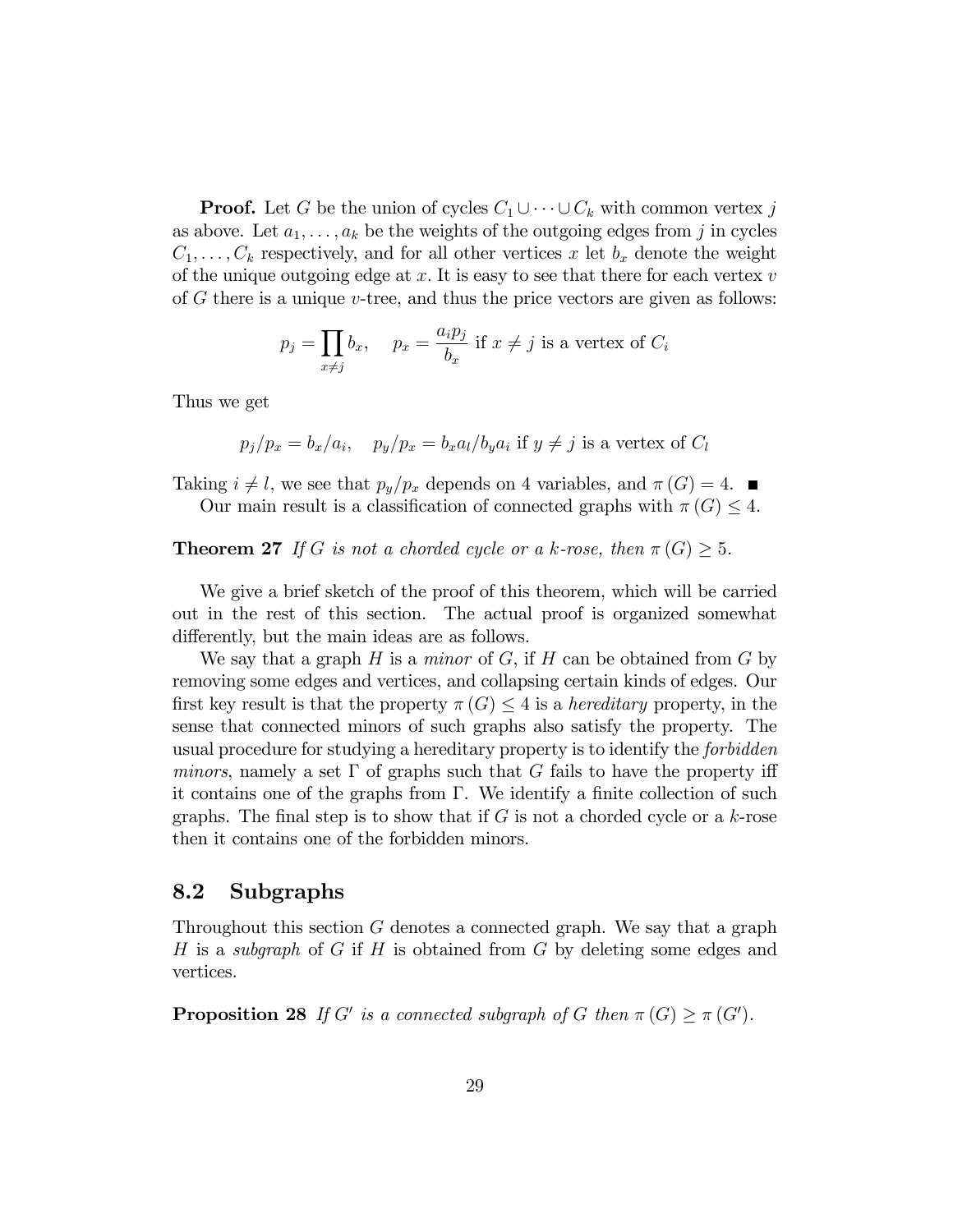**Proof.** For a vertex i in G' let  $p'_i$  and  $p_i$  denote its price in G' and G respectively; we first relate  $p_i'$  to a certain specialization of  $p_i$ .

Let  $E, E'$  be the edge sets of  $G, G'$  respectively, and let  $E_0$  (resp.  $E_1$ ) denote the edges in  $E \setminus E'$  whose source vertex is inside (resp. outside)  $G'$ . Let  $\bar{p}_i$  be the specialization of  $p_i$  obtained by setting the edge weights in  $E_0$ and  $E_1$  to 0 and 1 respectively. Then we claim that

$$
p_i' = |F|\bar{p}_i,\tag{10}
$$

where F is the set of directed forests  $\phi$  in G such that

- 1. the root vertices of  $\phi$  are contained in  $G'$ ,
- 2. the non-root vertices of  $\phi$  consist of all G-vertices not in  $G'$ .

Indeed, consider the expression of  $p_i$  as a sum of *i*-trees in  $G$ . The specialization  $\bar{p}_i$  assigns zero weight to all trees with an edge from  $E_0$ . The remaining *i*-trees in G are precisely of the from  $\tau \cup \phi$  where  $\tau$  is an *i*-tree in G' and  $\phi \in F$ , and these get assigned weight  $wt(\tau)$ . Formula (10) is an immediate consequence.

Now if  $i, j$  are vertices in  $G'$ , then formula (10) gives

$$
\frac{p_i'}{p_j'} = \frac{\bar{p}_i}{\bar{p}_j}
$$

Thus the  $ij$  price ratio in  $G'$  is obtained by a *specialization* of the ratio in G. Consequently the former cannot involve more variables. Taking the maximum over all  $i, j$  we get  $\pi(G) \geq \pi(G')$  as desired.

#### 8.3 Collapsible edges

We write  $out(k)$  for the number of outgoing edges at the vertex k. In a connected graph we have  $out(k) \geq 1$  for all vertices, and we will say k is ordinary if out(k) = 1 and special if out(k) > 1. Among special vertices, we will say that k is binary if  $out(k) = 2$  and tertiary if  $out(k) = 3$ .

**Definition 29** We say that an edge ij of a graph  $G$  is collapsible if

1. i is an ordinary vertex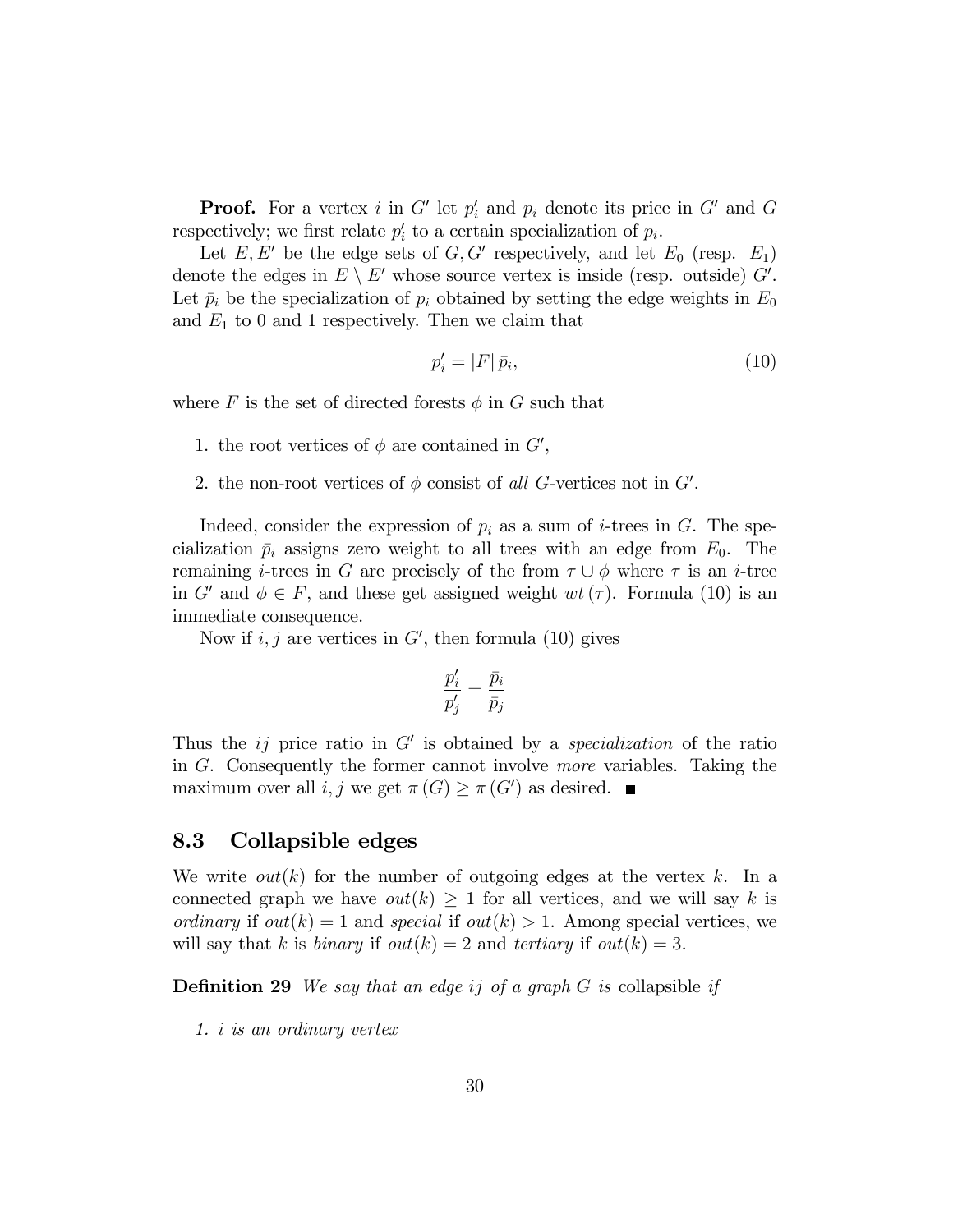- 2. ji is not an edge of G
- 3. there is no vertex  $k$  such that  $ki$  and  $kj$  are both edges of  $G$ .

**Definition 30** If G has no collapsible edges we will say  $G$  is rigid.

If G is a connected graph with a collapsible edge  $ij$ , we define the  $ij$ collapse of G to be the graph  $G'$  obtained by deleting the vertex i and the edge  $ij$ , and replacing any edges of the form li with edges  $lj$ . The assumptions on  $ij$  imply that the procedure does not introduce any loops or double edges, hence G' is also simple (and connected). Moroever each vertex  $k \neq i$  has the same outdegree in  $G'$  as in  $G$ .

**Lemma 31** If G' is the ij-collapse of G as above, then  $\pi(G) \geq \pi(G')$ .

**Proof.** Let k be any vertex of G' then k is also a vertex of G. Since i is ordinary every k-tree in G must contain the edge  $ij$ ; collapsing this edge gives a k-tree in  $G'$  and moreover every k-tree in  $G'$  arises uniquely in this manner. Thus we have a factorization

$$
p_{k}(G)=a_{ij}p_{k}(G').
$$

Thus for any two vertices k, l of G' we get  $p_k(G)/p_l(G) = p_k(G')/p_l(G')$ and the result follows.

We will say that  $H$  is a *minor* of  $G$  if it is obtained from  $G$  by a *sequence* of steps of the following kind: a) passing to a connected subgraph, b) collapsing some collapsible edges. By Proposition 28 and Lemma 31 we get

**Corollary 32** If H is a minor of G then  $\pi(H) \leq \pi(G)$ .

#### 8.4 Augmentation

Throughout this section G denotes a connected graph. We write  $H \preceq G$  if H is a connected subgraph of G, and write  $H \prec G$  to mean  $H \preceq G$  and  $H \neq G$ .

We say that  $H \prec G$  can be *augmented* if there is a path P in G whose endpoints are in  $H$ , but which is otherwise completely disjoint from  $H$ . We refer to P as an augmenting path of H, and to  $K = H \cup P$  as an augmented graph of H; note that K is also connected, *i.e.*  $K \preceq G$ . It turns out that augmentation is always possible.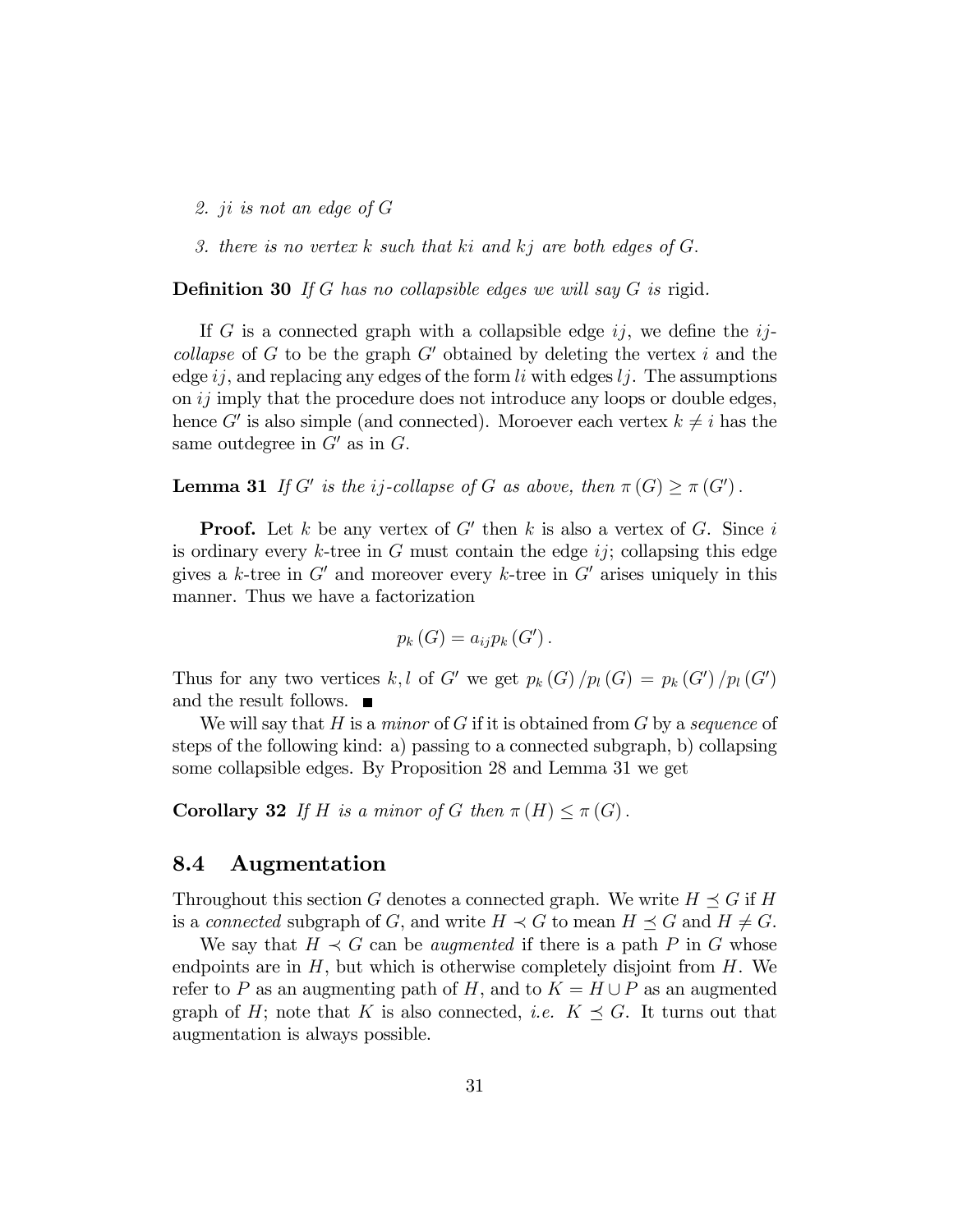**Lemma 33** If  $H \prec G$  then H can be augmented.

**Proof.** If G and H have the same vertex set then any edge in  $G \setminus H$ comprises an augmenting path. Otherwise consider triples  $(k, P_1, P_2)$  where k is a vertex not in H,  $P_1$  is a path from some vertex in H to k, and  $P_2$ is a path from  $k$  to some vertex in  $H$ . Among all such triples choose one with  $e(P_1) + e(P_2)$  as small as possible. Then  $P_1$  and  $P_2$  cannot share any *intermediate* vertices with  $H$  or with each other, else we could construct a smaller triple. It follows that  $P = P_1 \cup P_2$  is an augmenting path.

We are particularly interested in augmenting paths for  $H$  that consist of one or two edges; we refer to these as short augmentations of H.

**Corollary 34** If  $H \prec G$  then G has a minor that is a short augmentation of  $H$ .

**Proof.** Let  $K = H \cup P$  be an augmentation of H. If P has more than two edges, then we may collapse the first edge of  $P$  in  $K$ . The resulting graph is a minor of  $G$ , which is again an augmentation of  $H$ . The result follows by iteration.  $\blacksquare$ 

**Lemma 35** If  $K = H \cup P$  with  $P = \{jk, kl\}$ , then for any vertex i of H we have  $\pi_{ik} (K) = \pi_{ij} (H) + 2.$ 

**Proof.** The edges  $(j, k)$  and  $(k, l)$  are the unique incoming and outgoing edges at  $k$ . It follows that every *i*-tree in  $K$  is obtained by adding the edge kl to an *i*-tree in  $H$ , and every k-tree in  $K$  is obtained by adding the edge jk to a j-tree in H. Thus if  $a_{jk}$  and  $a_{kl}$  are the respective weights of the two edges in the path  $P$  then we have

$$
p_i(K) = a_{kl}p_i(H), p_k(K) = a_{jk}p_j(H) \implies \frac{p_i(K)}{p_k(K)} = \frac{a_{kl}}{a_{jk}}\frac{p_i(H)}{p_j(H)}
$$

Thus the price ratio in question depends on two additional variables, and the result follows.  $\blacksquare$ 

**Corollary 36** If G contains the chorded triangle  $T_0$  as a proper subgraph then  $\pi(G) \geq 5$ .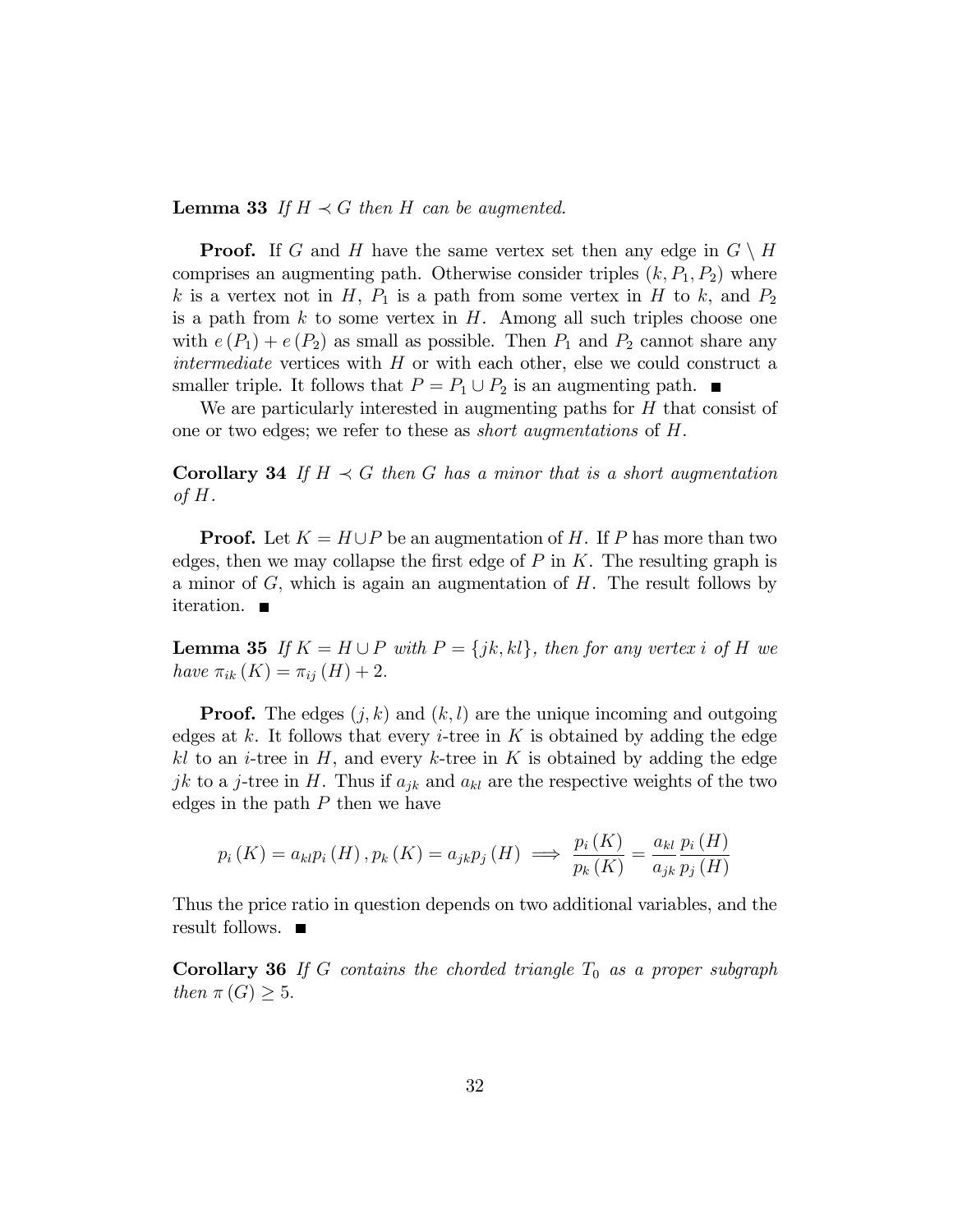**Proof.** By the previous corollary G has a minor  $K = T_0 \cup P$ , which is a short augmentation of  $T_0$ , and it is enough to show that  $\pi(K) \geq 5$ . If P consists of two edges  $\{jk, kl\}$  then by Remark 25 we can choose i such that  $\pi_{ij} (T_0) = 3$ ; now by the previous lemma we have  $c_{ik} (K) = 5$  and hence  $\pi(K) \geq 5$ . If P consists of a single edge then K is necessarily as below, and once again  $\pi(K) \geq 5$ .



### 8.5 The circuit rank

П

As usual G denotes a simple connected graph, and we will write  $e(G)$  and  $v(G)$  for the numbers of edges and vertices of G.

**Definition 37** The circuit rank of  $G$  is defined to be

$$
c(G) = e(G) - v(G) + 1
$$

The circuit rank is also known as the *cyclomatic number*, and it counts the number of independent cycles in  $G$ , see e.g. [3].

**Example 38** If G is a k-rose then  $c(G) = k$ , and if G is a chorded cycle then  $c(G) = 2$ .

We now prove a crucial property of  $c(G)$ .

**Proposition 39** If  $H \prec G$  then there is some  $K \preceq G$  such that  $H \prec K$  and  $c(K) = c(H) + 1.$ 

**Proof.** Let  $K = H \cup P$  be an augmentation of H. If P consists of m edges, then K has  $e(H) + m$  edges and  $v(H) + m - 1$  vertices; hence  $c(K) = c(H) + 1.$ 

Corollary 40 Let G be a connected graph.

1. If  $H \prec G$  then  $c(H) < c(G)$ .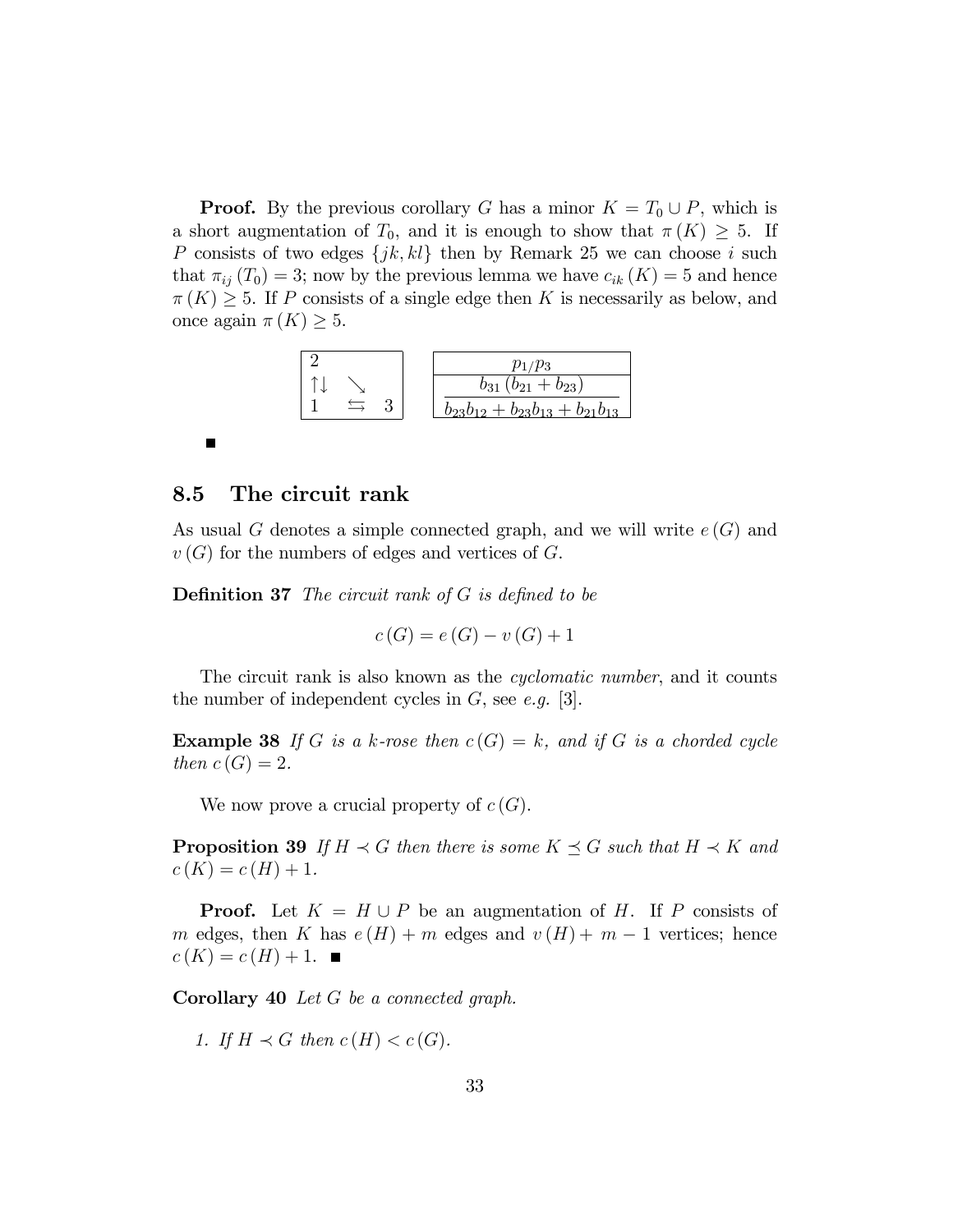- 2.  $c(G) = 0$  iff G is a single vertex.
- 3.  $c(G) = 1$  iff G is a cycle.
- 4.  $c(G) = 2$  iff G is a chorded cycle or a 2-rose.

**Proof.** The first part follows from the previous proposition, the other parts are completely straightforward.  $\blacksquare$ 

**Lemma 41** If G is not a rose and  $c(G) > 3$ , then there is some  $K \prec G$ such that K is not a rose and  $c(K) = 3$ .

**Proof.** Let R be a k-rose in G with  $c(R) = k$  as large as possible, then  $R \prec G$  by assumption. If  $c(R) \leq 2$  then any  $K \prec G$  with  $c(K) = 3$  is not a rose. Thus we may assume that  $c(R) > 2$ , and in particular R has a unique special vertex i and at least three loops. Since  $R \neq G$ , R can be augmented, and  $S = R \cup P$  is an augmentation, then P cannot both begin and end at i, else  $R \cup P$  would be a rose, contradicting the maximality of R. Since there are at most two endpoints of P, we can choose two *distinct* loops  $L_1$  and  $L_2$ of R, such that  $L_1\cup L_2$  contains these endpoints of P. Then  $K = L_1\cup L_2\cup P$ is the desired graph.  $\blacksquare$ 

#### 8.6 Covered vertices

**Definition 42** Let i be an ordinary vertex of  $G$  with outgoing edge ij. We say that a vertex  $k$  covers  $i$ , if one of the following holds:

- 1. the edges ki and kj belong to G
- 2.  $j = k$  and the edge ki belongs to G

If there is no such  $k$  then we say that i is an uncovered vertex.

We emphasise that the terminology covered/uncovered is only applicable to ordinary vertices in a graph  $G$ . The main point of this definition is the following simple observation.

**Remark 43** An ordinary vertex is uncovered iff its outgoing edge is collapsible.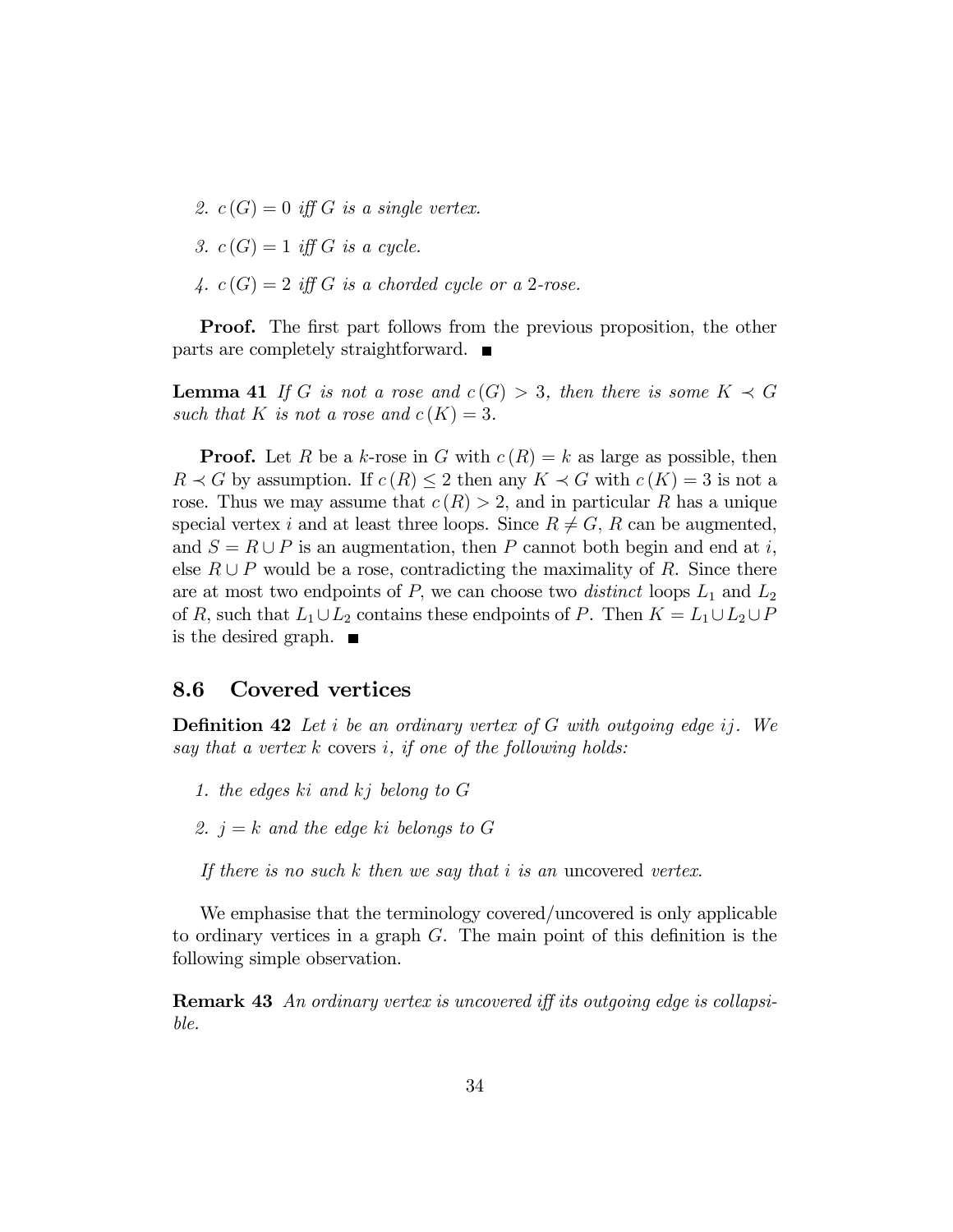Lemma 44 Suppose G is a connected graph.

- 1. If  $v(G) \geq 3$  then an ordinary vertex cannot cover another vertex.
- 2. If  $v(G) \geq 4$  then a binary vertex can cover at most one vertex.
- 3. A tertiary vertex can cover at most three vertices.
- 4. If G is a rigid graph with  $c(G) = 3$ , then  $v(G) \leq 4$ .

**Proof.** If k is an ordinary vertex covering i then G must contain the edges  $ki$  and  $ik$ . Thus i and k do not have any other outgoing edges, and if G has a third vertex j then there is no path from k or i to j, which contradicts the connectedness of  $G$ , thereby proving the first statement.

If k is a binary vertex covering the ordinary vertices i and j then  $G$  must contain the edges  $ki, kj, ij, ji$ . The vertices  $i, j, k$  cannot have any other outgoing edges, so a fourth vertex would contradict the connectedness of G as before. This proves the second statement.

If a vertex k covers i then there must be an edge from k to i. Thus if  $out(k) = 3$  then k can cover at most three vertices.

If  $c(G) = 3$  then G has either 2 binary vertices or 1 tertiary vertex, with the remaining vertices being ordinary. If  $v(G) > 4$  then by previous two paragraphs G would have an uncovered vertex, which is a contradiction.  $\blacksquare$ 

#### 8.7 Proof of Theorem 27

**Proposition 45** If  $c(G) \geq 3$  and G is not a rose, then  $\pi(G) \geq 5$ .

**Proof.** By Proposition 28 and Lemma 41 we may assume that  $c(G) = 3$ . By Lemma 31, we may further assume that  $G$  is rigid, and thus by Lemma 44 that  $v(G) \leq 4$ . We now divide the argument into three cases.

First suppose that G contains a 3-cycle C. We claim that at least one of the edges of  $C$  must be a bidirected edge in  $G$ , so that  $G$  properly contains a chorded triangle  $T_0$ , whence  $\pi(G) \geq 5$  by Corollary 36. Indeed if G has no other vertices outside  $C$ , then  $G$  must have 5 edges and 3 vertices and the claim is obvious. Thus we may suppose that there is an outside vertex  $l$ . We further claim that C contains two vertices  $i, j$  such that i covers j. Granted this, it is immediate that G contains either the bidirected edge  $ij$  and  $ji$ , or the bidirected edge jk and kj where k is the third vertex of  $C$ . To prove the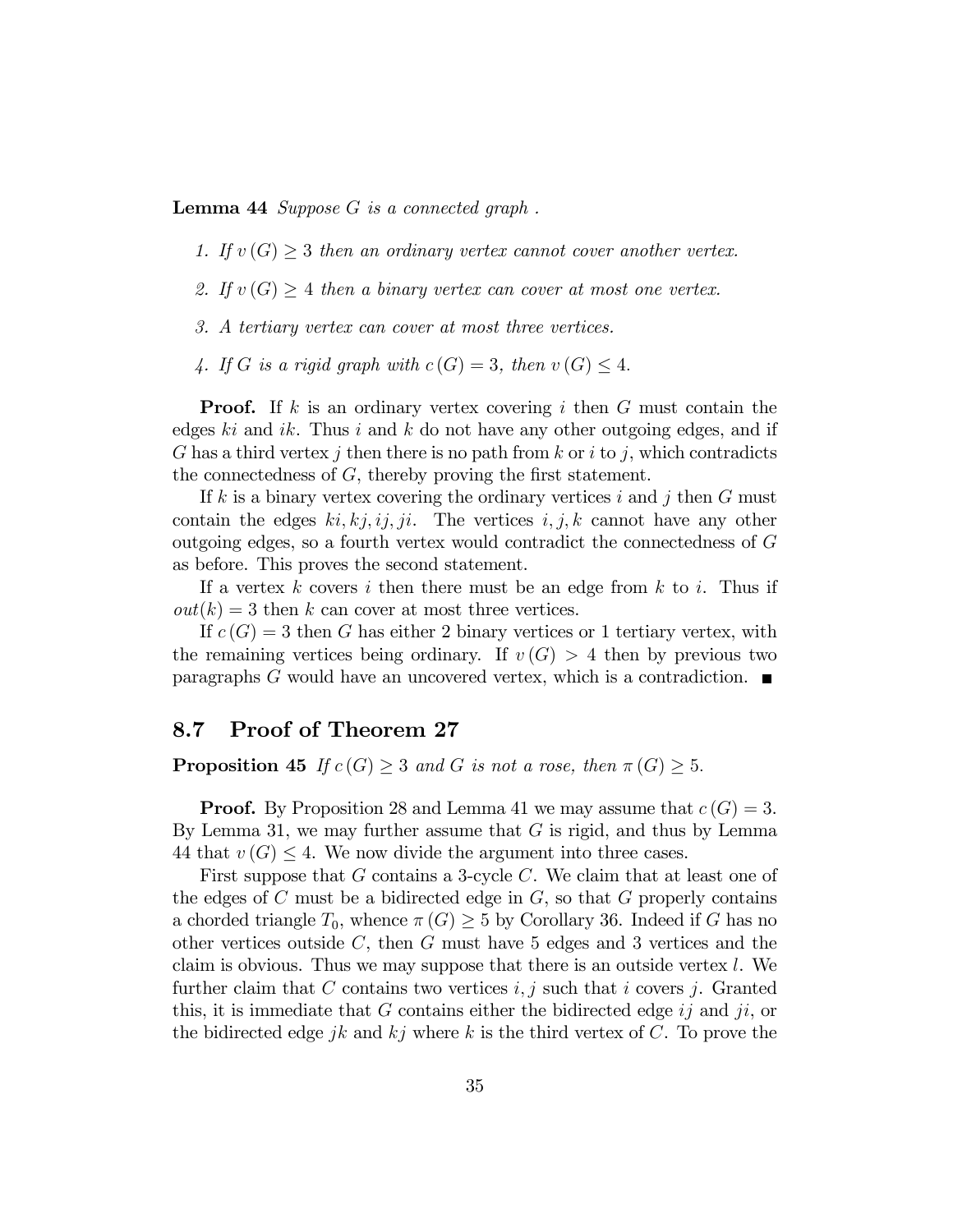"further" claim we note that the special vertices of  $G$  consist of either a) one tertiary vertex, or b) two binary vertices. In case a) the connectedness of G implies that the tertiary vertex must be in  $C$ , and hence it must cover both the ordinary vertices in  $C$ . In case b) either  $C$  contains both binary vertices, one of which must cover the unique ordinary vertex of  $C$ ; or  $C$  contains one binary vertex, which must cover one of the two ordinary vertices of C.

Next suppose that G does not contain a 3-cycle, but does contain a 4 cycle labeled 1234, say. Now G has two additional edges, which cannot be the diagonals  $13, 31, 24, 42$ , since otherwise G would have a 3-cycle; therefore G must have two bidirected edges. The bidirected edges cannot be adjacent else  $G$  would have a collapsible vertex, therefore  $G$  must be the first graph below, which has  $\pi(G) \geq 5$ .

|        |                               | $\iota p_3$<br>m                             | -                             | ∩<br>U          | $\iota p_4$<br>$\eta_{1}$ |
|--------|-------------------------------|----------------------------------------------|-------------------------------|-----------------|---------------------------|
| ᄉ<br>╰ | $\overline{\phantom{a}}$<br>飞 | $b_{21}b_{34}b_{41}$                         | $\overline{\phantom{a}}$<br>◡ | $\uparrow$<br>飞 | $b_{21}b_{32}b_{43}$      |
|        |                               | $b_{23}b_{12}$<br>$v_{43}$<br>--<br>$^{041}$ |                               | л.              |                           |

Finally suppose  $G$  has no 3-cycles or 4-cycles. Then every edge must be a bidirected edge, and G must be a tree with all bidirected edges. Since G is not a star, this only leaves the second graph above, which has  $\pi(G) \geq 6$ .

We can now finish the proof of Theorem 27.

**Proof.** (of Theorem 27) If  $c(G) \leq 2$  then by the previous corollary, G is a single vertex, a cycle, chorded cycle or a 2-rose. If  $c(G) \geq 3$  then the result follows by the previous proposition.  $\blacksquare$ 

# 9 Proof of Theorem 12

In this section, after a couple of preliminary results, we apply Theorem 27 to prove Theorem 12.

**Lemma 46** If G is a chorded cycle on 4 or more vertices, then  $\tau(G) \geq 3$ .

**Proof.** We can express G as a union of two paths  $P, Q$  from 1 to 2, say and a third path R from 2 to 1. At least one of the first two paths, say  $P$ must have an intermediate vertex, say 3. Since  $m \geq 4$  there is an additional intermediate vertex 4 on one of the paths.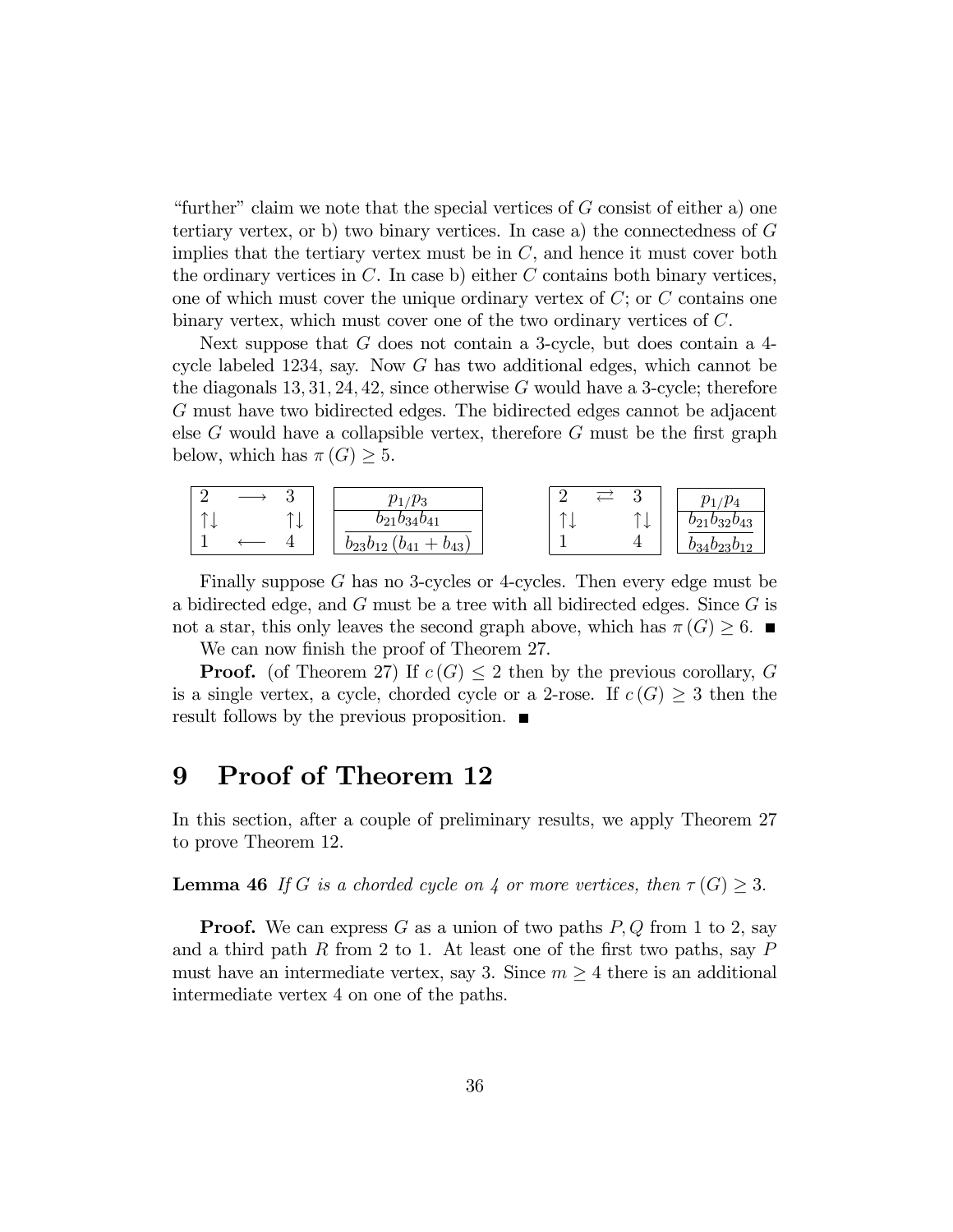If  $m = 4$  then we get three possible graphs depending on the location of the vertex 4.

For these graphs we have  $\tau_{24} = 3, \tau_{42} = 3$  and  $\tau_{34} = 3$ , respectively. Thus  $\tau(G) \geq 3$  in all three cases.

If  $m > 4$  then G can be realized as one of these graphs, albeit with additional intermediate vertices on one or more of the paths  $P, Q, R$ . These additional vertices are ordinary uncovered vertices, with collapsible outgoing edges. Collapsing one of these edges does not increase time complexity, and produces a smaller chorded cycle  $G'$ . Arguing by induction on  $m$  we conclude  $\tau(G) \geq \tau(G') \geq 3.$ 

**Lemma 47** If G is the complete graph, then  $\pi_{ij}$  (G) = m (m - 1) for all  $i \neq j$ .

**Proof.** Fix a pair of vertices  $i \neq j$  in G, then we claim that the price ratio  $p_{ij}(G)$  depends on each of the  $m (m - 1)$  edge weights  $b_{kl}$ . Indeed if H is any "spanning" connected subgraph of G then  $p_{ij}(H)$  is obtained from  $p_{ij}(G)$  by specializing to 0 the weights of all edges outside H. Therefore it suffices to find a connected subgraph H such that  $p_{ij}(G)$  depends on  $b_{kl}$ .

We consider two cases. If  $\{i, j\} = \{k, l\}$  then exchanging i, j if necessary we may assume  $i = k, j = l$ . Let H be an m-cycle two of whose edges are ij and hi (say); then  $p_i/p_j = b_{hi}/b_{ij}$  depends on  $b_{kl} = b_{ij}$ .

If  $\{i, j\} \neq \{k, l\}$  then let H be an 2-rose with loops  $C_1$  and  $C_2$  such that

- 1. k is the special vertex, and kl is an edge in  $C_1$
- 2. *i* belongs to  $C_1$  and *j* belongs to  $C_2$

Then  $p_i$  and  $p_j$  are each given by unique directed trees  $T_i$  and  $T_j$ . Moreover  $T_i$  involves kl while  $T_j$  does not. Hence  $p_{ij}(H)$  depends on  $b_{kl}$ .

**Proof.** (of Theorem 12) The star mechanism has complexity  $(\tau, \pi)$  =  $(2, 4)$ . Therefore if G is any strongly minimal graph then either  $\tau(G) = 1$ or  $\pi(G) \leq 4$ . For  $\tau(G) = 1$  we get the complete graph, which has complexity  $(\tau, \pi) = (1, m (m - 1))$  by Lemma 47. The graphs with  $\pi(G) \leq 4$  are characterized by Theorem 27, and we have three possibilities for  $G$ .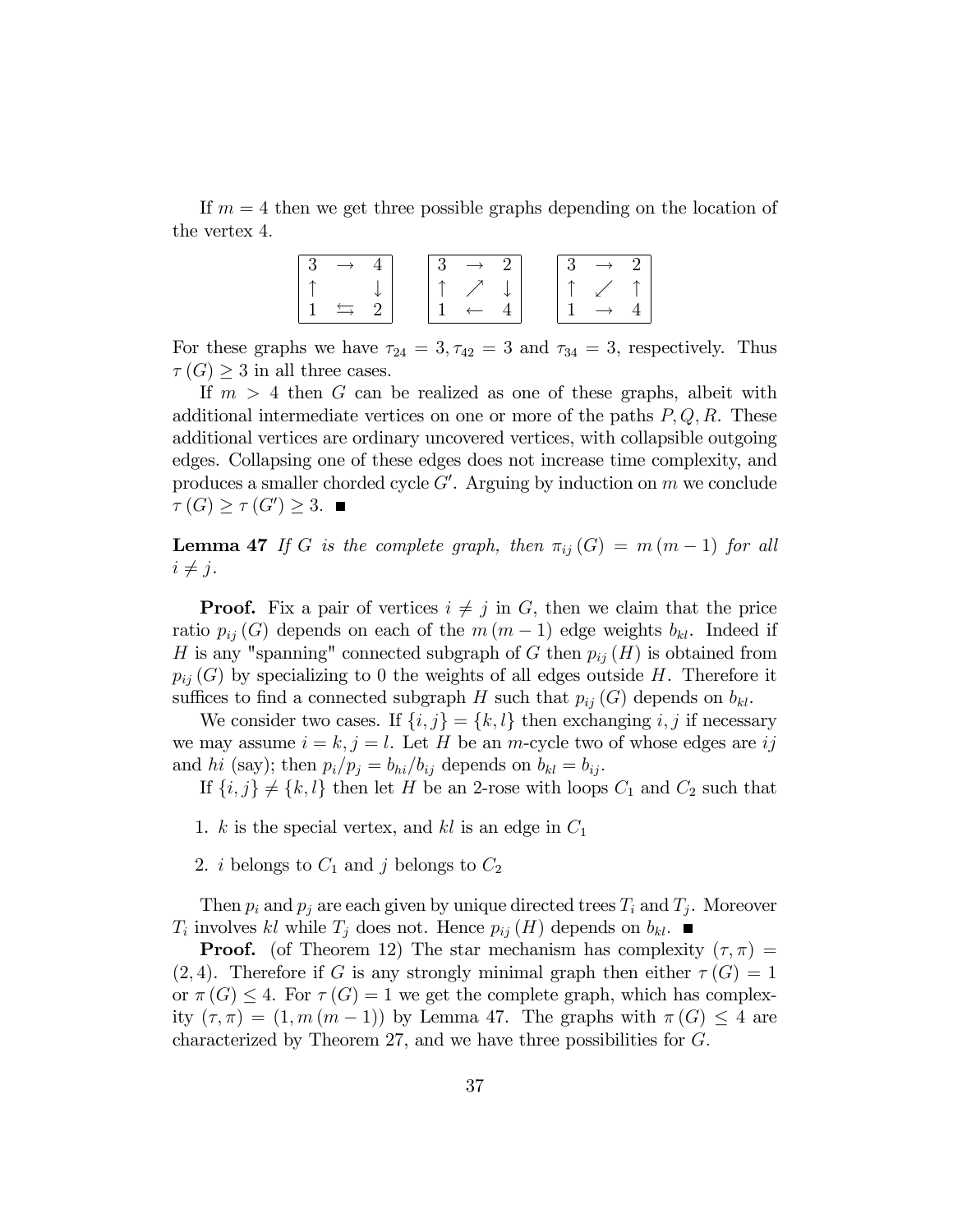- 1. Chorded cycle. In this case we have  $(\tau, \pi) = (3^+, 4)$  by Lemma 46, and so G is not strongly minimal.
- 2. Cycle. In this case we have  $(\tau, \pi) = (m 1, 2)$  by Lemma 23.
- 3. k-rose,  $k \geq 2$ . If each petal of G has exactly 2 edge then G is the star mechanism. Otherwise after collapsing edges, we obtain the minor

$$
\begin{array}{ccc} 1 & & \\ \downarrow & \nwarrow & \\ \cdot & \rightarrow & \cdot \Rightarrow & 2 \end{array} \text{ with } \tau_{12} = 3.
$$

Thus G has complexity  $(\tau, \pi) = (3^+, 4)$  and so is not strongly minimal.

Thus the three graphs in the statement of Theorem 12 are the only *possible* strongly minimal mechanisms, and have the indicated complexities. Since they are incomparable with each other, each is strongly minimal.  $\blacksquare$ 

**Remark 48** For  $m = 3$ , Lemma 46 does not hold and we have an additional strongly minimal mechanism with  $(\tau, \pi) = (2, 4)$ , namely the chorded triangle

$$
\left|\begin{array}{c}\cdot\\\cdot\\\cdot\\\cdot\\\end{array}\right|
$$

# 10 A Continuum of Traders

Our analysis easily extends to the case where the set of individuals  $T$  is the unit interval [0, 1], endowed with a nonatomic population measure <sup>18</sup>. Let S denote the collection of all integrable functions  $\boldsymbol{a} : T \mapsto S$  such that  $\int_T \boldsymbol{a} \in \mathbb{R}$  $S_{+}$ . (An element of S represents a choice of offers by the traders in T which are positive on aggregate.) In the same vein, let  $R$  denote the collection of all integrable functions from T to C, whose elements  $\mathbf{r} : T \mapsto C$  represent returns to T. An exchange mechanism  $M$ , on a given set of m commodities, is a map from S to R such that, if M maps  $\boldsymbol{a}$  to r then we have (reflecting conservation of commodities):

$$
\int_T \boldsymbol{a} = \int_T \mathbf{r}
$$

<sup>&</sup>lt;sup>18</sup>Denote the measure  $\mu$ . And since  $\mu$  is to be held fixed throughout, we may suppress it, abbreviating  $\int_T \mathbf{f}(t) d\mu(t)$  by  $\int_T \mathbf{f}(t) dt$  for any measurable function  $\mathbf{f}(0,1]$ .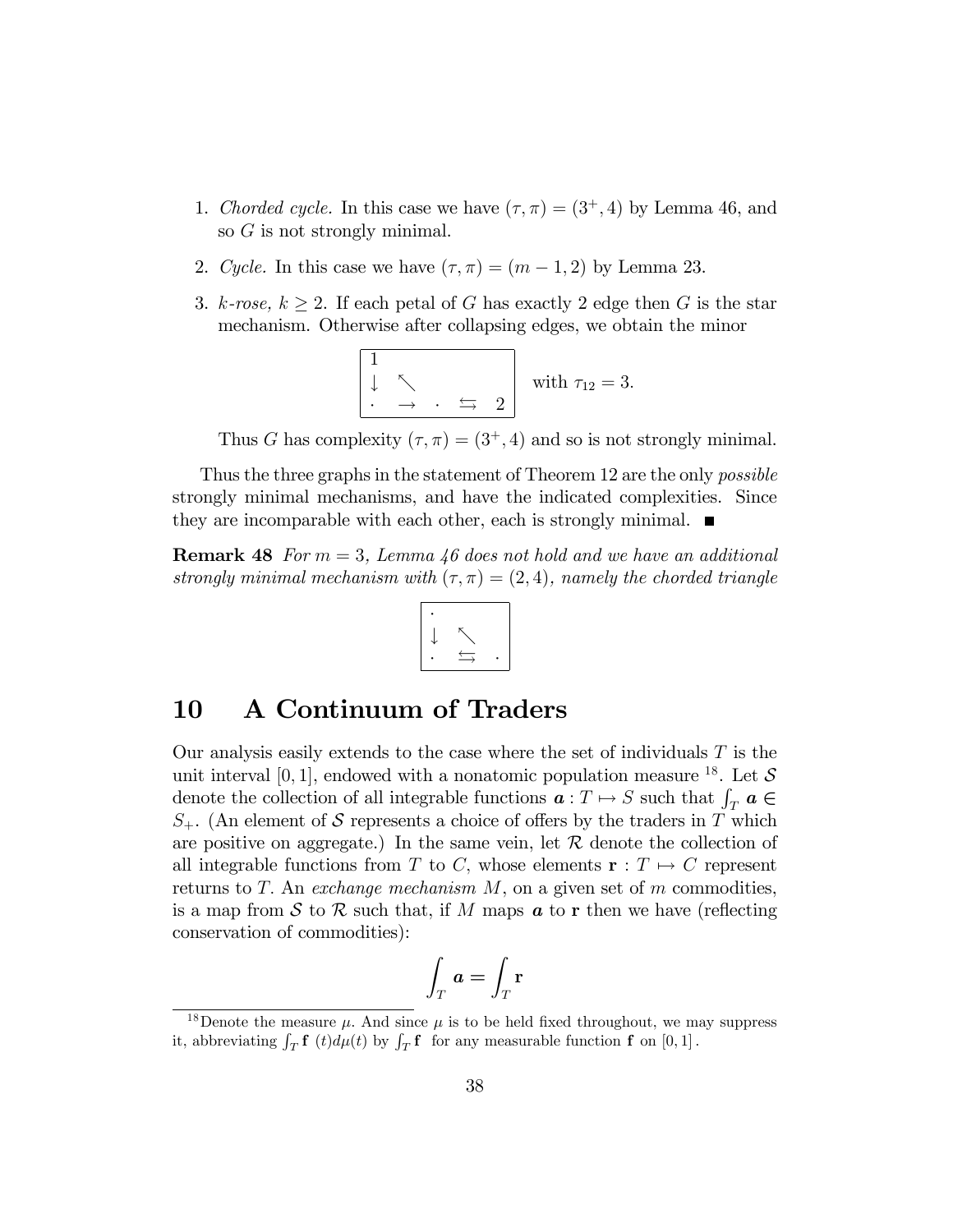We wrap the *aggregation* and *anonymity* conditions into one, and directly postulate that the return to any individual depends only on his own offer and the integral of everyone's offers, and that this return function is the same for everyone. Thus we have a function r from  $S \times S_+$  to C such that  $\mathbf{r}(t) = r(a, b)$ , where  $a = \mathbf{a}(t)$  and  $b = \int_T \mathbf{a}$ .

The rest of the analysis is exactly the same (with obvious modifications in the notation, occasioned by the continuum). The only difference is in the proof of the fact that  $r$  is linear in the first factor and homogeneous of degree 0 in the second, which proceeds as follows.

**Proposition 49** (Linearity). For any fixed b,  $r(a, b)$  is a linear function of  $\boldsymbol{a}.$ 

Proof. (This simple argument is as in [Dubey-MasColell-Shubik].) We will first show that if  $a, c \in S$  and  $0 < \lambda < 1$ , then

$$
r(\lambda a + (1 - \lambda)c, b) = \lambda r(a, b) + (1 - \lambda)r(c, b)
$$

There clearly exists an integrable map d from  $T = [0, 1]$  to space of offers S such that (i) positive mass of traders choose a in  $\mathbf{d}$ ; (ii) positive mass of traders choose c in  $\mathbf d$ ; and (iii) the integral of  $\mathbf d$  on  $T$  is b. So  $\int_T r(\mathbf{d}^{\alpha},b)d\mu(\alpha) = \int_T r(\mathbf{d},b) = \overline{b}$  since commodities are conserved. Shift  $\epsilon \lambda$ mass from a to  $\lambda a+(1-\lambda)c$  and  $(1-\lambda)\varepsilon$  mass from c to  $\lambda a+(1-\lambda)c$ , letting the rest be according to **d**. This yields a new function (from T to S) which we call **e**. Clearly the integral of **e** on  $T$  is also b. Therefore, once again by conservation of commodities, we must have  $\int_T r(\mathbf{e},b) = \overline{b}$ , hence  $\int_T r(\mathbf{d},b) =$  $\int_T r(\mathbf{e},b)$ . But this can only be true if the displayed equality holds, proving that (every coordinate of)  $r$  is affine in  $a$  for fixed  $b$ .

Now  $r(0, b) \geq 0$  by assumption. Suppose  $r(0, b) \geq 0$ . Partition T into two non-null sets  $T_1$  and  $T_2$ . Consider the case where all the individuals in  $T_1$ offer 0, and all in  $T_2$  offer  $b/\mu(T_2)$ . Then, since everone in  $T_1$  gets the return  $r(0, b) \geq 0$ , by conservation of commodities everyone in  $T_2$  gets  $\overline{b} - \mu(T_1)$  $r(0, b) \leq b/\mu(T_2)$ , contradicting non-dissipation. So  $r(0, b) = 0$ , showing r is linear.  $\blacksquare$ 

**Proposition 50** *(Homogeneity)*  $r(a, \lambda b) = r(a, b)$  for any a,b and positive scalar  $\lambda$ 

**Proof.** This follows from  $\lambda r(a, b) = r(\lambda a, \lambda b) = \lambda r(a, \lambda b)$ , where the first equality comes from invariance and the second from the Linearity Proposition.  $\blacksquare$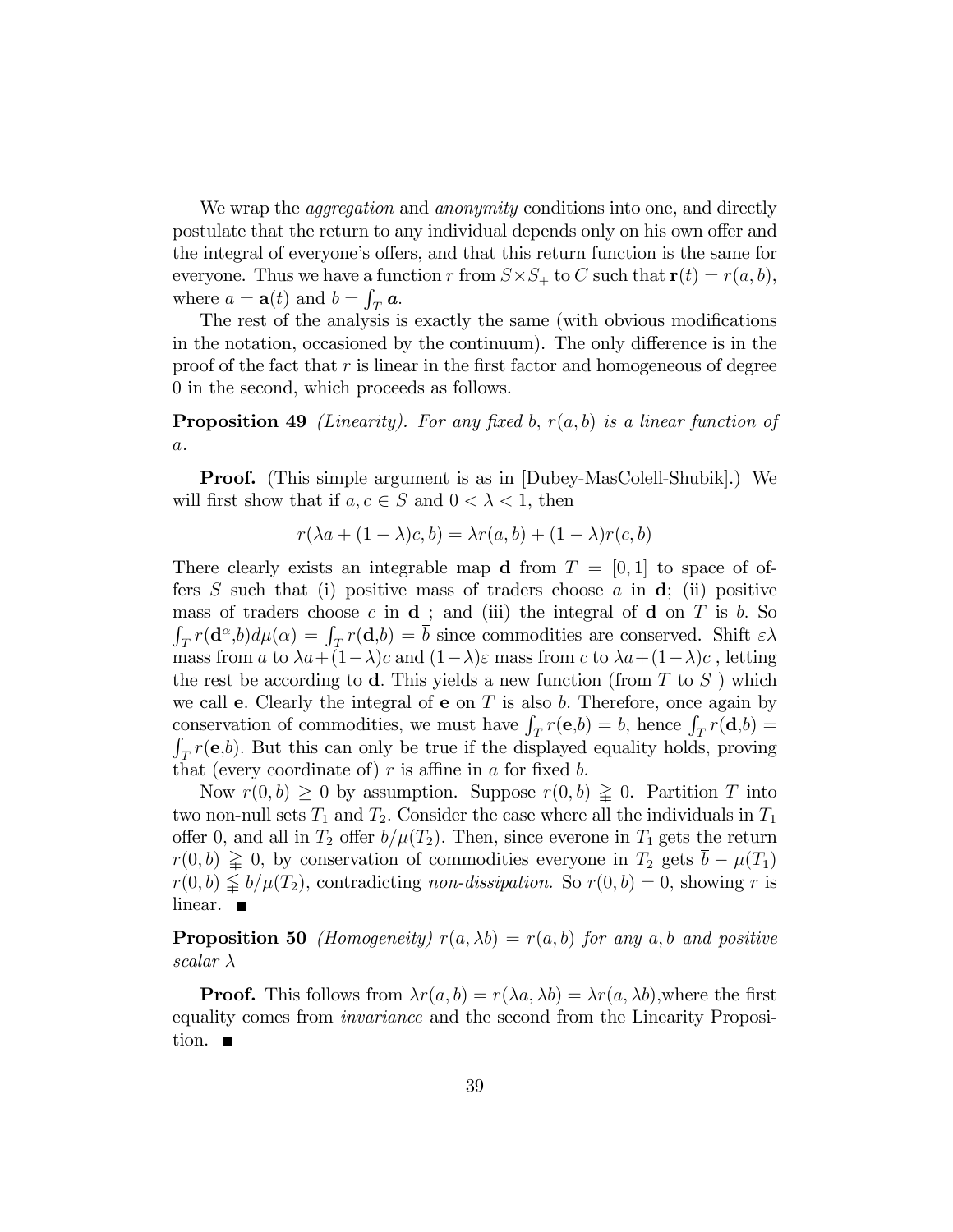**Remark 51** As mentioned in the introduction, when there is a continuum of traders, the star mechanism leads to equivalence (or, near-equivalence) of Nash and Walras equilibria under suitable postulates regarding the commodity or fiat money. (See  $[7]$  for a detailed discussion.)

# References

- [1] A. Abel and B. Bernanke (2005). Macroeconomics, Pearson, p 266-269.
- [2] Bannerjee, A.V. and E. Maskin (1996). A Walrasian theory of money and barter, Quarterly Journal of Economics, 111(4): 955-1005.
- [3] Berge, Claude (2001), Cyclomatic number, The Theory of Graphs, Courier Dover Publications, pp. 27–30.
- [4] Dubey, P. and M. Shubik (1978). The noncooperative equilibria of a closed trading economy with market supply and bidding strategies. Journal of Economic Theory, 17 (1): 1-20.
- [5] Dubey, P., A. Mas-Colell and M. Shubik (1980). Efficiency properties of strategic market games: an axiomatic approach. Journal of Economic Theory, 22 (2): 363-76
- [6] Dubey, P. (1982) Price-quantity strategic market games Econometrica, 50 (1): 111-126.
- [7] Dubey, P. and L. S. Shapley (1994). Noncooperative general exchange with a continuum of traders. *Journal of Mathematical Economics*, 23: 253-293.
- [8] Dubey, P. and S. Sahi (2003). Price-mediated trade with quantity signals. Journal of Mathematical Economics, Special issue on strategic market games (in honor of Martin Shubik), ed. G. Giraud, 39: 377-389
- [9] Dubey, P. and J. Geanakoplos (2003). From Nash to Walras via Shapley-Shubik. Journal of Mathematical Economics, Special issue on strategic market games (in honor of Martin Shubik), ed. G. Giraud, 39: 391-400
- [10] Dubey, P. and J. Geanakoplos (2003). Inside and outside Öat money, gains to trade, and IS-LM. Economic Theory, 21(2-3): 347-497.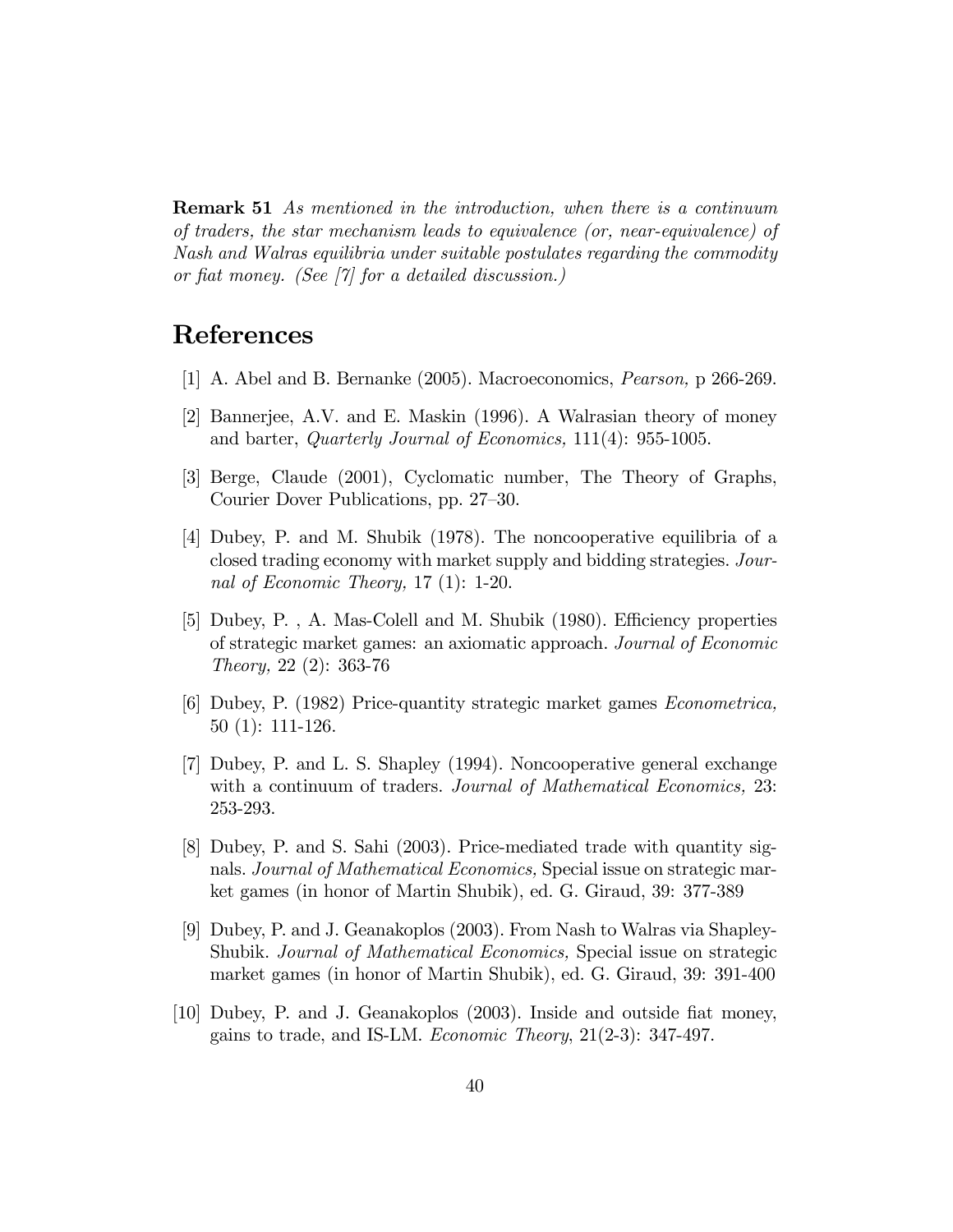- [11] Foley, D.K. (1970). Economic equilibrium with costly marketing. Journal of Economic Theory, 2(3): 276-91.
- [12] Hahn, F. H. (1971). Equilibrium with transactions costs. Econometrica, 39 (3): 417-39.
- [13] Heller, W. P. (1974). The holding of money balances in general equilibrium. Journal of Economic Theory, 7: 93-108.
- [14] Heller, W.P. and R. Starr. Equilibrium with non-convex transactions costs: monetary and non-monetary economies. Review of Economic Studies, 43 (2): 195-215.
- [15] Howitt, P. and R. Clower. (2000). The emergence of economic organization. Journal of Economic Behavior and Organization, 41: 55-84
- [16] Iwai, K. (1996). The bootstrap theory of money: a search theoretic foundation for monetary economics. Structural Change and Economic Dynamics, 7: 451-77
- [17] Jevons, W.S. (1875). Money and the mechanism of exchange. London: D. Appleton
- [18] Jones, R.A.(1976). The origin and development of media of exchange: Journal of Political Economy, 84: 757-75
- [19] Knapp, G.F. (1905) Staatliche Theorie des Geldes, 4th edition, Munich and Leipzig: Duncker & Humblot. Translated as The State Theory of Money, London: Macmillan, 1924.
- [20] Kaulla, R. (1920) Grundlagen des geldwerts, Stuttgart. Translation in Howard S. Ellis, German Monetary Theory: 1903-1933, Cambridge, MA: Harvard University Press, 1934.
- [21] Lerner, A. P. (1947). Money as a creature of the state. In Proceedings of the American Economic Association, Vol 37: 312-17
- [22] Li, Y. and R. Wright (1998). Government transaction policy, media of exchange, and prices. Journal of Economic Theory, 81 (2): 290-313
- [23] Kiyotaki, N and R. Wright (1989). On money as a medium of exchange. Journal of Political Economy, 97: 927-54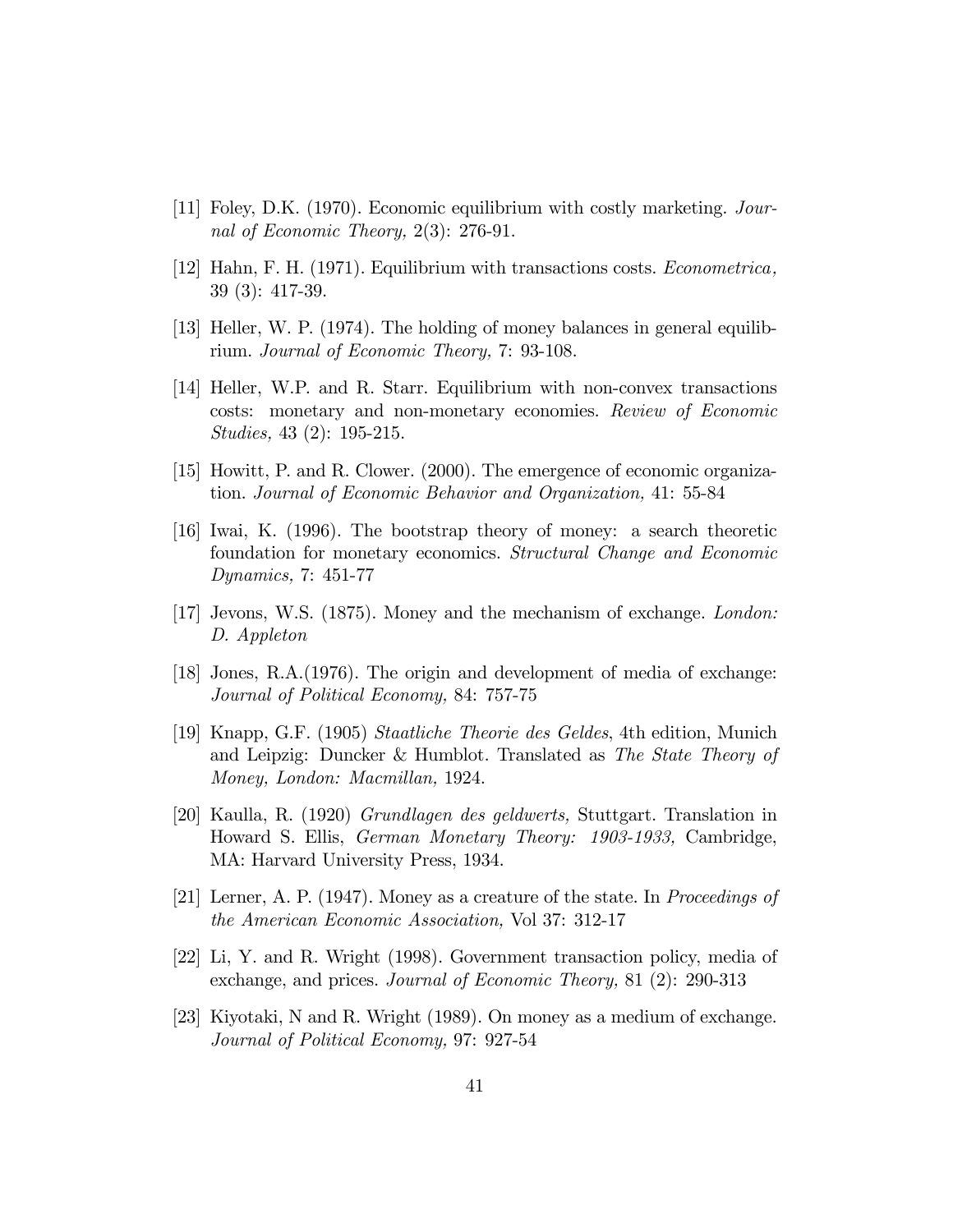- [24] Kiyotaki, N and R. Wright  $(1993)$ . A search-theoretic approach to monetary economics. American Economic Review, 83 (1): 63-77
- [25] Krugman,P. and R. Wells (2006). Economics, Worth Publishers, New York.
- [26] Mertens, J. F. (2003). The limit-price mechanism. Journal of Mathematical Economics, Special issue on strategic market games (in honor of Martin Shubik), ed. G. Giraud, 39: 433-528.
- [27] Menger, C. (1892). On the origin of money. *Economic Journal*, 2: 239-55, trans. Caroline A. Foley
- [28] Milnes, A. (1919). The economic foundations of reconstruction, Macdonald and Evans, p 55.
- [29] Ostroy, J.M.  $(1973)$ . The informational efficiency of monetary exchange, American Economic Review,63 (4): 597-610.
- [30] Ostroy, J. and R. Starr. (1974). Money and the decentralization of exchange. Econometrica, 42: 597-610
- [31] Ostroy, J. and R. Starr. (1990). The transactions role of money. In B. Friedman and F. Hahn (eds) Handbook of Monetary Economics, New York: Elsevier, North- Holland: 3-62.
- [32] Peck, J., K. Shell and S. E. Spear (1992). The market game: existence and structure of equilibria. Journal of Mathematical Economics
- [33] Peck, J. and K. Shell (1992). Market uncertainty: correlated sunspot equilibria in imperfectly competitive economies. The Review of Economic Studies,1992
- [34] Postlewaite, A. and D. Schmeidler (1978). Approximate efficiency of non-Walrasian equilibria. Econometrica, 46 (1): 127-36.
- [35] Sahi, S. (2013). Harmonic vectors and matrix tree theorems. arXiv preprint arXiv:1309.4047.
- [36] Sahi, S. and S. Yao. (1989). The noncooperative equilibria of a closed trading economy with complete markets and consistent prices. Journal of Mathematical Economics, 18: 325-346.